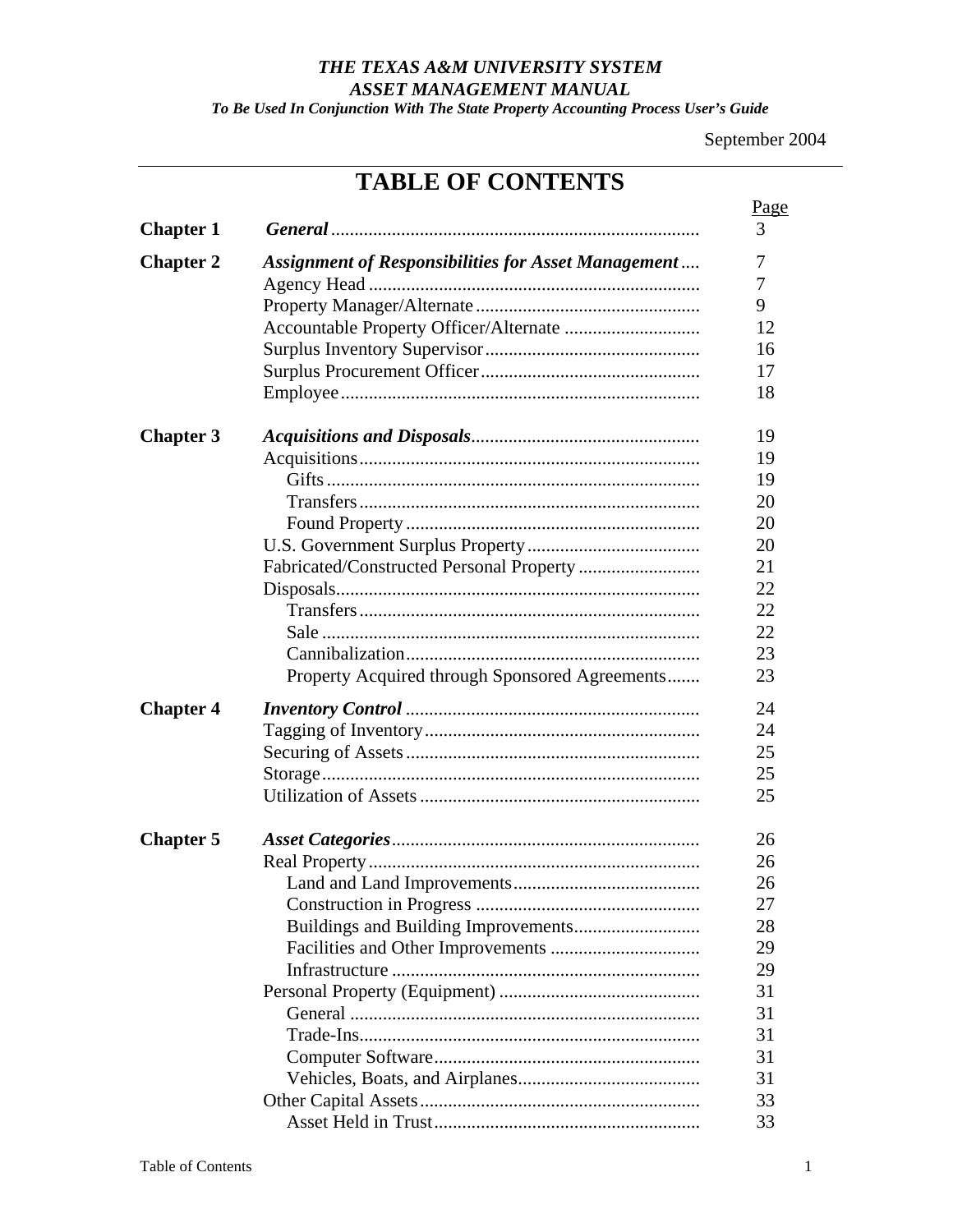*To Be Used In Conjunction With The State Property Accounting Process User's Guide* 

September 2004

|                  |                                                                 | Page |
|------------------|-----------------------------------------------------------------|------|
|                  |                                                                 | 33   |
|                  |                                                                 | 34   |
|                  |                                                                 | 35   |
|                  |                                                                 | 35   |
| <b>Chapter 6</b> |                                                                 | 38   |
| <b>Chapter 7</b> |                                                                 | 40   |
|                  |                                                                 | 40   |
|                  |                                                                 | 41   |
|                  |                                                                 | 42   |
|                  |                                                                 | 43   |
|                  |                                                                 | 46   |
|                  | Appendix B – FRS/FFX Expense Object Codes/Class Codes Crosswalk | 47   |
|                  |                                                                 | 55   |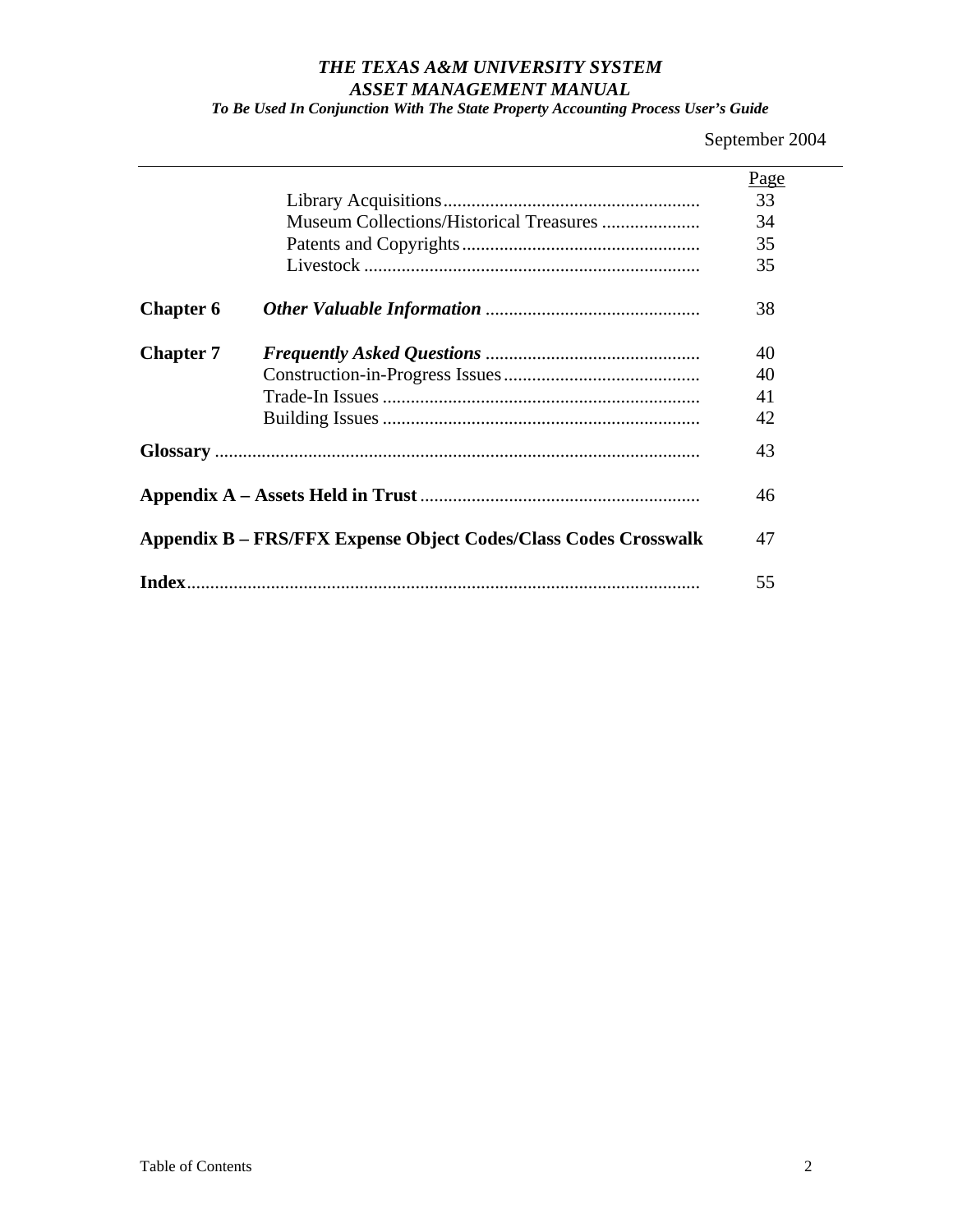## *THE TEXAS A&M UNIVERSITY SYSTEM ASSET MANAGEMENT MANUAL To Be Used In Conjunction With The State Property Accounting Process User's Guide*

September 2004

# **CHAPTER 1 GENERAL**

 This *Asset Management Manual* (AMM) sets forth the overall policies for management of real and personal property within The Texas A&M University System (TAMUS) and prescribes the duties and functions of selected key personnel. It must be used in conjunction with the *State Property Accounting Process User's Guide (June 2004).*  Hereinafter referred to as the *SPA Process User's Guide* or SPUG. This manual can be found online at [https://fmx.cpa.state.tx.us/fmx/pubs/spaproc/06\\_june/index.php.](https://fmx.cpa.state.tx.us/fmx/pubs/spaproc/06_june/index.php) In the event that this Asset Management Manual is in conflict with the State Comptroller manual or other guidelines, the Comptroller's guidelines will prevail. Other basic controlling guidance for asset management is included in the *Texas Government Code* Ann. sec. 403.271(b).

 Capital assets are real or personal property that have a value equal to or greater than the capitalization threshold for the particular asset classification and have an estimated useful life of greater than one year (SPUG, p1.1). This asset management manual will describe each of the types of capital assets that the State is vested in and TAMUS' responsibility for each type of asset.

The following page has a list of acceptable general ledger accounts for property within The Texas A&M University System (TAMUS) as well as the corresponding threshold amount and AFR category as defined by the State of Texas. All TAMUS Members are required to use the exact general ledgers/account controls listed so that all data will merge easily into the combined Annual Financial Report (AFR).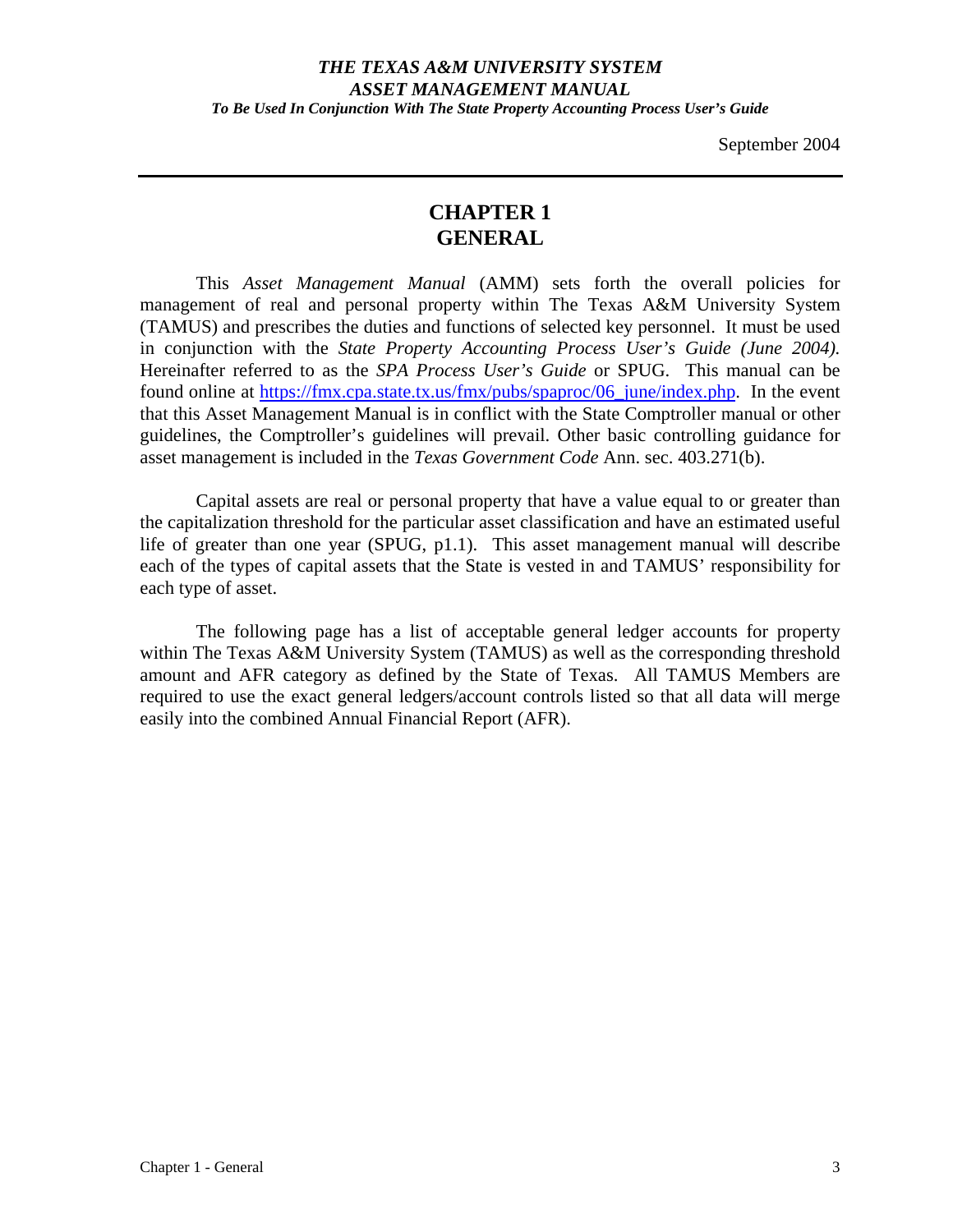*To Be Used In Conjunction With The State Property Accounting Process User's Guide* 

September 2004

|                |                                             |         |         | Capitalization |
|----------------|---------------------------------------------|---------|---------|----------------|
| <b>AFR</b>     |                                             | Account | General | Threshold      |
| Category       | Description                                 | Control | Ledger  | Amount         |
| 1              | Land and Land Improvements                  | 1700    | 089700  | <b>ALL</b>     |
| $\overline{2}$ | <b>Buildings and Building Improvements</b>  | 1705    | 089705  | \$100,000      |
| 9              | Facilities and Other Improvements           | 1712    | 089712  | \$100,000      |
| 3              | Infrastructure                              | 1715    | 089715  | \$500,000      |
| $8\,$          | Leasehold Improvements                      | 1720    | 089720  | \$100,000      |
| $\overline{4}$ | Lease Purchases [1]                         | 1725    | 089725  | n/a            |
| 4              | Equipment [2]                               | 1730    | 089730  | \$5,000        |
| 4              | Equipment Held in Trust - Federal           | 1731    | 089731  | \$5,000        |
| $\overline{4}$ | Equipment Held in Trust - Other             | 1732    | 089732  | \$5,000        |
| $\mathfrak s$  | Vehicles, Boats & Airplanes                 | 1735    | 089735  | \$5,000        |
| 5              | Vehicles, Boats & Airplanes - Held in Trust | 1736    | 089736  | \$5,000        |
| $8\,$          | Library Books and Materials [3]             | 1740    | 089740  | <b>ALL</b>     |
| 8              | Museums/Collections                         | 1745    | 089745  | <b>ALL</b>     |
| 8              | Museums/Collections-Privately Owned         | 1746    | 089746  | <b>ALL</b>     |
| $8\,$          | Livestock [4]                               | 1750    | 089750  | \$5,000        |
| 6              | <b>Construction in Progress</b>             | 1755    | 089755  | n/a            |
| n/a            | Intangible Assets: Patents & Copyrights [5] | 1770    | 089770  | n/a            |

#### The Texas A&M University System Fixed Asset General Ledgers & Capitalization Thresholds in General Ledger Number Order

[1] At date of purchase, lease purchases are to be capitalized at full cost in the appropriate asset category.

[2] Software developed for internal use - threshold is \$100,000.

[3] Professional library. If not professional, then use \$5,000 to decide if the asset is capital.

[4] \$5,000 *per* animal in order to be considered capital.

[5] Currently, TAMRF is the only agency that has patents listed as an asset.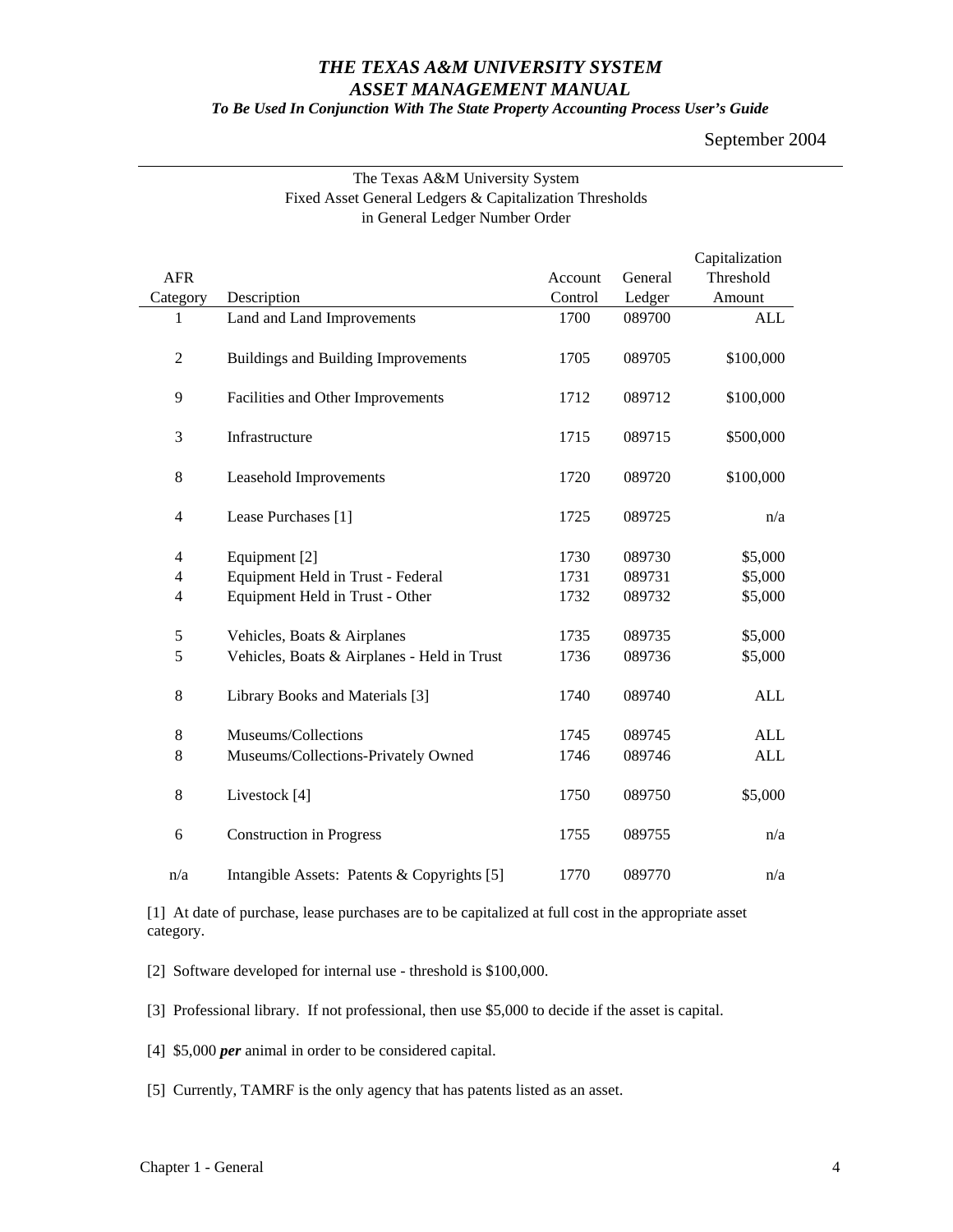*To Be Used In Conjunction With The State Property Accounting Process User's Guide* 

September 2004

 Real property is defined as any interest in land, together with structures, fixtures and improvements of any type located thereon. The term "real" should be associated with realty, land or something attached thereto. Real property falls into the following classes: land and land improvements, buildings and building improvements, facilities and other improvements, infrastructure and construction in progress. Each major class of real property has a standard capitalization threshold. All state entities are required to use the thresholds provided in the *SPA Process User's Guide* (SPUG, p1.2). More detail will follow for each type of real property.

Personal property is defined by the *SPA Process User's Guide* as fixed or movable tangible assets to be used for operations, the benefits of which extend beyond one year from date of acquisition and rendered into service (SPUG, p1.20). The A&M System also defines personal property as any possession owned by or entrusted to a Member of the A&M System having sufficient value to warrant inclusion in fixed asset financial reports or, due to the nature of the asset, is required to have management controls placed on it. Personal property does not include consumable items, nor does it include real property. It can be a capital asset, a controlled asset, or an inventoried asset. Capital items must be inventoried. Capitalization is mandatory for all equipment having a unit value of \$5,000 or more and an estimated useful life of more than one year.

Certain items falling below the capitalization threshold must also be inventoried. These assets are considered to be controlled. A list of the required controlled items can be found at <https://fmx.cpa.state.tx.us/fmx/spa/classcodes/control.php>. Controlled items include stereo systems, cameras, VCR's, televisions, micro computers and printers having a unit value of \$500.00-\$4,999.99. All firearms must be controlled regardless of dollar amount. Inventory controls over other equipment valued at less than \$5,000 per unit may be required if the Agency Head deems such controls necessary. These items would be called inventoried items. An example would be if your agency chooses to control cash registers. This item is not required to be controlled by the State of Texas, but an agency could require it. It is important that if you choose to track inventoried property you do it consistently for all like items owned by the agency. With the exception of real property, all assets should be identified as belonging to the agency regardless of whether they are capital, controlled, or inventoried. Normally, TAMUS Members place 'State of Texas' or the agency name on the assets.

Assets, both real and personal, under the control of an A&M System Member must be maintained and reported using the mandatory inventory categories shown in the Class Codes section of the *SPA Process User's Guide.* If necessary, the State Comptroller will review and modify the inventory categories maintained in the State Property Accounting System. Assets funded or furnished by State, Federal or private agencies, by endowment, or by private donations are also subject to the rules and regulations of those agencies or terms of agreements under which funds to purchase equipment were acquired.

The policies set forth herein apply to all Members of The Texas A&M University System, but specific procedures for use in each location are maintained by the respective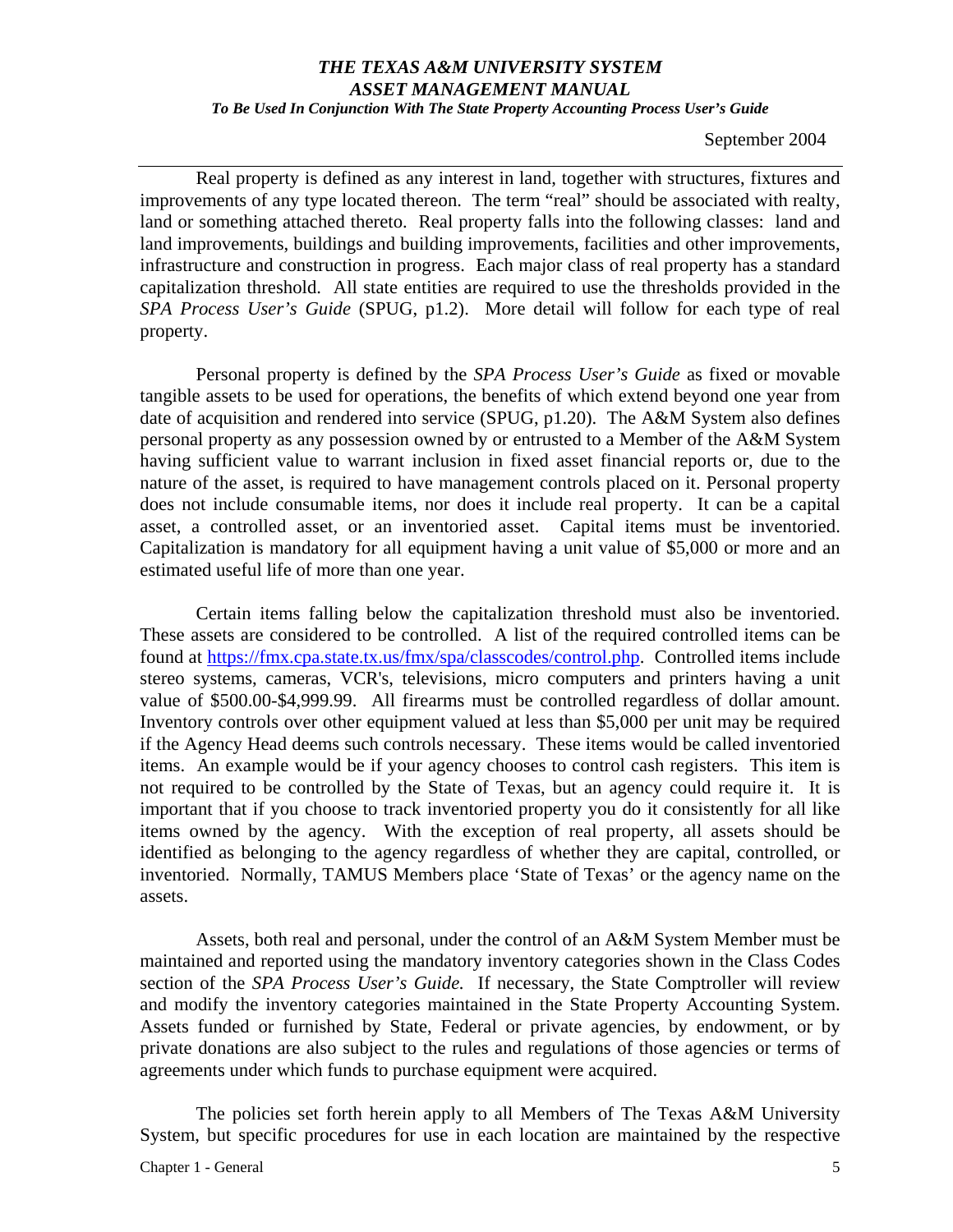*To Be Used In Conjunction With The State Property Accounting Process User's Guide* 

September 2004

A&M System Members. If one Member maintains another Member's asset inventory, the latter Member's policies will be adopted.

The *SPA Process User's Guide* requires all state agencies to use the straight-line depreciation method (historical cost less residual value, divided by useful life) (SPUG, p1.6). Useful life for each asset type is based on statewide historical data for each class of asset (SPUG, p1.2). Agencies will be allowed to substitute information for residual value and/or estimated life determined by agency experience for each class of asset. All substitutions must be reasonable, documented and auditable.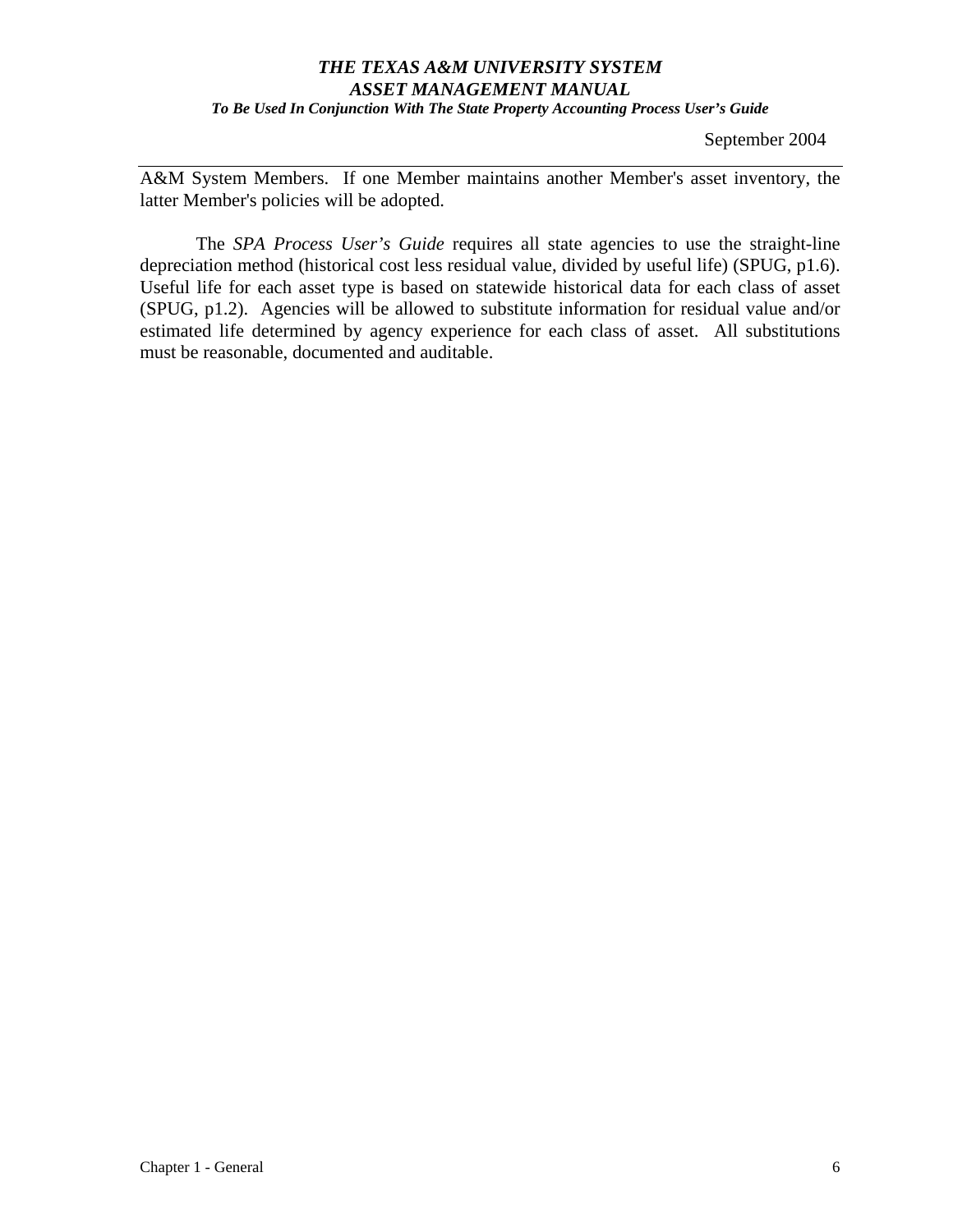*To Be Used In Conjunction With The State Property Accounting Process User's Guide* 

September 2004

# **CHAPTER 2**

# **ASSIGNMENT OF RESPONSIBILITIES FOR ASSET MANAGEMENT**

A&M System Members are responsible for the accurate and timely reporting of all assets in their possession. Members are also responsible for ensuring the accuracy of all statements of financial condition relating to property.

## **Responsibility of Agency Head**

#### *GENERAL*

 The Agency Head is ultimately responsible for the custody and care of all property in his Member's possession. For purposes of property management, Agency Head refers to the Chief Executive Officer of each A&M System Member.

The Agency Head is responsible for ensuring the accuracy of all statements of financial condition relating to the Member's property and evaluating the adequacy of inventory controls placed on property. If a Member would like to have the assistance of the State Auditor's Office in developing internal control procedures, it should notify the State Auditor's Office directly.

The Agency Head will designate a Property Manager and inform the State Comptroller of the designated manager in writing. This is accomplished by submitting a completed *Notice of Agency Head and Designation of Property Manager* form to the State Comptroller. A copy of this form is included in the *SPA Process User's Guide* and can be found at http://www.window.state.tx.us/taxinfo[/taxforms/](http://www.window.state.tx.us/taxinfo/taxforms/73-286.pdf)73-286.pdf. If desired, an Alternate Property Manager may also be designated on this form. An Agency Head is not relieved of responsibility for the Member's property by designating a Property Manager.

## *DELEGATIONS*

The Agency Head may delegate to the following people:

Property Manager/Alternate Property Manager Accountable Property Officer/Alternate Accountable Property Officer Surplus Inventory Supervisor Surplus Procurement Officer

Property Manager/Alternate Property Managers are normally responsible for both real and personal property. All other delegates are normally only responsible for personal property (equipment). It is up to each A&M System Member to determine the level of delegation/responsibility assigned to its employees.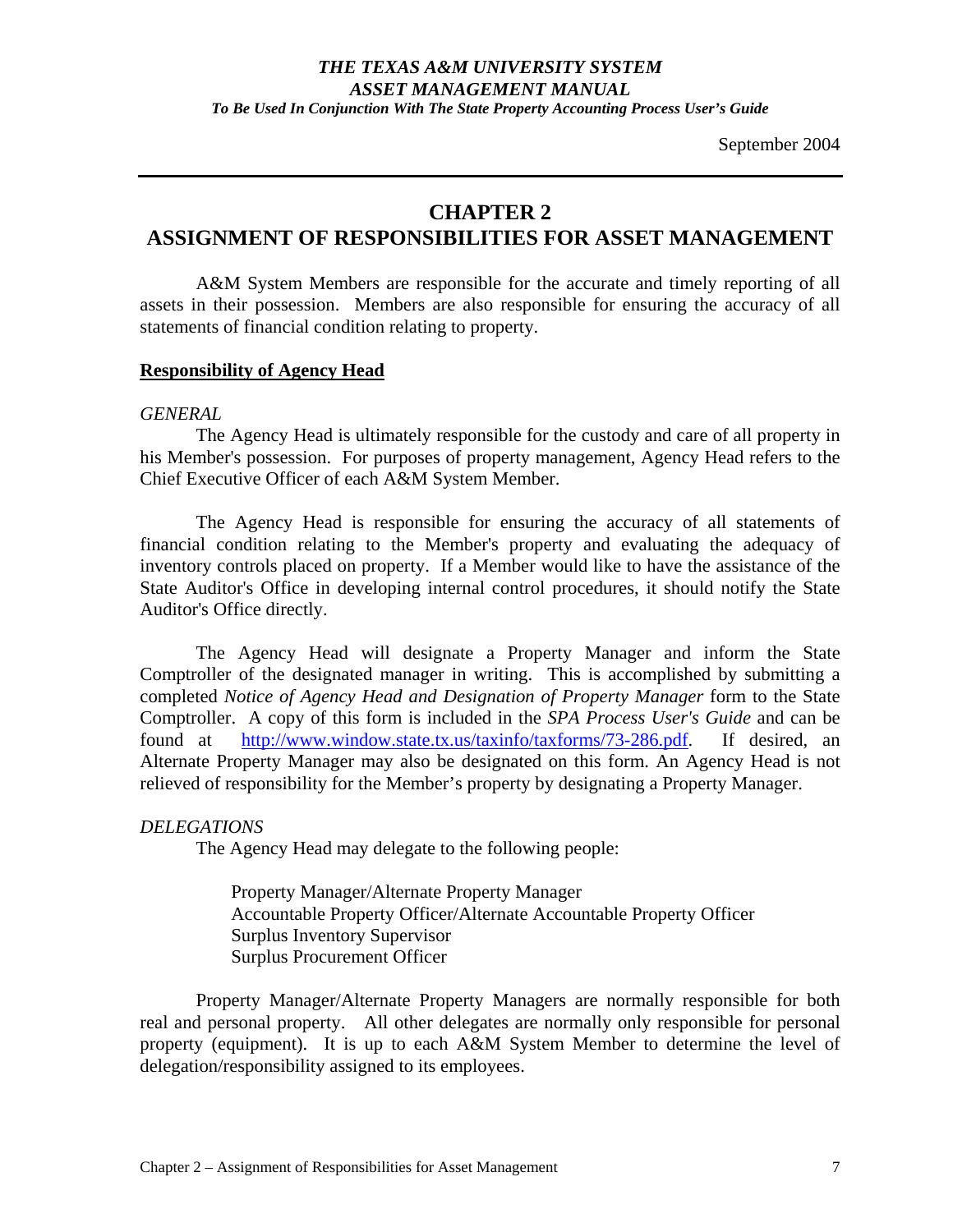*To Be Used In Conjunction With The State Property Accounting Process User's Guide* 

September 2004

## *DISTRIBUTION OF PROCEDURES*

Each Agency Head is responsible for the distribution of procedures regarding the accountability for and safekeeping of property owned or managed by the Member. All Member procedures must comply with the rules of property management and reporting as defined by the State Comptroller and this A&M System *Asset Management Manual*. However, a Member may adopt a stricter policy that does not contradict State or System policy. Furthermore, it is the responsibility of the Agency Head to ensure that the Property Manager and Alternate Property Manager receive training in the rules, policies, procedures, and operation of the State Property Accounting (SPA) System as administered by the State Comptroller.

#### *SALE OF SURPLUS/SALVAGE PERSONAL PROPERTY*

The Agency Head or designee is authorized to sell in an orderly manner all surplus and salvage personal property. However, if the property was acquired through a gift or sponsored agreement, the terms of the gift or agreement should be reviewed prior to sale. No personal property with an inventory value greater than \$10,000 will be sold without the advance approval of the Agency Head or designee. All requests for authorization for sale will include the asset number, description, date of acquisition, condition and inventory value for each item of personal property.

The Agency Head will insure that the Member has written procedures (including advance approval requirements) for requests for an authorization for sale of all other surplus and salvage personal property with an inventory value of \$10,000 or less per item. Requests for authorization for sale of items with an inventory value of \$10,000 or less but equal to or more than \$5,000 will include the asset number, description, date of acquisition, condition, and inventory value for each item. Content of requests for authorization for sale of items valued under \$5,000 will be at the discretion of each Member.

## *LOSS OF PROPERTY*

If an Agency Head has reason to believe that personal property belonging to the Member is missing, destroyed or damaged through the negligence or fault of an official or employee of the State, the Agency Head must report the occurrence to the comptroller and the Office of the Attorney General (OAG) (SPUG, p2.14). All personal property belonging to the Member that is stolen, regardless of negligence or fault, must be reported to the comptroller, the OAG, and the appropriate law enforcement agency (SPUG, p2.14).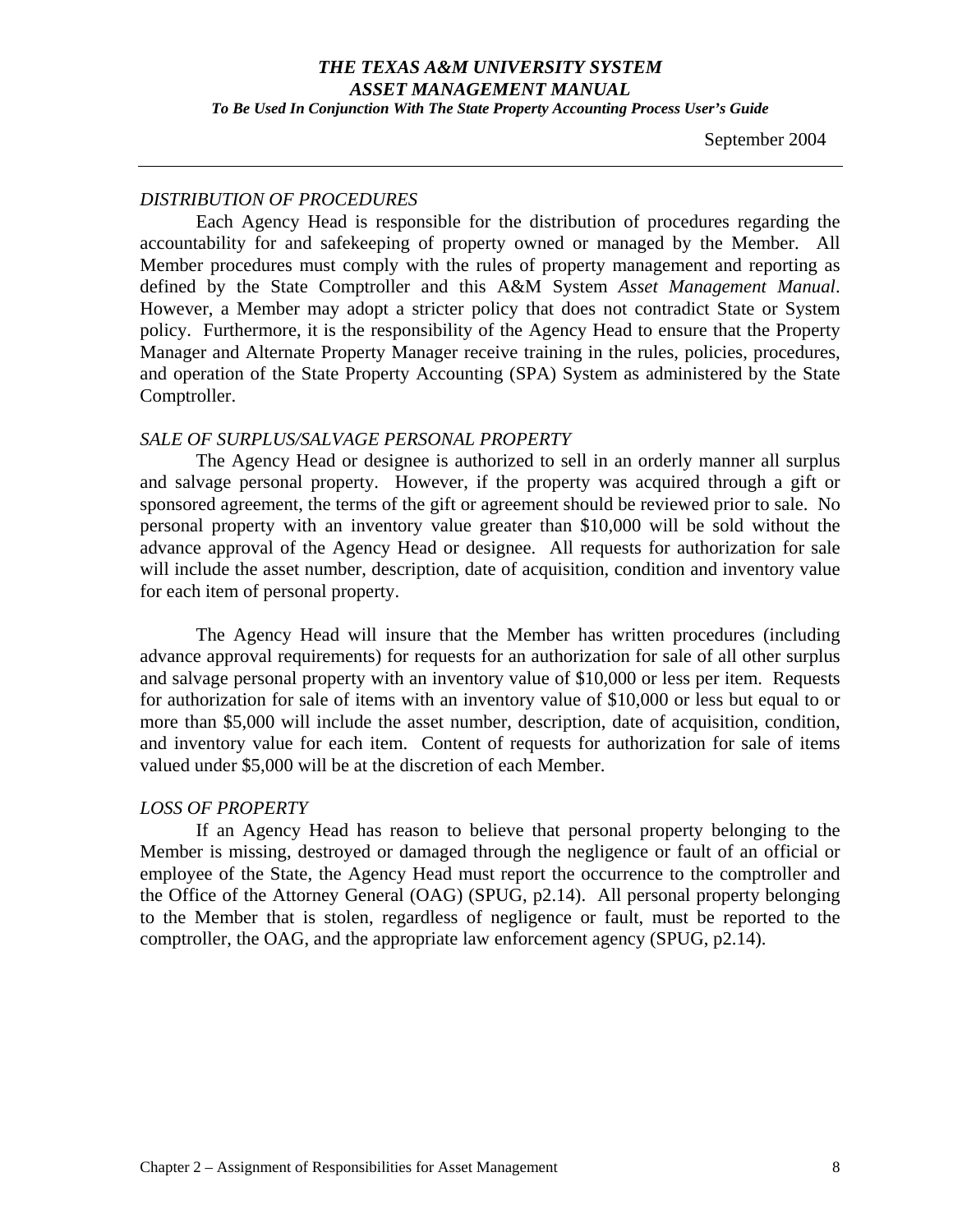*To Be Used In Conjunction With The State Property Accounting Process User's Guide* 

September 2004

#### **Responsibility of Property Manager/Alternate Property Manager**

#### *GENERAL*

The Property Manager for each A&M System Member is responsible for the overall asset management of both real and personal property for the Member, including the maintenance and control of central inventory records. Each Member must submit a completed *Notice of Agency Head and Designation of Property Manager* form to the State Comptroller to designate the Property Manager and his alternate (if any). A copy of this form is provided in the *SPA Process User's Guide* and can be found at http://www.window.state.tx.us/taxinfo/taxforms/73-286.pdf. The Property Manager will have update capabilities for all State Property Accounting System information for the particular Member.

When a Member's personal property is entrusted to a person other than the Property Manager, the Property Manager shall require a written receipt from the person receiving custody of the items. This receipt shall transfer the responsibility for the personal property to the person receiving the custody of the items. The receipt must include a detailed list of the property entrusted to the individual, along with a statement of financial liability for loss or damage resulting from negligence, intentional act, or failure to exercise reasonable care to safeguard, maintain and service the property.

Property Managers can delegate property management responsibility to Accountable Property Officers when the receipt process is followed. Normally, this delegation is limited to personal property (equipment). The Accountable Property Officer is typically the Department Head. Property Managers will maintain a current list of Accountable Property Officers for every department/unit under their jurisdiction. Property Managers need to ensure that the Accountable Property Officers or their Alternates are trained in issues related to personal property management for assets under their care.

## *ANNUAL INVENTORY*

Each A&M System Member must conduct a physical inventory of its personal property (assets) each year, at a time of its own choosing. The Property Manager is responsible for coordinating this effort. When completed, the Agency Head or designee must forward a signed *Certification of Physical Inventory Conducted by Agency* form to the State Comptroller. A copy can be found in the *SPA Process User's Guide* and at http://www.window.state.tx.us/taxinfo/taxforms/73-283.pdf*.* The form must be submitted no later than twenty days after the last day of the fiscal year (SPUG, p2.20). In addition, each Member must report to the State Comptroller the method(s) used to verify its inventory.

During each annual physical inventory, the legibility of the inventory number should be verified. Missing or illegible labels and personal property numbers should be replaced or numbered before concluding the inventory process. The condition of each property item must also be evaluated during annual physical inventory.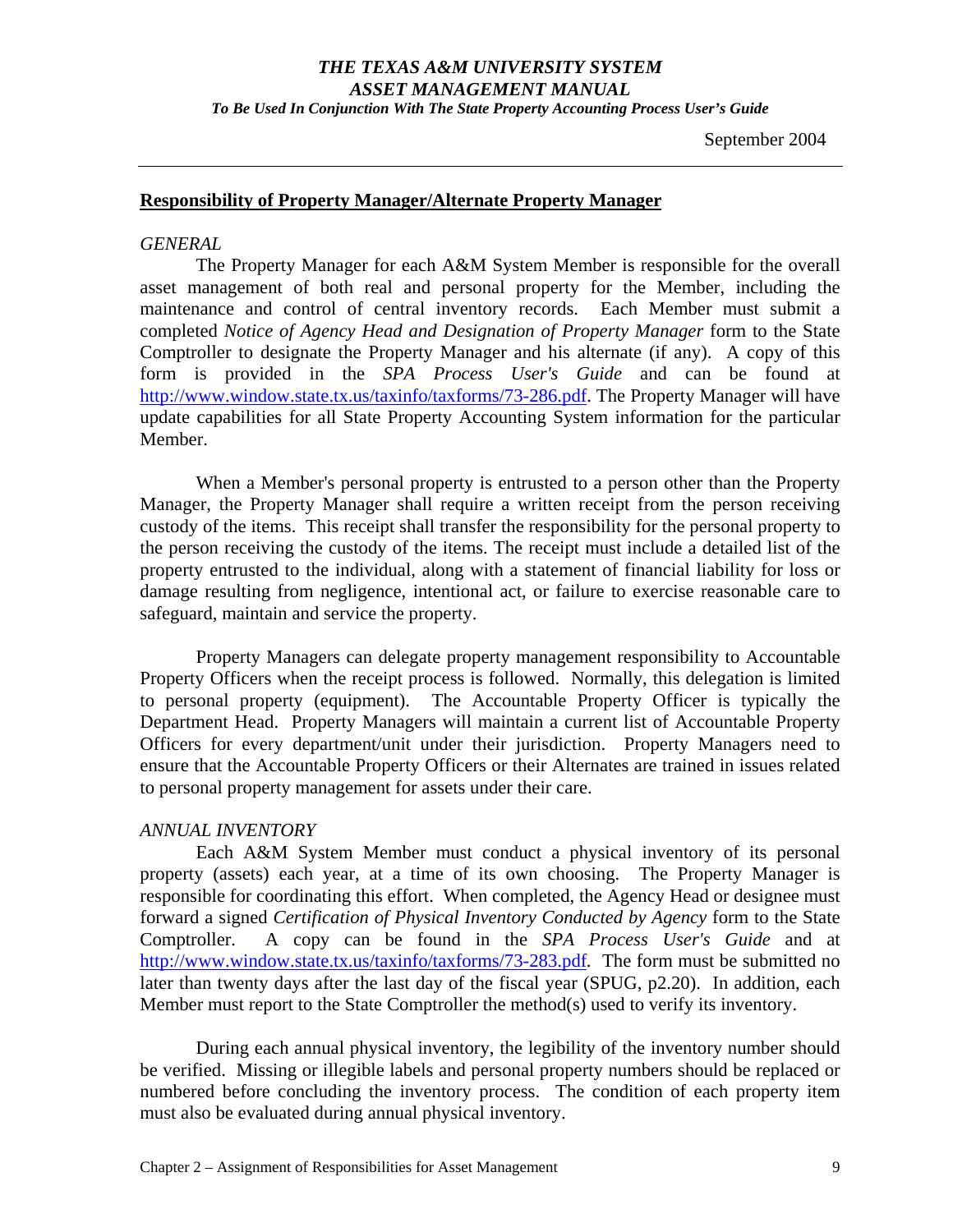*To Be Used In Conjunction With The State Property Accounting Process User's Guide* 

September 2004

In addition to the annual inventory requirement for personal property, it is strongly suggested that the Property Manager review a list of all real property owned by the Member at least once a year (preferably at year-end) to ensure that all assets included on the list still exist (have not been destroyed or demolished), that ownership has not changed and that the assets are properly valued in the inventory records.

#### *TRANSFERS*

The Property Manager will control transfers of property. Transfer of personal property includes any asset transferred from or to a department of a Member of the A&M System by another department within the same Member, a department in another Member, or another agency outside the A&M System. The Accountable Property Officers or Alternates will be responsible for transfers of equipment to or from their departments and will submit documentation for all transfers to the Property Manager. Accountability will be maintained throughout the transfer process. Assets will not be deleted from the releasing department until added to the receiving department. The Accountable Property Officer or Alternate from the two departments must document this in writing first. If the transfer involves another Member of the A&M System or an outside agency, the two Property Managers need this agreement in writing also. Additionally, when transferring in an asset, the original acquisition date must remain the same in order to comply with State procedures.

The transfer of real property will be discussed later in Chapter 5.

## *MISSING/STOLEN PERSONAL PROPERTY*

The Property Manager must follow detailed rules found in the *SPA Process User's Guide* when personal property is reported or is discovered to be missing/stolen. Each Member must have a missing/stolen property report that the Accountable Property Officer or Alternate will complete when the property is discovered to be missing/stolen. The Accountable Property Officer or Alternate must notify the Property Manager within 24 hours of identifying missing/stolen property. Missing property must remain on the Member's inventory through two physical inventories and/or two calendar years from the time the property is determined to be missing. Stolen property must be immediately disposed from the Member's inventory. If an agency or institution reports property loss that exceeds the standards set by the American Society for Testing and Materials (ASTM), then the State Comptroller's office *must* withhold 50 percent of the value of the excess amount from the agency's appropriated general revenue funds. Specific details are found in the *SPA Process User's Guide* (SPUG, p.2.18-2.19)*.* 

When property is found after being reported as missing or stolen, a report must be submitted to the Property Manager certifying the recovery of the property. The report should include the following information: asset number, asset description, location of asset, and signature of the Accountable Property Officer or Alternate. The Accountable Property Officer or Alternate should prepare this cancellation report. The Property Manager will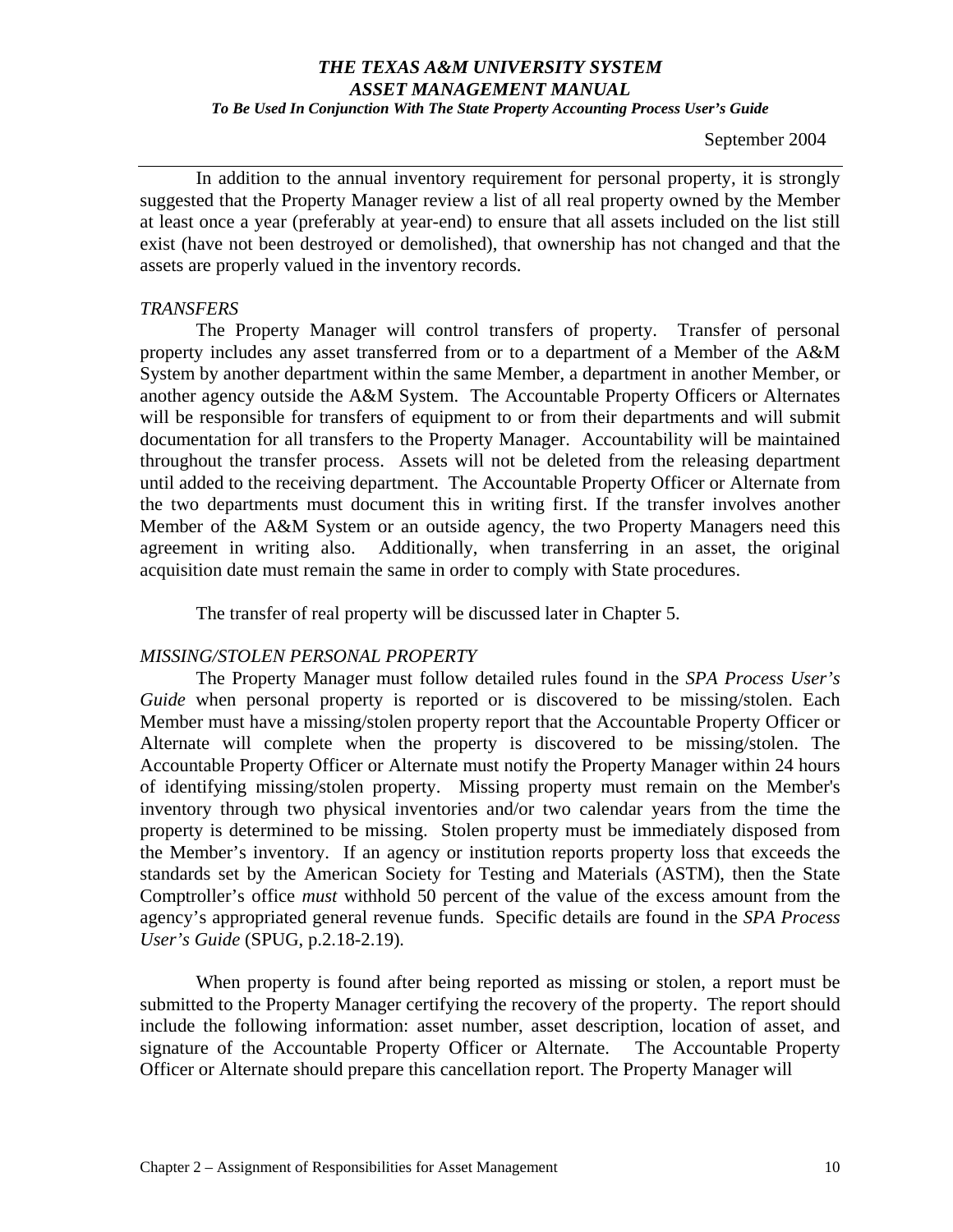*To Be Used In Conjunction With The State Property Accounting Process User's Guide* 

follow the State Comptroller's guidelines on the filing of State reports and proper notification of State agencies. This information can be found in the *SPA Process User's Guide*.

## *FOUND PERSONAL PROPERTY*

Personal property found within the System which appears to have been lost, abandoned or not under the control of any individual or a System Member, will immediately be reported to the Property Manager and placed under the control of either the Accountable Property Officer of the finding department/unit or the Member's surplus property office. Documentation is required. If the property is determined to be already assigned to a department, its discovery will be reported by the Property Manager to the Accountable Property Officer or Alternate of that department who will make arrangements for its recovery or turn the equipment over to the surplus property office.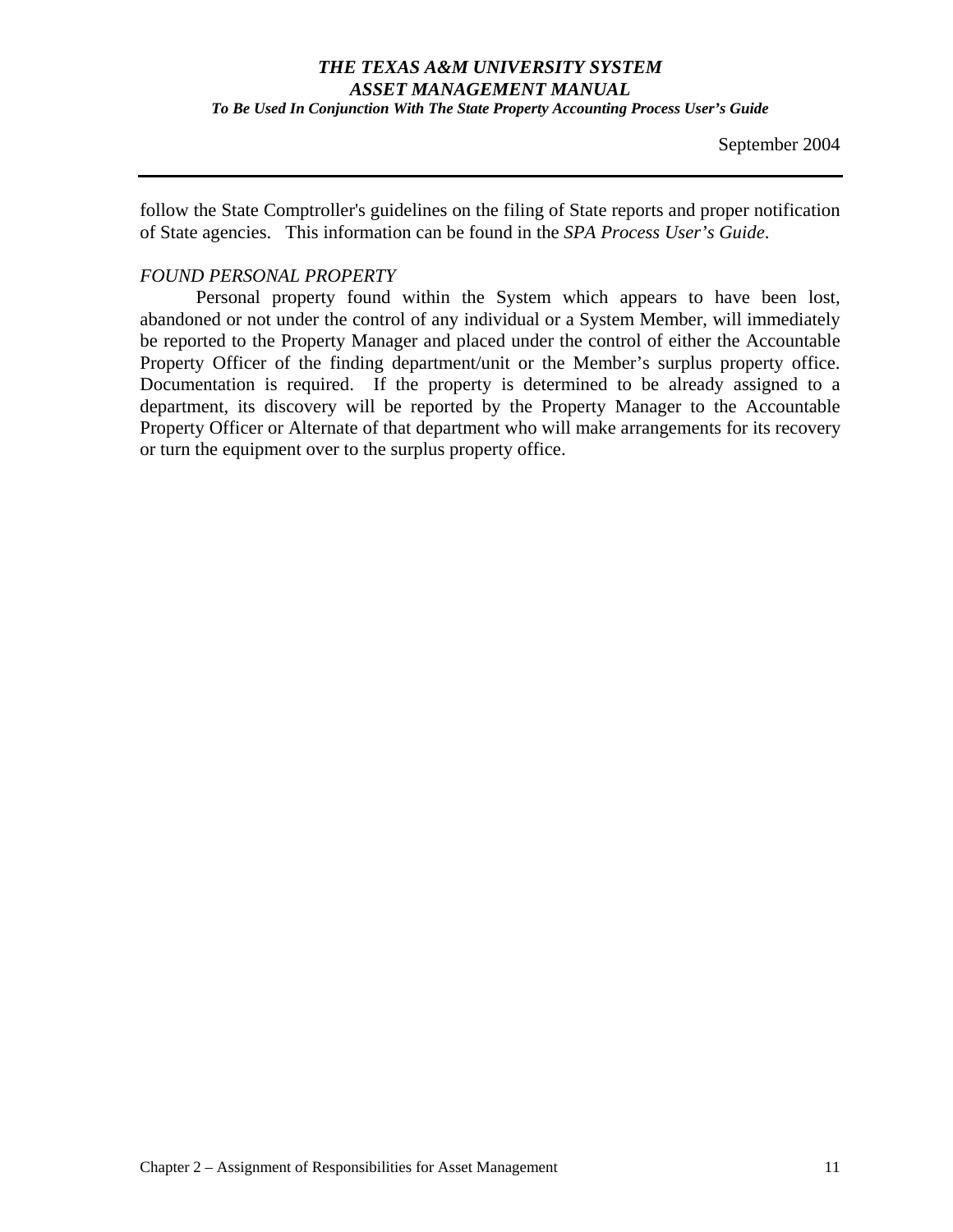*To Be Used In Conjunction With The State Property Accounting Process User's Guide* 

September 2004

#### **Responsibility of Accountable Property Officer**/**Alternate Accountable Property Officer**

#### *GENERAL*

Accountable Property Officers (typically Department Heads) are responsible for the physical possession and control of all property entrusted to their department. This is normally limited to personal property. They are under financial liability for the loss or damage to personal property under their control if the loss or damage results from their negligence, intentional act, or failure to exercise reasonable care to safeguard, maintain, and service the items. Accountable Property Officers are also responsible for ensuring employees are aware of their responsibilities for property. An Accountable Property Officer may appoint, in writing, an Alternate Accountable Property Officer to act on his behalf.

Designated by the Accountable Property Officer, the Alternate Accountable Property Officer performs the daily functions of personal property management for the department. While the Alternate Accountable Property Officer exercises "due care", ultimate responsibility for departmental equipment belongs to the Accountable Property Officer. Since Alternate Accountable Property Officers generally fill out the paperwork and are aware of day-to-day equipment issues, Property Managers need to train these individuals on proper asset management procedures for property under their care.

#### *TRANSFERS*

Transfer of property includes any item of property transferred from or to a department of a Member of the A&M System by another department within the same Member, a department in another Member, or another agency outside the A&M System. The Accountable Property Officer or Alternate will be responsible for transfers of property to or from the department and will submit documentation for all transfers to the Property Manager. Accountability will be maintained throughout the transfer process. Items will not be deleted from the losing department until added to the gaining department. The Accountable Property Officer or Alternate from each department must first complete the transfer form. If the transfer involves another Member of the A&M System or an outside agency, the two Property Managers must also approve the transfer on the appropriate transfer form before transferring the property.

If research equipment is being sent to surplus or transferred out of the A&M System, the sponsored agreement should be reviewed to see if permission is needed from the sponsor. This review should be performed and documented accordingly prior to submitting the transfer form to the Property Manager.

When transferring personal property to another Member or State agency, all insignia of the releasing Member or State agency should be removed or permanently obliterated prior to delivery to the receiving Member or State agency.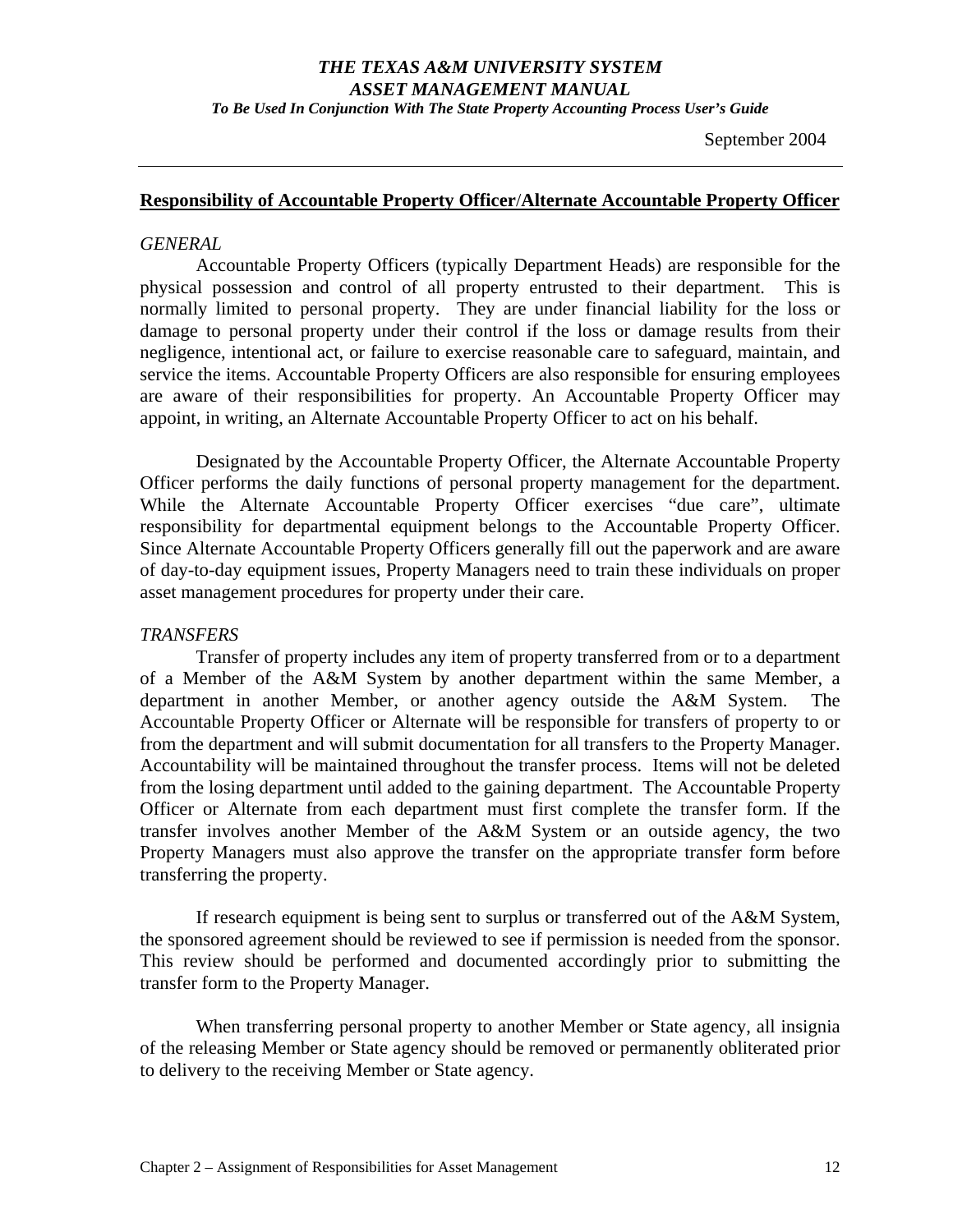*To Be Used In Conjunction With The State Property Accounting Process User's Guide* 

#### *LOANS*

All loaned inventoried personal property must be reported in the physical inventory of the loaning Member. Upon completion of the assignment or loan period, the Accountable Property Officer will ensure that the equipment is properly accounted for and the documentation reflects the end of the assignment and the return of property.

Equipment may be assigned or loaned to a department or individual for the official benefit of the A&M System only. This assignment or loan can be considered temporary (i.e. overnight or for a weekend) or long-term.

When personal property is loaned to a department not under the control of the Accountable Property Officer, the Accountable Property Officer will require the receiving department to execute a receipt. If property is to be or has been loaned in excess of 90 days, the loaning Accountable Property Officer should review the need for the property in that department to determine if the property should be transferred to the borrowing department, returned, or reported to the Property Manager as surplus.

The Accountable Property Officer should establish procedures for management of personal property that are assigned or loaned. The procedure will include the following requirements at a minimum:

- receipt for the issue and return of personal property;
- receipt specifying, if applicable, restrictions on use, requirements for special handling or operator training, and any other specific stipulations;
- identification of the loan in the department's inventory records;
- specific time limits for the loan, if known; and,
- periodic review of items on loan.

When personal property is to be assigned to an employee for use overnight or during the weekend at some location other than the normal official work area, the Accountable Property Officer should require the use of a temporary receipt or sign out procedure.

 When personal property, such as laptops, drafting sets, and cameras, are specifically assigned to an employee for use in the employee's official duties, the Accountable Property Officer must ensure that upon employee transfer or termination all personal property assigned to the employee is returned to the department or accountable unit.

Loans of certain types of personal property require special attention due to restrictions on utilization. Accordingly, written approval of the Chief Financial Officer or the official designated to circulate and/or control research activities is required prior to loan of research equipment. The loan of personal property acquired through the Texas A&M Research Foundation will require prior written approval from the Research Foundation and be subject to the conditions prescribed by the Research Foundation.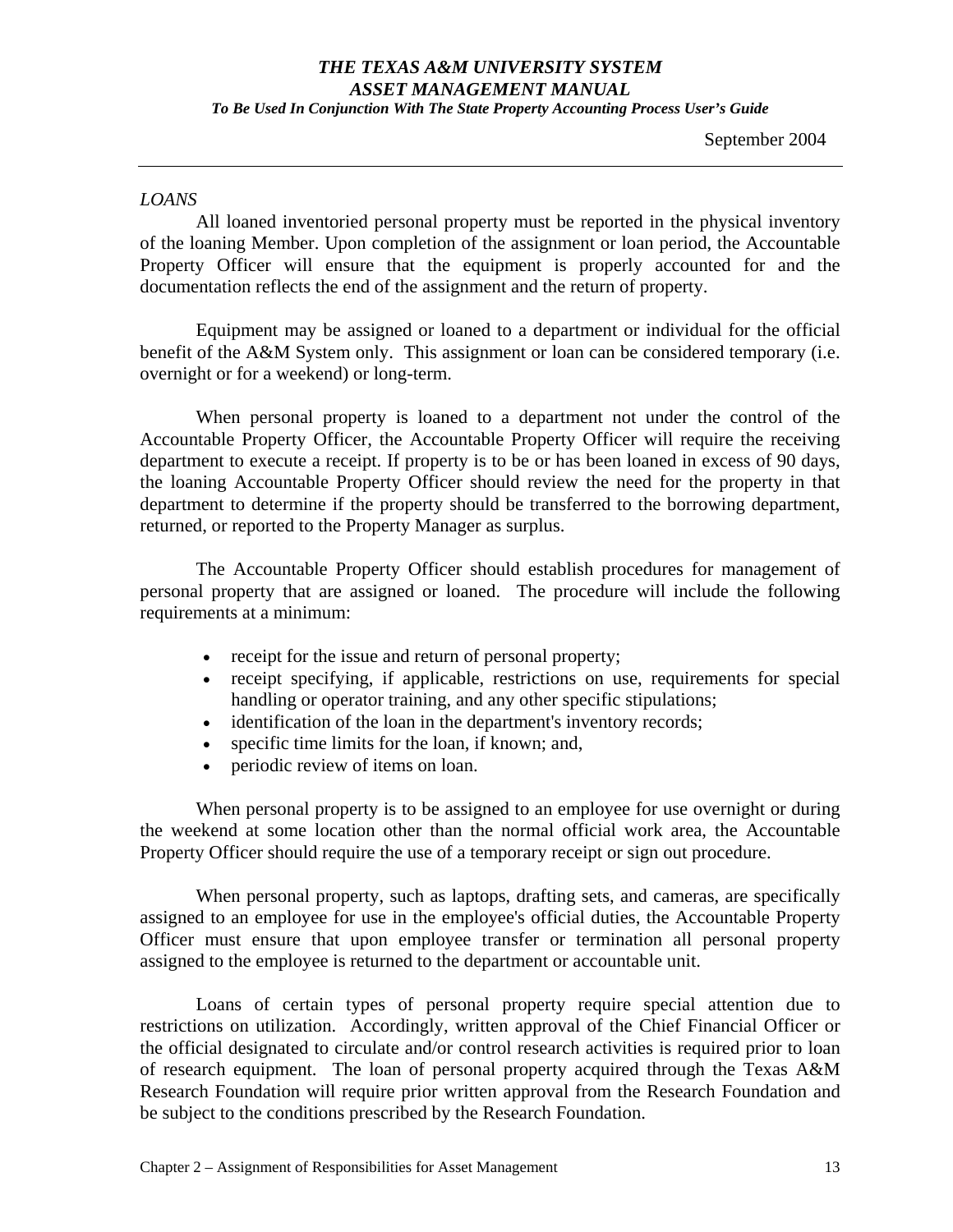*To Be Used In Conjunction With The State Property Accounting Process User's Guide* 

September 2004

#### *FOUND PERSONAL PROPERTY*

Personal property found within the System which appears to have been lost, abandoned or not under the control of any individual or System department/unit, must be reported immediately to the Property Manager and placed under the control of either the Accountable Property Officer of the finding department/unit or the surplus property activity serving that System Member. Documentation of the return to control of the personal property is required. If the item is determined to already be assigned to a department, its discovery will be reported by the Property Manager to the Accountable Property Officer or Alternate of that department who will make arrangements for its recovery or turn the property over to an authorized surplus property office of the Member. If the department charged with control of the item can not be identified, and the item is required by the finding department, it will be entered into the inventory records of the finding department. If such item is not required by the finding department/unit, it will be entered into the inventory records of the surplus property office for either reissue or disposal.

#### *SURPLUS/SALVAGE*

The Accountable Property Officer or Alternate is responsible for promptly identifying and reporting to the Property Manager any excess personal property under the department's control. Once reported, the Property Manager will initiate action to transfer the property to a department which has need for the property or to the surplus property office.

## *MISSING/STOLEN PERSONAL PROPERTY*

The Accountable Property Officer or Alternate will notify the Property Manager within 24 hours of identifying missing/stolen property. In addition, a copy of the missing/stolen inventory report is to be sent by the Accountable Property Officer, within the 24-hour period, to the Property Manager.

The Accountable Property Officer will immediately initiate a formal investigation in an effort to locate all missing/stolen property and/or prevent a repeat occurrence. This investigation must include the following at a minimum:

- notify all departmental personnel of loss, and request any information known concerning the property;
- conduct a search of the department;
- identify the person responsible for the property;
- identify the date and place the property was last seen;
- identify the manner in which the loss occurred;
- determine if prescribed procedures were adequate to safeguard the property;
- recommend any revisions in procedures that might be required to assist in preventing future losses of the same type; and,
- recommend holding an individual or individuals pecuniarily liable and, if so, in what amount.

Results of the investigation should be provided to the Property Manager. Please be aware that missing property must remain on a Member's inventory through two physical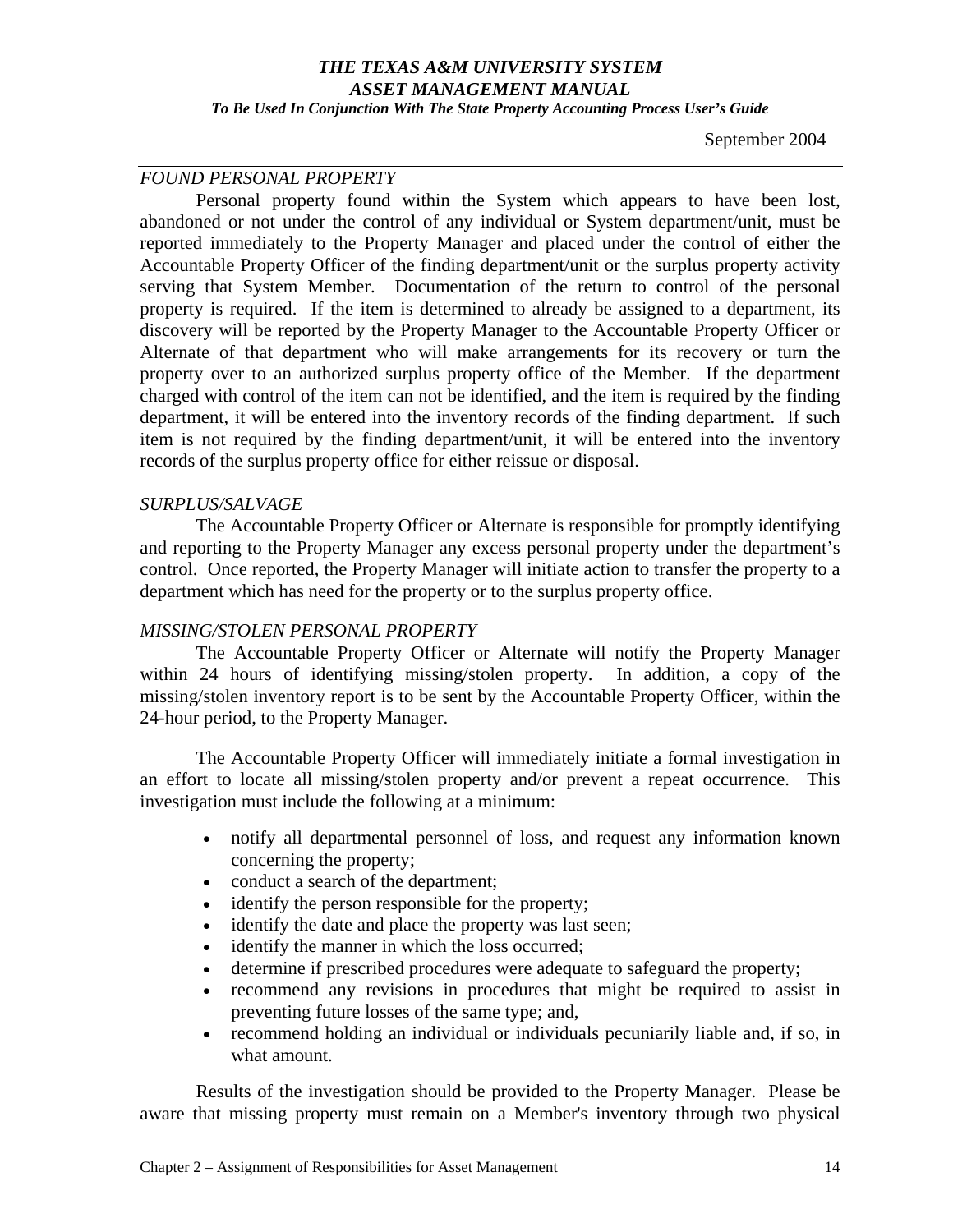*To Be Used In Conjunction With The State Property Accounting Process User's Guide* 

September 2004

inventories and/or two calendar years from the time the item is determined to be missing. Stolen property must be immediately disposed from the Member's inventory.

Any individual who, through misuse or neglect, causes or permits property to be missing, stolen, damaged, or destroyed may be held pecuniarily responsible for the loss sustained. To determine the amount of the loss, such factors as original acquisition value, age, condition, cost of recent repairs or renovation, and estimated fair market value prior to loss or damage should be considered. If the Accountable Property Officer suspects employee theft or negligence, this must be indicated on the missing report. If an agency or institution reports property loss that exceeds the standards set by the American Society for Testing and Materials (ASTM), then the State Comptroller's office *must* withhold 50 percent of the value of the excess amount from the agency's appropriated general revenue funds. Specific details are found in the *SPA Process User's Guide* (SPUG, p.2.18-2.19)*.*

When property is found after being reported as missing or stolen, the Accountable Property Officer or Alternate will prepare and submit to the Property Manager, a cancellation of the missing report previously submitted. This cancellation should provide the following information: asset number, asset description, location of asset, and signature of the Accountable Property Officer or Alternate certifying the recovery of property.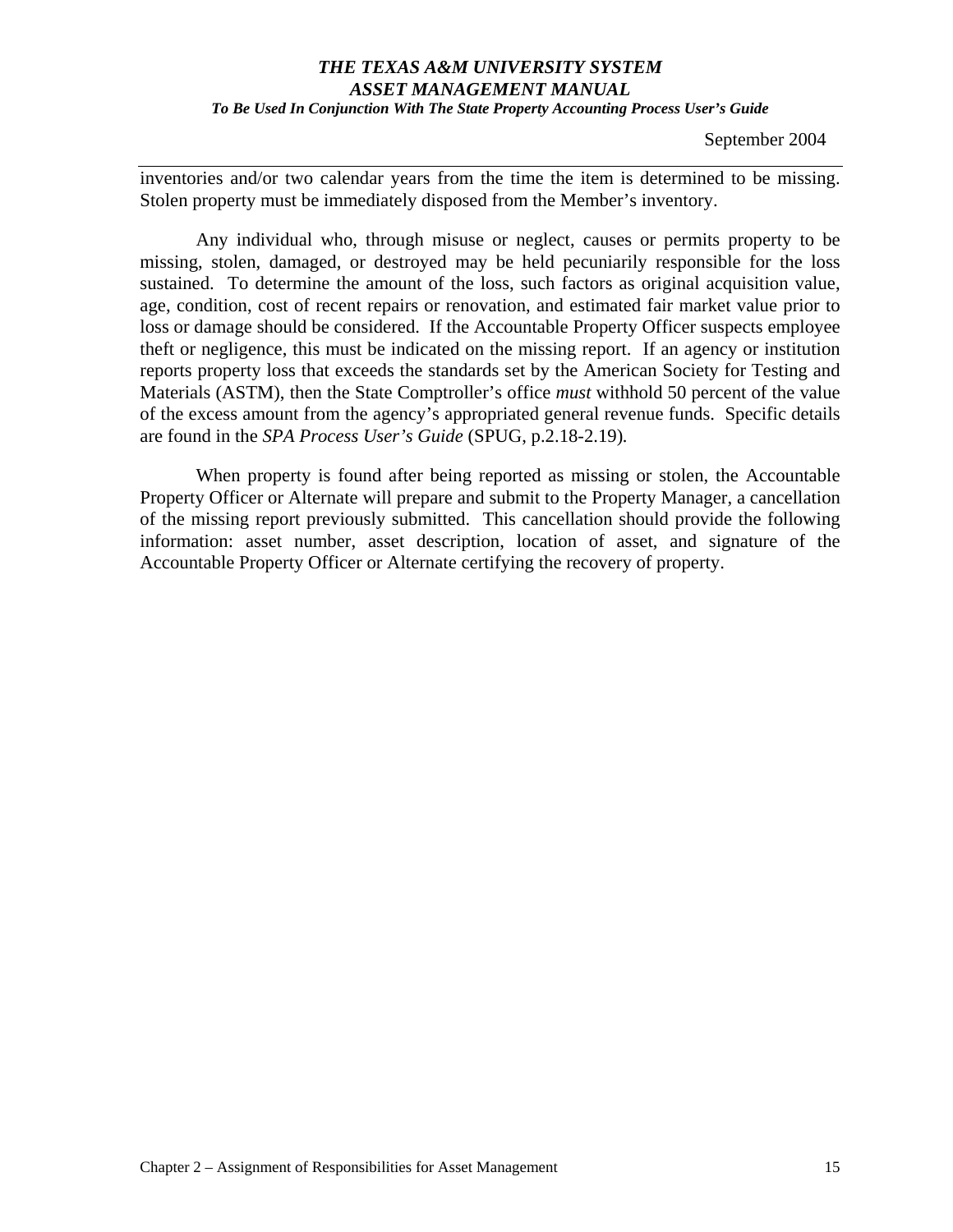*To Be Used In Conjunction With The State Property Accounting Process User's Guide* 

September 2004

#### **Responsibility of Surplus Inventory Supervisor**

#### *GENERAL*

The Surplus Inventory Supervisor is responsible for the management of excess personal property. This individual may also be the Property Manager, the Surplus Procurement Officer, or another employee. For those A&M System Members having a separate property account for surplus property, this individual might also be the Accountable Property Officer for that account.

#### *SURPLUS/SALVAGE*

Basic procedures for disposition of personal property (excluding data processing equipment) include the following:

- available for transfer to other departments or other System Members,
- transfer to public schools or school districts or other State agencies, or
- sold at auction.

 Surplus/salvage data processing equipment can not be sold to the general public. All state agencies *must* transfer all surplus/salvage data processing equipment to a school district, open enrollment charter school or the Texas Department of Criminal Justice. The agency transferring the data processing equipment may not collect a fee or other reimbursement for the transfer. (SPUG, p2.35).

 The sale of property received under a contract or agreement will be in accordance with the terms of the contract or agreement under which the equipment was provided.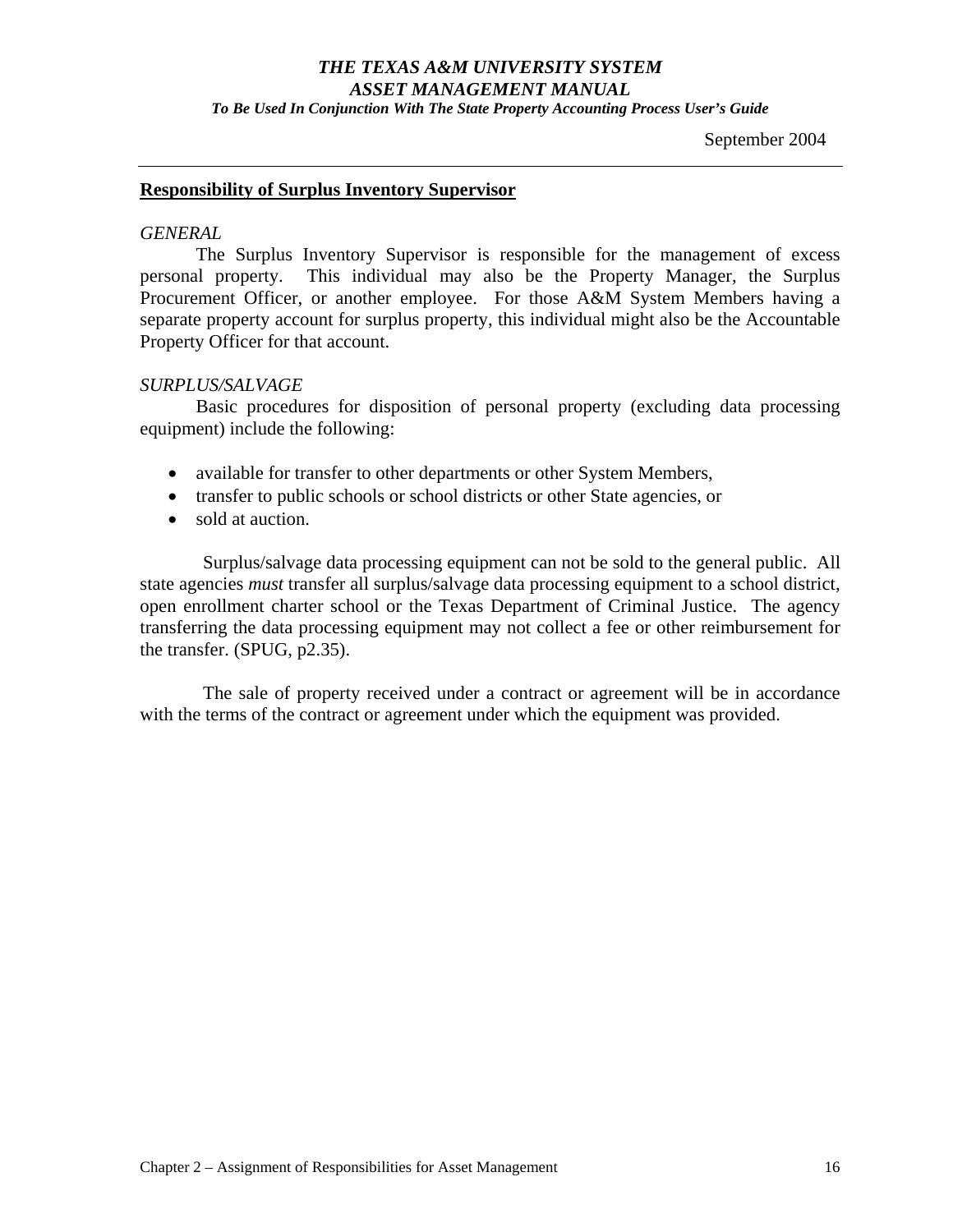*To Be Used In Conjunction With The State Property Accounting Process User's Guide* 

September 2004

## **Responsibility of Surplus Procurement Officer**

#### *GENERAL*

The Surplus Procurement Officer is the official representative of the Member in all matters pertaining to the acquisition of surplus property. The Texas Facilities Commission will be provided the name and mailing address of the designated Surplus Procurement Officer.

#### *TRANSFERS*

Property held in trust cannot be transferred without the approval of the owning agency or entity. If property is U. S. Government surplus property, the Surplus Procurement Officer is responsible for coordinating and approving the transfer for that Member.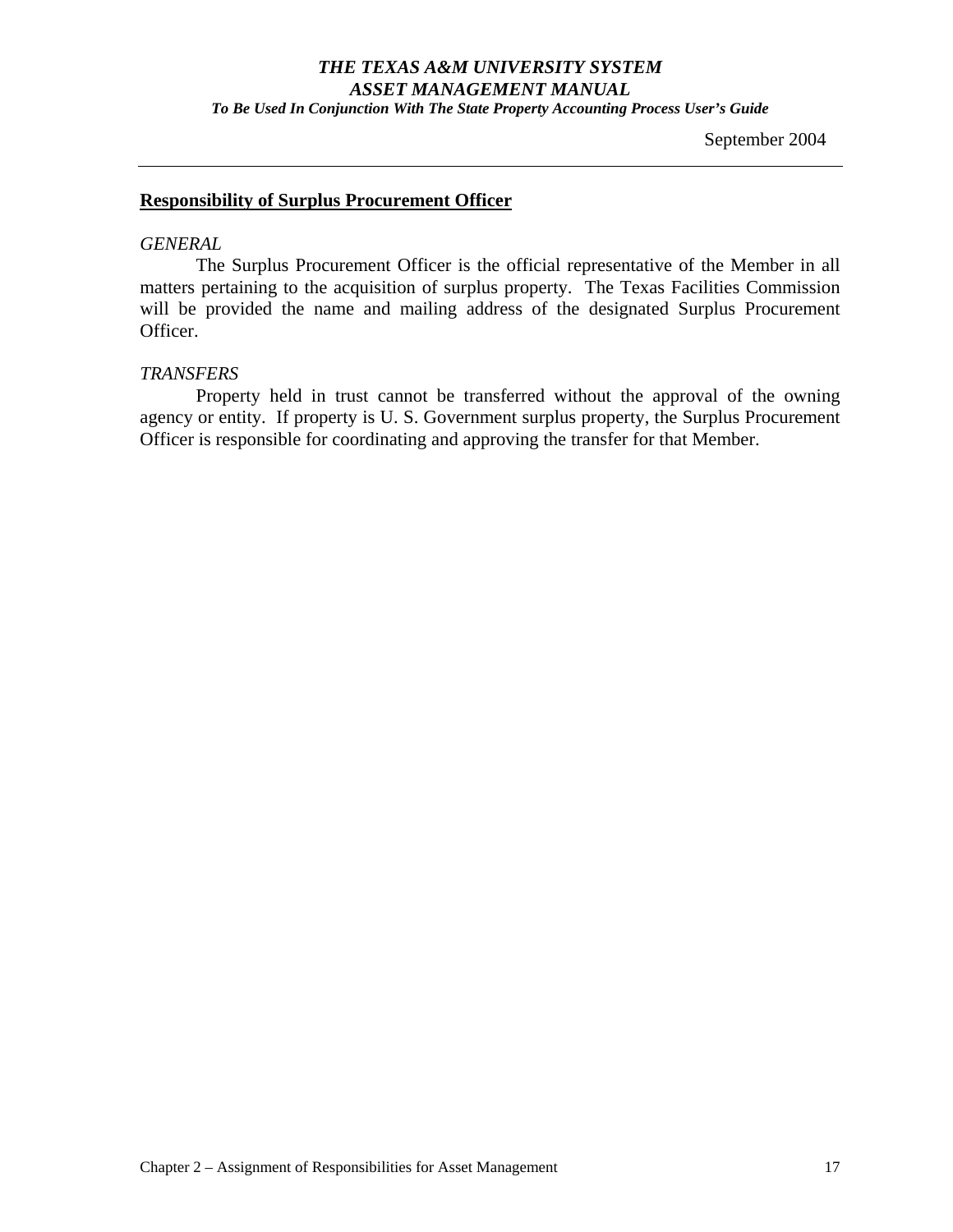*To Be Used In Conjunction With The State Property Accounting Process User's Guide* 

September 2004

## **Responsibility of Employee**

#### *GENERAL*

Each state employee is responsible for using state personal property (equipment) only for state purposes and is required to exercise reasonable care for its safekeeping. The term "reasonable care" means that, at a minimum, steps are taken to maintain the asset in an acceptable manner, ensure the security of an asset, ensure that an asset can be located at any time requested, and ensure that the person responsible for the asset is known. At no time should state property be used for personal gain.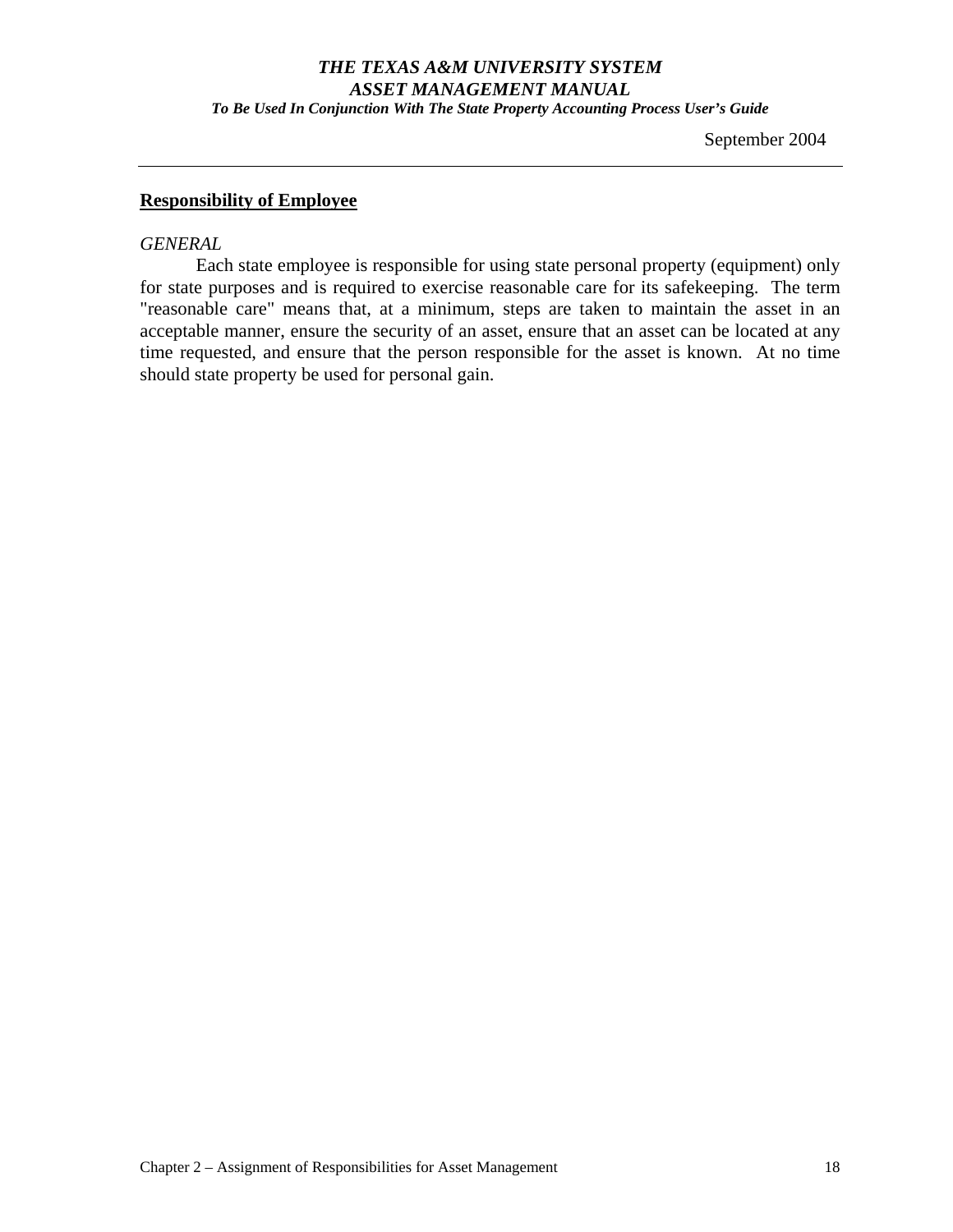## *THE TEXAS A&M UNIVERSITY SYSTEM ASSET MANAGEMENT MANUAL To Be Used In Conjunction With The State Property Accounting Process User's Guide*

# **CHAPTER 3 ACQUISITIONS & DISPOSALS**

# **ACQUISITIONS**

 The most common way to acquire property is through purchase (account control 4400/acquisition method 'PO'). However, assets can also be acquired as gifts, as transfers from another state agency, as 'found' equipment, or they can be fabricated/constructed.

## **Gifts**

Members of the A&M System frequently receive furniture, equipment, museum collections/historical treasures and works of art, etc. as gifts. These items, usually referred to as noncash gifts, become property of the Member upon formal acceptance. System Policy 21.05 and Regulation 21.05.01 *Gifts, Donations, Grants, and Endowments* should be followed when accepting and reporting such gifts. The Property Manager should be notified in writing of the acceptance of a gift that needs to be inventoried. The gift will be given an inventory number and will be tagged, if possible. If tagging or marking is not possible, an inventory number will be "assigned" for the item.

 Donated asset items are to be recorded at the estimated fair market value at the gift date. In many cases, the donor may have had an independent appraisal done for income tax purposes. If available and the appraisal appears reasonable, the Member may want to consider using the independent appraisal provided by the donor to value the item. An alternative would be to work with experts within the System to share expertise in appraising gifts. An example of an expert would be an art historian from another Member, preferably someone who would not benefit personally from a high appraisal. These methods of valuation must be fully documented and maintained on file in accordance with State Comptroller policies and procedures. The method used to establish the appraised value must be reported to the State Property Accounting System. The acquisition method in the fixed assets accounting system should be 'GF' (account control 4405). Assets received by State, Federal or private donations are subject to the terms of agreements under which the assets were donated.

 Any gifts that have a restriction must be reviewed by TAMUS Office of General Counsel prior to preliminary acceptance.

 System Policy 41.01 requires that all gifts of real property be first accepted by the Board of Regents. All potential gifts or bequests of real property must be directed to the System Real Estate Office (SREO). The SREO is solely responsible for the evaluation of the property, and if acceptable, the SREO will prepare the necessary agenda items seeking authority from the Board to accept the gift or bequest.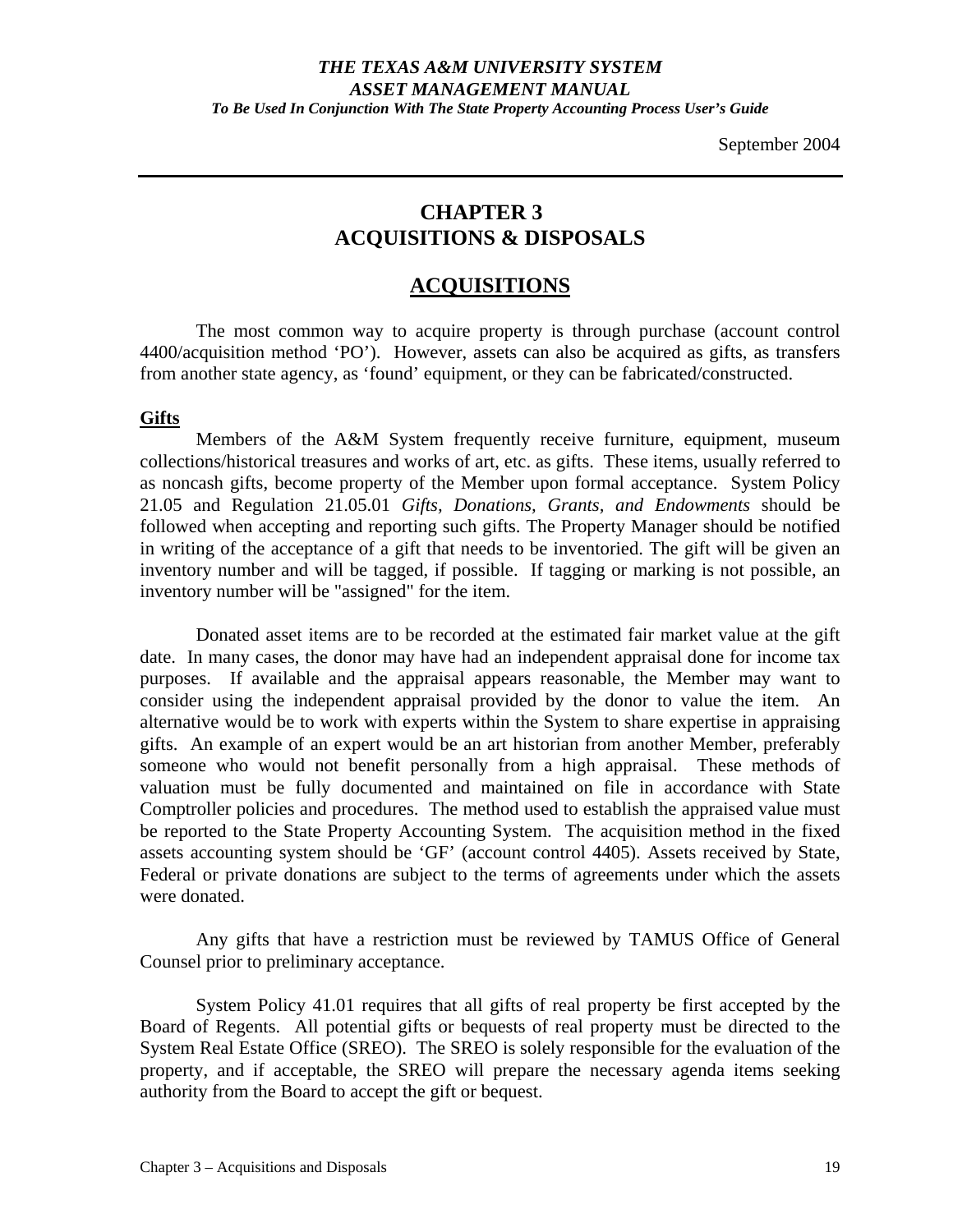*To Be Used In Conjunction With The State Property Accounting Process User's Guide* 

September 2004

 The property manager must notify the appropriate business office if any donated item is sold during the first 2 years of ownership. There is an Internal Revenue Service reporting requirement when this event occurs.

#### **Transfers**

 Assets can be acquired as a transfer from another state agency. If the asset is capital, it is necessary to coordinate and confirm the amount of accumulated depreciation that is associated with the asset with the other Property Manager. If the transfer is between A&M System Members, each Member is assigned a unique acquisition method in order to identify where the asset came from. For example, if TTI acquired an asset from TAMU, TTI would use the acquisition method of '02' for 'transferred from part 02-TAMU' (account control 4702). If you are the accepting agency of a transfer, it is important not to change the original acquisition date, acquisition method, or dollar amount so that the transfer will clear correctly in the State Property Accounting system. Transfers from the Texas A&M Research Foundation should use acquisition method '99' which will appear on the annual financial report as Capital Contributions.

## **Found Property**

Property found within the System which appears to have been lost, abandoned or not under the control of any individual or System department/unit, must be reported immediately to the Property Manager and placed under the control of either the Accountable Property Officer of the finding department/unit or the surplus property office serving that System Member. Documentation is required. If the property is determined to already be assigned to a department, its discovery will be reported by the Property Manager to the Accountable Property Officer or Alternate of that department who will make arrangements for its recovery or turn the property over to an authorized surplus property office of the Member. If the department charged with control of the property can not be identified, and the property can be used by the finding department, it will be entered into the inventory records of the finding department. If such property cannot be used by the finding department/unit, it will be entered into the inventory records of the surplus property office for either reissue or disposal.

## **U. S. Government Surplus Property**

Under existing U.S. Government Regulations, the General Services Administration is responsible for donations of U.S. Government surplus property to the State agency responsible for distribution of such property within each State. In Texas, the allocations of this property are made to the Texas Facilities Commission.

 Unless otherwise indicated in the transfer documents, property acquired from U. S. Government surplus property sources becomes A&M System Member property upon acceptance by the department. If the unit value is \$5,000 or more, the item will be assigned a property number, tagged, entered on the acquiring department's inventory, and controlled the same way as any other property item. Regardless of unit value, the item should be booked in the accounting system as an 'Other Revenue' and 'Other Operating Expense'.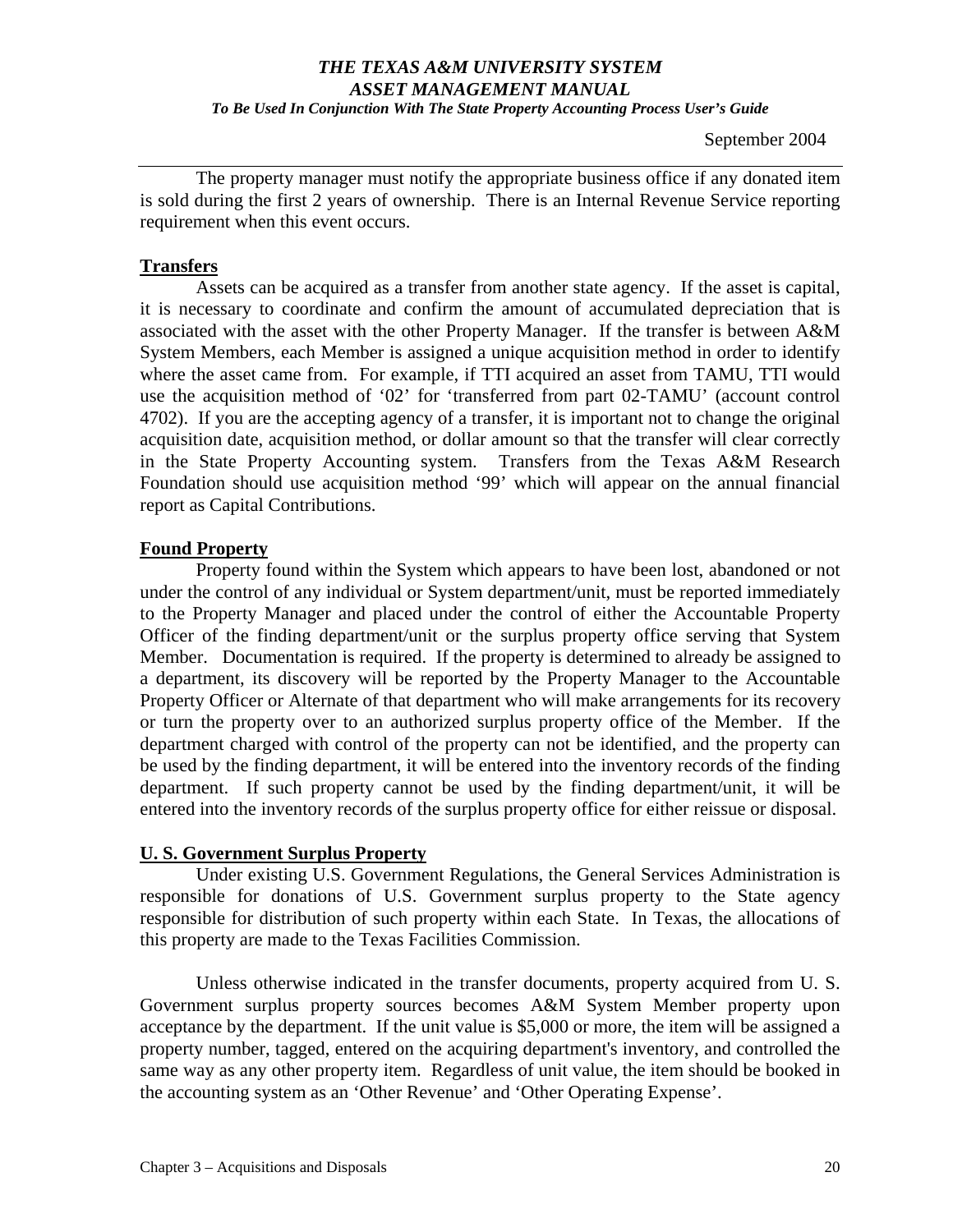#### *To Be Used In Conjunction With The State Property Accounting Process User's Guide*

September 2004

 The provisions under which this property may be transferred to Members of the A&M System include the following:

- The property transferred is usable and necessary for educational purposes, or public health purposes, including research in this State, and is required by the applicant for its own use in the State to fill an existing need and is not being acquired for use outside the State, for sale or any other use or purpose.
- Funds are available to pay the costs of care and handling associated with the donation, including packing, preparation for shipping, loading and transporting such property.
- The property shall be placed in use within one year of receipt and shall continue in use for one year from the date the property was placed in use. There shall be a period of restriction which will expire after property having a single item acquisition cost of \$5,000 or more and passenger motor vehicles, regardless of cost, have been used for the purpose for which acquired for a period of 18 months from the date the property was placed in use (40 US Code 484).
- Inventory records pertaining to property transferred must be maintained by the donee institution in the same manner as that of other properties belonging to the donee institution.

 The Texas Facilities Commission (TFC) has the right to refuse violators of these provisions from further participation in the Donation of Federal Surplus Personal Property program. For annual financial report purposes, the amount to be included on the federal expenditures schedule will be provided by TFC.

## **Fabricated/Constructed Personal Property**

 Fabrications of moveable property allow organizations to capitalize expenditures incurred in the construction or renovation of property. The cost of individual components may be less than the capitalization limit; however, the finished, tangible asset may have a total cumulative cost that does meet the capitalization limit, in which case the fabricated asset should be capitalized. Each component must work together to perform one function. Individual components having an acquisition value of \$5,000 or more will be capitalized on their own merit if they are, or can be, stand-alone equipment (i.e., a computer, a power supply unit, etc.). The property created from the fabrication should keep its configuration for at least one year.

In those instances where the individual components are not purchased at the same time, costs should be accumulated in a construction in progress asset. Once the asset is complete, the cost should be reclassed from CIP into the appropriate equipment class code. The acquisition date should be the date that the fabrication process is complete.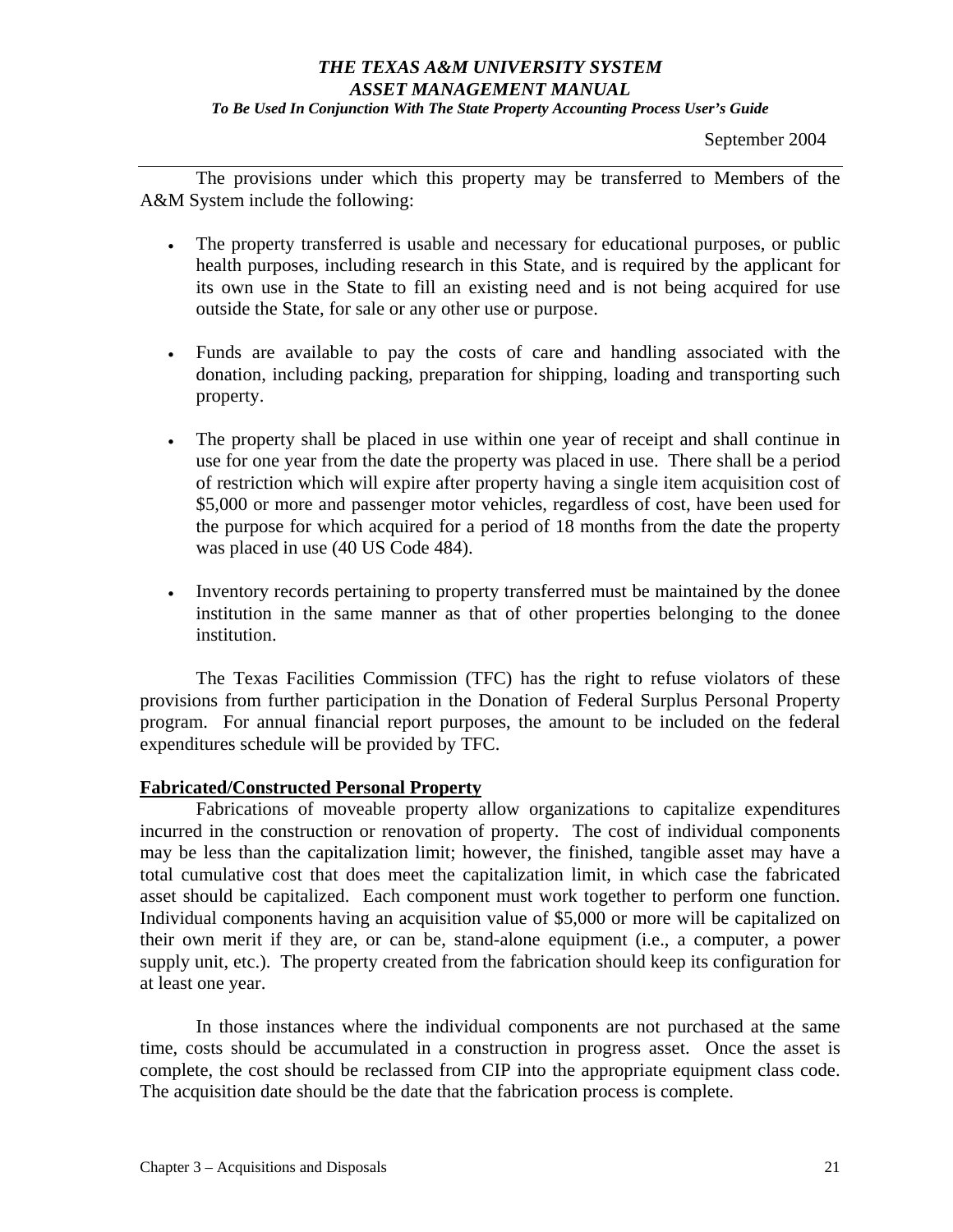*To Be Used In Conjunction With The State Property Accounting Process User's Guide* 

September 2004

# **DISPOSALS**

 There are many common ways to dispose of an asset. Some of the most common are: transfers, sale, or cannibalization. It is recommended that each Member offer excess personal property to other departments within the Member prior to offering it externally. This practice will ensure that TAMUS is getting the best benefit possible for all personal property.

Occasionally, a disposal of real property will take place. System Policy 41.07 requires that all sales and exchanges of real property must first be approved by the Board of Regents. The SREO is solely responsible for all aspects of the sale or exchange of real property to include the preparation of the necessary agenda items seeking authority from the Board for such disposition. Currently, the State Property Accounting System only allows two types of disposals of real property: a transfer or disposal method 'DR' (disposal of real property; account control 5407). More information is provided in Chapter 5 regarding the disposal of real property.

#### **Transfers**

 Assets can be disposed as a transfer either internally to another department or externally to another state agency. Surplus/Salvage property should be disposed of in compliance with System Policy 21.99.06 *Surplus or Salvage Property*. If the asset is leaving your agency and it is capital, it is necessary to coordinate and confirm the amount of accumulated depreciation that is associated with the asset with the other Property Manager. If the transfer is between A&M System Members, each Member is assigned a unique disposal method in order to identify where the asset is going. For example, if TTI disposed of an asset to TAMU, TTI would use the disposal method of '02' for 'transferred to part 02- TAMU' (account control 5702). Many other disposal methods exist for transfers; for example 'TP' means transferred to a political subdivision (account control 5416). For a complete list of disposal methods, use screen 583 in FFX or review account controls within the 5400-5499 range on the SAGO website regarding TAMUS account controls [http://www.tamus.edu/apps/objcodes/.](http://www.tamus.edu/apps/objcodes/) Transfer amounts (both total cost and accumulated depreciation for capital assets) must be verified yearly in order to complete the combined AFR for TAMUS. The State Property Accounting System requires that all transfers for the current fiscal year be completed by August 31st.

## **Sale**

 Sales normally take place through the surplus office. The sale of property received under a contract or agreement will be in accordance with the terms of the contract or agreement under which the equipment was provided. To find more guidelines to follow regarding the sale of personal property, go to the "Sale of Surplus/Salvage Personal Property" section under Agency Head. The sale of real property must be coordinated with SREO prior to the actual sale. State guidelines must be followed prior to a surplus sale.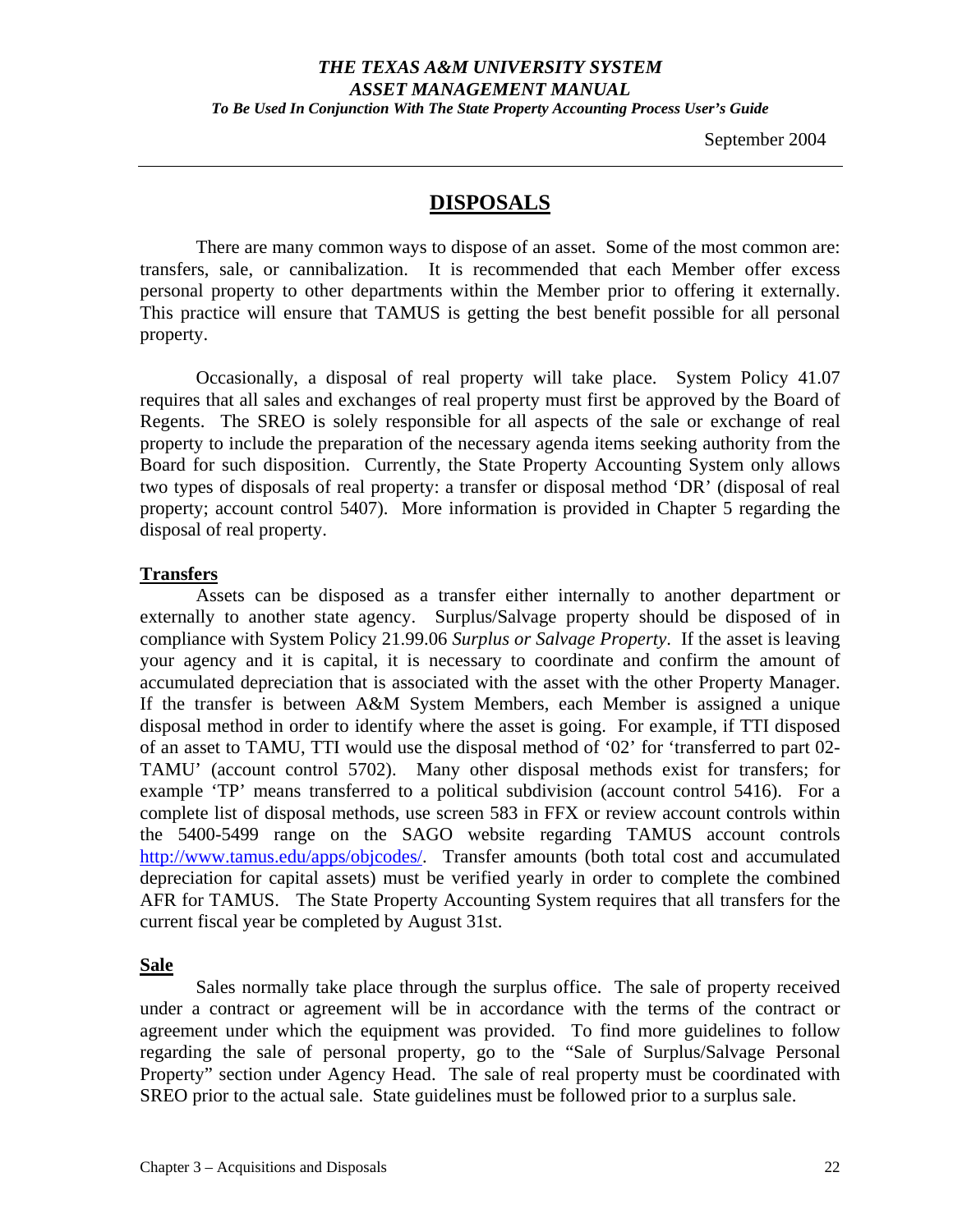*To Be Used In Conjunction With The State Property Accounting Process User's Guide* 

September 2004

#### **Cannibalization**

 Another method of disposal is to cannibalize a piece of personal property so that some of the parts can be used for other personal property. An example would be dismantling an old printer so that parts could be used to repair a similar printer. It is important to use the correct disposal method (CN/account control 5410) and to have the appropriate paperwork documenting the disposal of the property. All remaining parts that were not used to help repair another piece of personal property should be transferred to surplus as a non-inventory (zero value) item.

#### **Disposal of Property Acquired through Sponsored Agreements**

Special care should be exercised in tracking and using assets acquired through sponsored agreements. *OMB Circular A-110*, "Uniform Administrative Requirements for Grants and Agreements with Institutions of Higher Education, Hospitals, and Other Non-Profit Organizations," includes several sections on property standards. Each federal agency has specific requirements for recipients concerning the use and disposition of property acquired in whole or in part under federally sponsored projects. Please refer to Sections \_.30 through \_.37 of the circular for more information.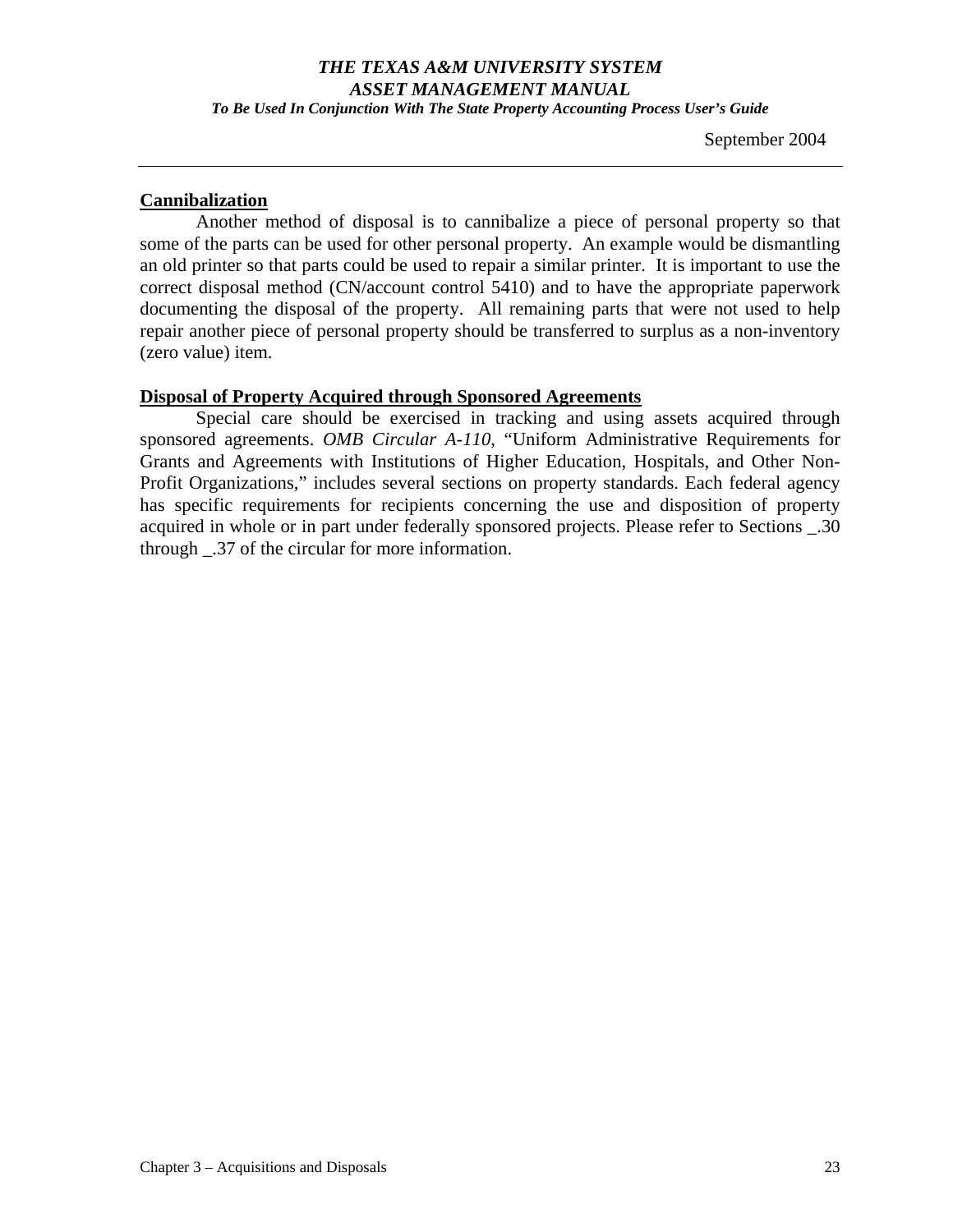## *THE TEXAS A&M UNIVERSITY SYSTEM ASSET MANAGEMENT MANUAL To Be Used In Conjunction With The State Property Accounting Process User's Guide*

September 2004

# **CHAPTER 4 INVENTORY CONTROL**

#### **Tagging of Inventory**

All Members' personal property shall be permanently marked as "Property of the State of Texas or the agency". Markings shall be considered permanently affixed when the marking can be removed only through considerable or intentional means. Professional judgment should be used to determine whether or not a noninventory item should be tagged. For example, a Property Manager may decide not to tag every stapler that the agency owns. However, the Property Manager might tag a filing cabinet or fax machine in order to identify it as "Property of the State of Texas or the agency".

Each item tracked on a unit basis must be assigned a unique individual property inventory number. Members may not place a new piece of personal property into service with a property inventory number previously assigned to another piece of property, even if the previous item has been deleted from the inventory system.

An inventory number is to be assigned and permanently affixed to each personal property item whether received by a central receiving office or directly by a department prior to the item being placed in use or released outside the initial receiving activity. For an item received by a central receiving activity for a department, the inventory number will be assigned and permanently affixed by the central receiving office prior to the item being delivered or released to the property account. When central receiving assigns and permanently affixes the inventory number, the numbers will be recorded on the delivery document transmitted to the department or unit. For an item received directly by a property account, the inventory number will be assigned by the Property Manager and permanently affixed by the activity prior to the item being placed in use.

The inventory number must be permanently affixed to an item promptly upon receipt and acceptance, but not later than ten calendar days after receipt, unless prevented by unusual circumstances. Examples of acceptable reasons for not accomplishing such within the ten calendar days would be that the item had to be assembled, calibrated, or connected to a system before it could be inspected properly and placed in use.

Members may choose to track personal property using appropriate labeling methods as long as they meet guidelines established by the State Comptroller in consultation with the State Auditor's Office. Both "Property of the State of Texas or the agency" labels and property number labels must be placed in a highly visible position on the asset, where it is easily accessible during an inventory. The location of inventory labels should be consistent for all similar assets assigned to a department, in order to facilitate physical inventories.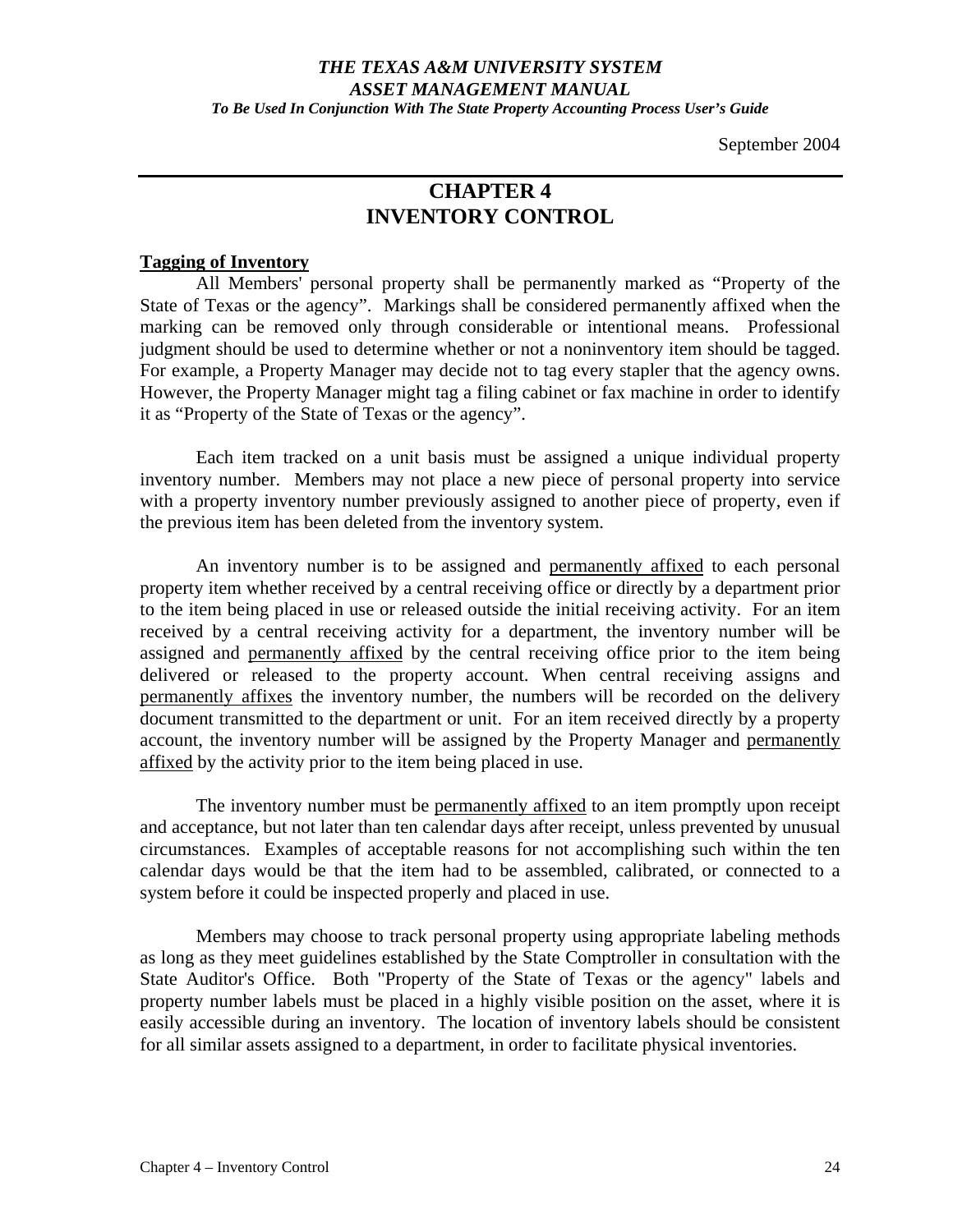*To Be Used In Conjunction With The State Property Accounting Process User's Guide* 

#### **Securing of Assets**

Each Member is responsible for ensuring that property is tracked and secured in the manner that is most likely to prevent the theft, loss, damage, or misuse of assets. Each Member should be diligent to ensure building security at all times. The Member should ensure that individuals in charge of security notify the Property Manager of violations or changes to security that could subject property to misuse or theft.

Members must know where all assets are located at all times, should have a method for locating any inventory item whether on-site or off-site under their control, and should be able to locate a given asset upon request.

Personal property that is checked out to employees must be used for State purposes only, and the responsibilities of stewardship and care of the property must be maintained at the Member level. Each Member must have a written policy about checking out equipment and require each employee to sign for any property when it is checked out. Please refer to the section on Loans under the Accountable Property Officer's responsibilities in Chapter 2 for more detailed information.

The State Auditor's Office and/or the Office of the Attorney General will, at the request of a Member, provide advice about procedures for the securing of assets. All Member procedures should be based on good business practices.

## **Storage**

The primary concern when storing property is providing security from theft or pilferage and protection against the elements, while maintaining the property in a serviceable condition and accessible location. The placement of property in storage does not normally relieve a Property Manager or an Accountable Property Officer of the responsibility for proper care, maintenance, and utilization of the property. The only exception will be when an item is placed in a central warehouse type of storage which is under the jurisdiction of another Property Manager. In this case, the Accountable Property Officer will retain accountability for the property while the person in charge of the central warehouse facility, having receipted the property, assumes responsibility for the care and safeguarding of the property. Unless there are agreements to the contrary, the person in charge of the central warehouse facility assumes responsibility for whatever maintenance is required for the property while in storage.

## **Utilization of Assets**

 Federal equipment issued to or provided to a System Member is to be utilized in the manner for which it was originally furnished and authorized unless specific written exception is received from the grantor. In all cases concerning a change in utilization of equipment obtained through the Texas A&M Research Foundation, the request for change will be submitted through the Research Foundation to the grantor.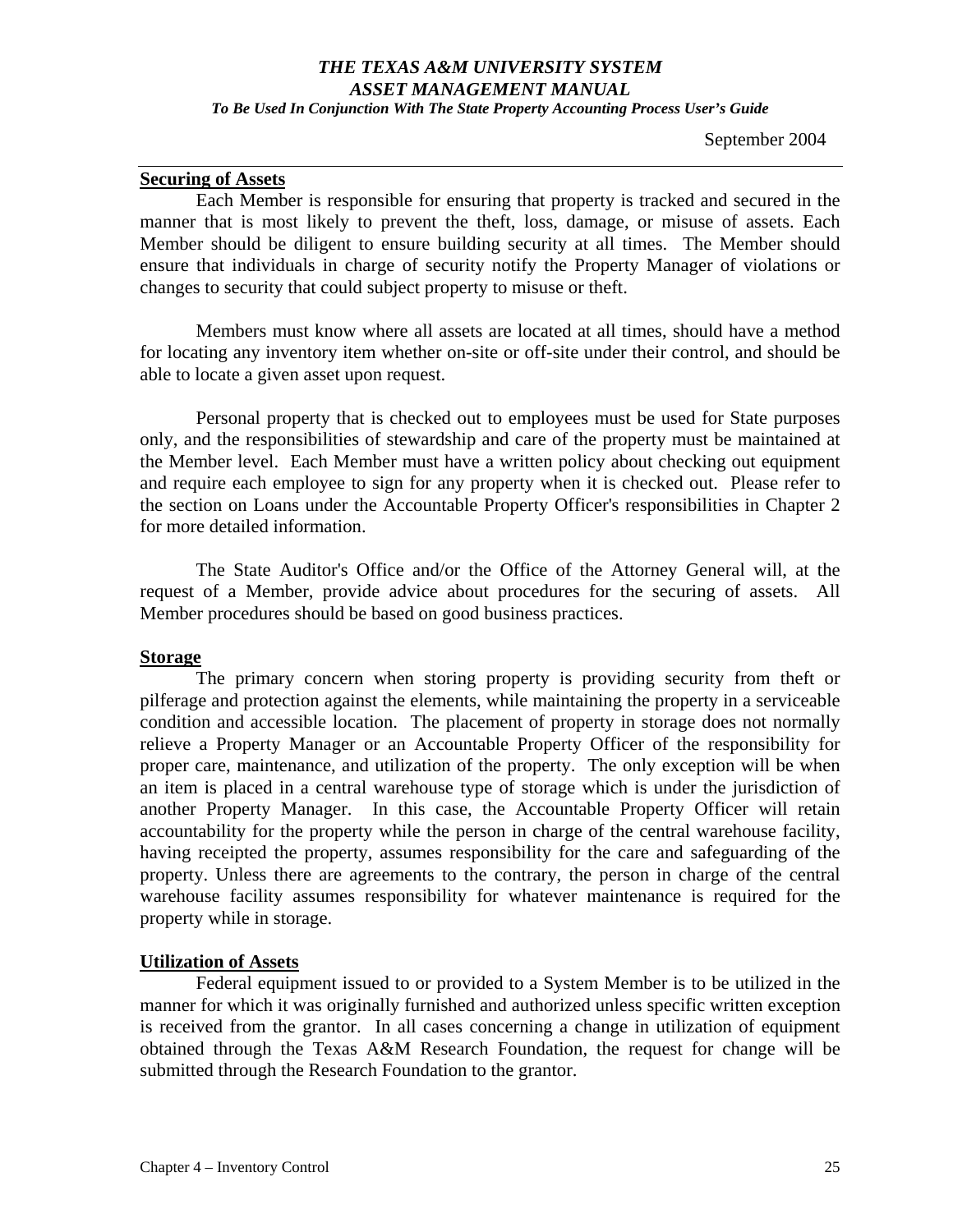## *THE TEXAS A&M UNIVERSITY SYSTEM ASSET MANAGEMENT MANUAL To Be Used In Conjunction With The State Property Accounting Process User's Guide*

September 2004

# **CHAPTER 5 ASSET CATEGORIES**

# **REAL PROPERTY**

#### **Land and Land Improvements**

#### *GENERAL*

The *SPA Process User's Guide* defines land as the surface or crust of the earth which can be used to support structures and may be used to grow crops, grass, shrubs, and trees. Land is characterized as having an unlimited life. All acquisitions of land and land improvements will be capitalized. Land improvements consist of betterments, site preparation and site improvements (other than buildings) that ready land for its intended use. A detailed list of examples can be found in the *SPA Process User's Guide* (SPUG, p1.12).

#### *VALUATION OF LAND*

 Land is capitalized regardless of the purchase cost or donated value. Land is recorded at the acquisition (purchase) price or donated value plus incidental costs (real estate commissions, attorney's fees, escrow fees, appraisal and surveying fees, interest on mortgages accrued at date of purchase, accrued and unpaid taxes at date of purchase, title and recording fees, etc.) For additional guidance on incidental costs, contact the Texas A&M University System Real Estate Office (SREO). All activities involving the purchase of land must be handled by SREO prior to Board of Regent approval, in accordance with System Policy 41.02. All activities involving the acceptance of a gift or bequest of land must be handled by SREO prior to Board approval, in accordance with System Policy 41.01. SREO will prepare a minute order requesting approval of the gift or bequest by the Board. Donated land should be capitalized in an amount equal to the estimated fair value at the time acquired.

Upon purchase or acceptance of a gift or bequest of land, SREO provides the Member with documentation showing the total value of the acquisition, including land and any structures, buildings, or infrastructure located on the land. SREO should provide guidance on how each Member should separate the assets so that the land costs can be separately identified.

#### *DISPOSAL OF LAND*

 The Chief Executive Officer (CEO) of each A&M System Member is authorized to sell land with surplus buildings or other improvements with the approval of the Board of Regents. However, all activities involving the disposition of land should be coordinated with SREO (System Policy 41.07 and System Regulation 41.07.01). SREO must be notified of any transfers of land between A&M System Members prior to the transfer.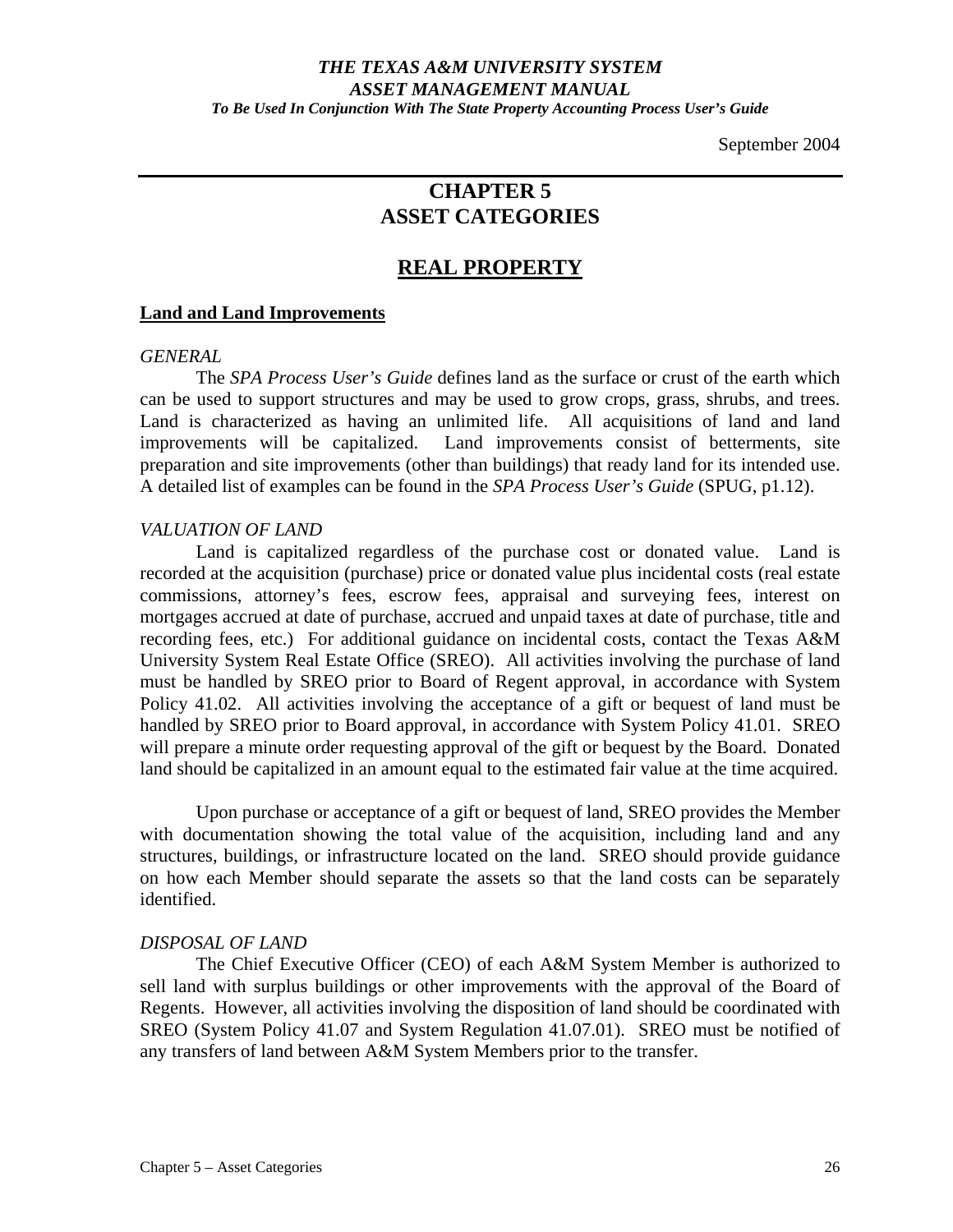*To Be Used In Conjunction With The State Property Accounting Process User's Guide* 

September 2004

## *RECONCILIATION OF ACREAGE WITH SYSTEM REAL ESTATE OFFICE (SREO)*

 All land acreage is required to reconcile with the General Land Office. Each System Member should reconcile the acreage for all land back to the information that is maintained by SREO. The acreage figures should match between the System Member and the General Land Office. The System Member should resolve any discrepancies and contact SREO if corrections need to be made to the SREO database.

## **Construction in Progress**

#### *GENERAL*

 Construction in Progress (CIP) reflects the economic construction activity status of buildings and other structures, infrastructure (energy distribution systems, pipelines, etc.), additions, alterations, reconstruction, installation, and maintenance and repairs which are substantially incomplete (SPUG, p1.26). Construction in progress assets should be capitalized to their appropriate capital asset categories upon the earlier occurrence of occupancy, placement of the asset in service or execution of substantial completion contract documents.

## *MAJOR CONSTRUCTION PROJECTS*

 Major construction projects are handled by the System Facilities Planning and Construction Department (FP&C) as described in System Policy 51.04. Separate subsidiary ledger accounts should be used for each construction project and for each funding source to be used. Major construction project expenditures funded by proceeds from Permanent University Fund and Revenue Financing System (including Tuition Revenue) bonds, notes or commercial paper are tracked in SAGO's accounting records. Major construction project expenditures from other funding sources are tracked in the Member's accounting system. FP&C will send a C-30 Completion report for either a semi-final or final close at which time the costs identified on the C-30 should be moved out of CIP and into the appropriate category (building, infrastructure, etc.). If project expenditures are being tracked in SAGO's accounting records, SAGO will process a CIP transfer to the Member. The Member will accept the transfer as an addition to CIP and will then reclassify the appropriate dollars to the new asset(s) being created by the C-30 completion report.

## *MINOR CONSTRUCTION PROJECTS*

 Minor construction projects are managed by the Member. Expenditures are tracked in the Member's accounting system and the Member is responsible for processing final closes within a reasonable period of time after completion of the project. A completed project should be reclassed to the appropriate fixed asset category as soon as reasonably possible. The completed project should not be classified as CIP at the end of the fiscal year in which it was completed.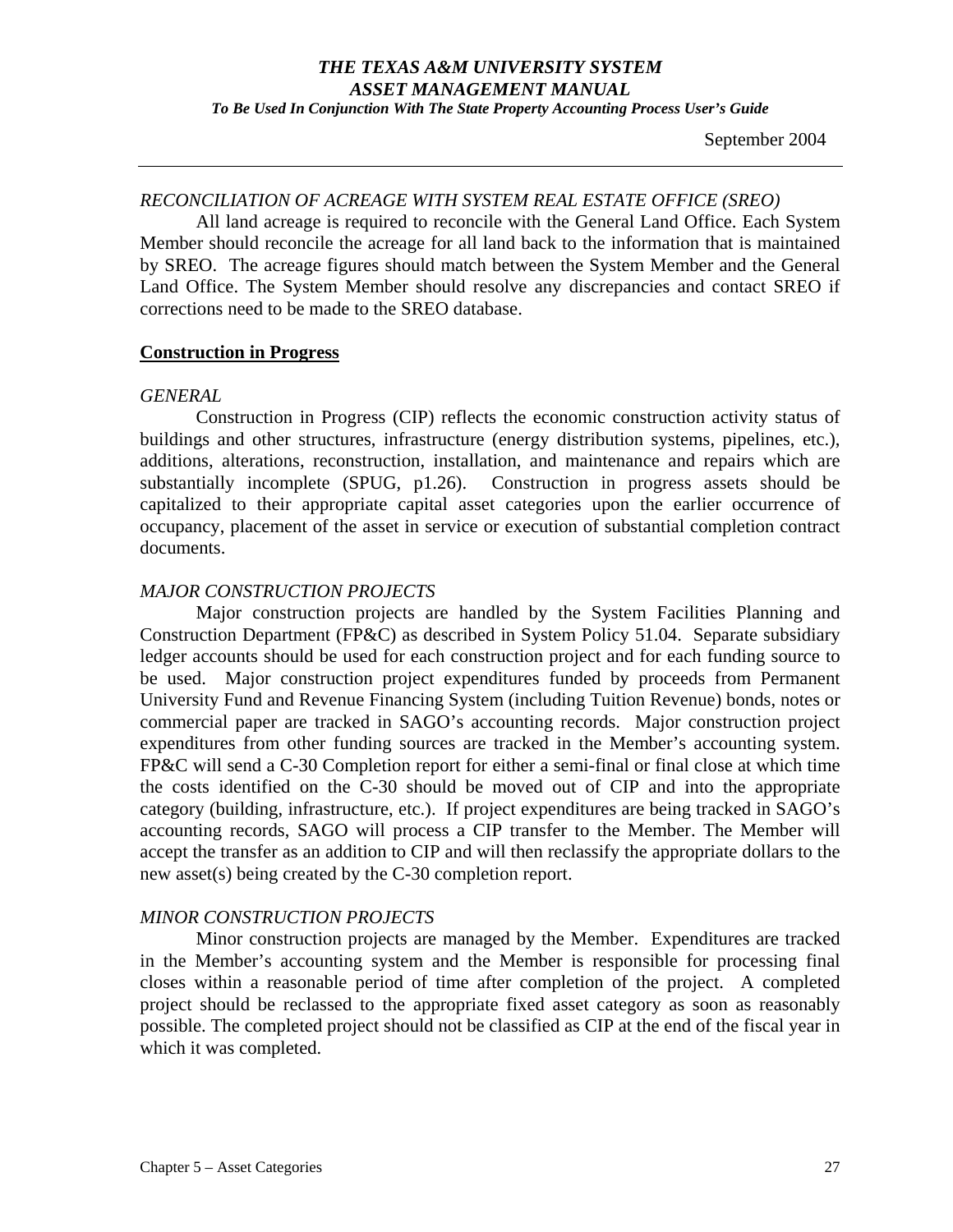*To Be Used In Conjunction With The State Property Accounting Process User's Guide* 

## *COMPONENTIZATION GUIDELINES*

 Construction or renovation of facilities or improvements with a fair market value greater than or equal to \$1 million that are rendered into service on or after September 1, 2001 must be componentized. Componentization guidelines for Higher Education can be found at: [https://fmx.cpa.state.tx.us/fmx/spa/resource/bldg\\_compon\\_guide.php.](https://fmx.cpa.state.tx.us/fmx/spa/resource/bldg_compon_guide.php)

#### **Building and Building Improvements**

## *GENERAL*

 A building is a structure that is permanently attached to the land, has a roof, is partially or completely enclosed by walls, and is not intended to be transportable or moveable. Building improvements are capital events that materially extend the useful life of a building or increase the value of a building, or both (SPUG, p.1.13). The capitalization threshold for buildings and building improvements is \$100,000.

## *SALE OR DISPOSAL OF BUILDINGS*

All activities involving the disposition of land with surplus buildings or other improvements must be coordinated with SREO (System Policy 41.07 and System Regulation 41.07.01). The sale of surplus buildings and other improvements with a sale price of \$25,000 or more must be approved by the Chancellor. The Texas Antiquities Commission must be notified before any building over fifty years old is demolished or moved. SREO must be notified of any transfers of buildings between A&M System Members prior to the transfer.

## *DEMOLITION*

When a demolition has taken place, the Member must decide whether the costs should be included as part of a new building. This must be determined on a case-by-case basis. If you demolish an existing building and there are no plans to build again in the future, then the costs should be expensed. If there is a project planned in the near future, then identify the demolition costs to the future project and capitalize them. Once a building has been demolished, it is the Member's responsibility to ensure that the applicable building cost is removed from the fixed asset records in a timely manner. If System Facilities Planning and Construction contracted to have the building demolished, a reminder will be sent to the Member when the contractor is paid for completed demolition costs. System Policy 41.07.01 should be reviewed and followed prior to demolition of a building.

## *OTHER*

 For those Members that are included in the long-form facilities and administrative cost rate proposal, it is important that the actual building *and* room number match the information that is provided by TAMU Facilities Coordination (FCOR). This information must also *exactly* match the information that is in your accounting software for all capital personal property.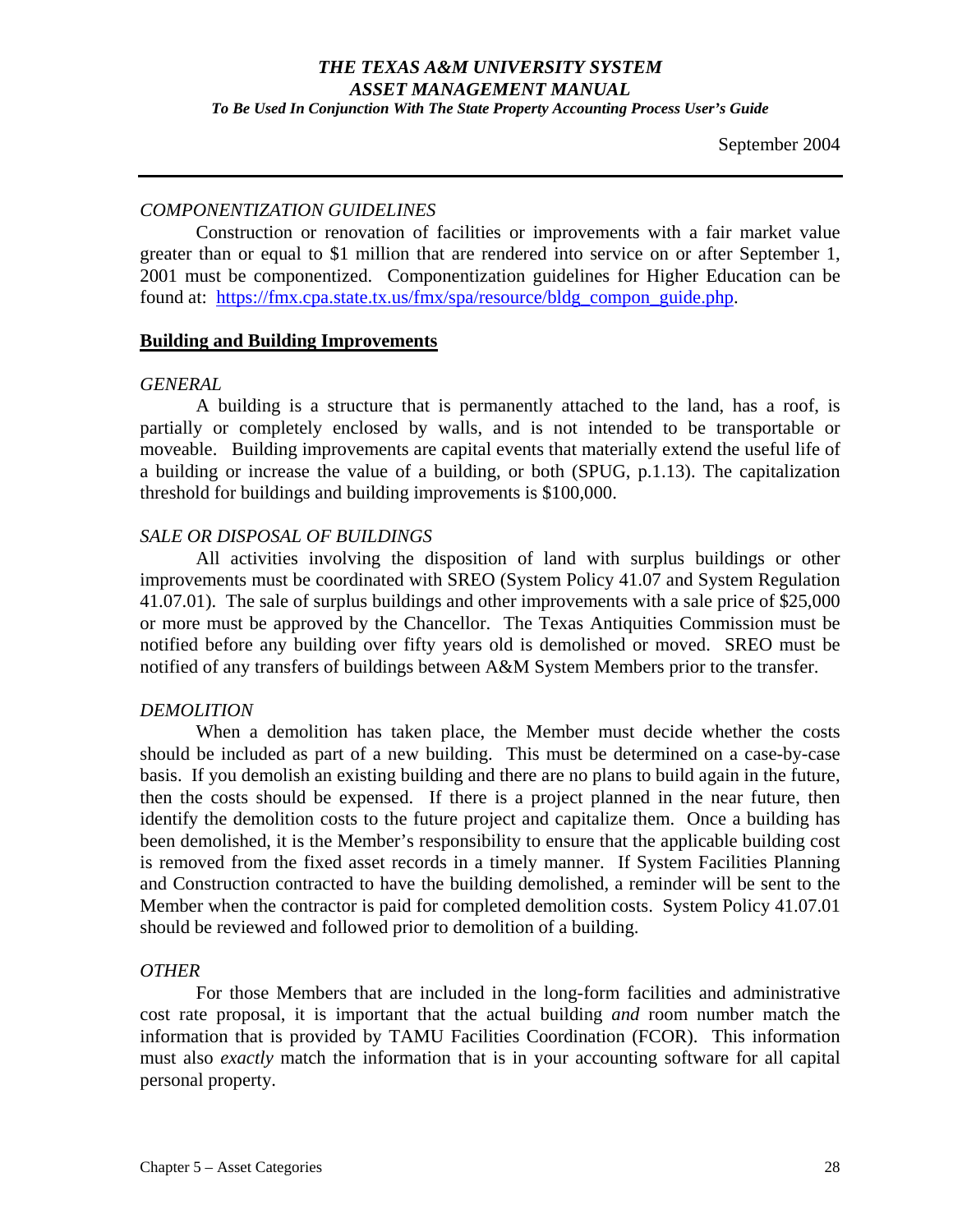*To Be Used In Conjunction With The State Property Accounting Process User's Guide* 

#### **Facilities and Other Improvements**

#### *GENERAL*

The SPA Process User's Guide defines facilities as assets (other than general use buildings) built, installed or established to enhance the quality or facilitate the use of land for a particular purpose. Other improvements are enhancements made to a facility or to land. The capitalization threshold for facilities and other improvements is \$100,000. A detailed list of examples can be found in the SPA Process User's Guide (SPUG, p1.17).

Consistency in reporting of facilities and other improvements is important. Currently, there are two methodologies for tracking facilities and other improvements. One is to pool the costs into one asset. For example, all expenses for parking lots of any given project would be added to one asset. The other method is to separately track each asset based on the project. For example, project A has a parking lot for \$500,000 while project B has a parking lot for \$250,000. Each asset has it's own unique asset number. A similar example can be found under 'Infrastructure'.

#### **Infrastructure**

#### *GENERAL*

The *SPA Process User's Guide* defines infrastructure as assets that are long-lived capital assets that normally are stationary in nature and can be preserved for a significantly greater number of years than most capital assets. Infrastructure assets are often linear and continuous in nature. The capitalization threshold for infrastructure is \$500,000. A detailed list of examples can be found in the *SPA Process User's Guide* (SPUG, p1.19).

Detailed records of individual assets are not necessarily required. The level at which infrastructure assets are reported determines the minimum amount of detail. Infrastructure may be reported by major class, network, subsystem, or individual asset. Other factors, such as maintenance, insurance, and stewardship responsibilities also influence the level of record keeping.

Consistency in reporting of infrastructure is important. Currently, there are two methodologies for tracking infrastructure. One method is to pool the costs into one asset. For example, all expenses for sidewalks for any given project would be added to one asset. The other method is to separately track each asset based on the project. For example, project A has a sidewalk for \$500,000 while project B has a sidewalk for \$250,000. Each asset has its own unique asset number. If one chooses to pool the costs into one asset, a determination needs to be made whether to report the asset at a network or subsystem level. A network is composed of all assets that provide a particular type of service. A network of infrastructure assets may be only one infrastructure asset that is composed of many components. A subsystem is composed of all assets that make up a portion or segment of a network.

There may be times when an existing component needs to be replaced. If the replacement meets the capitalization threshold and the asset's normal useful life is extended,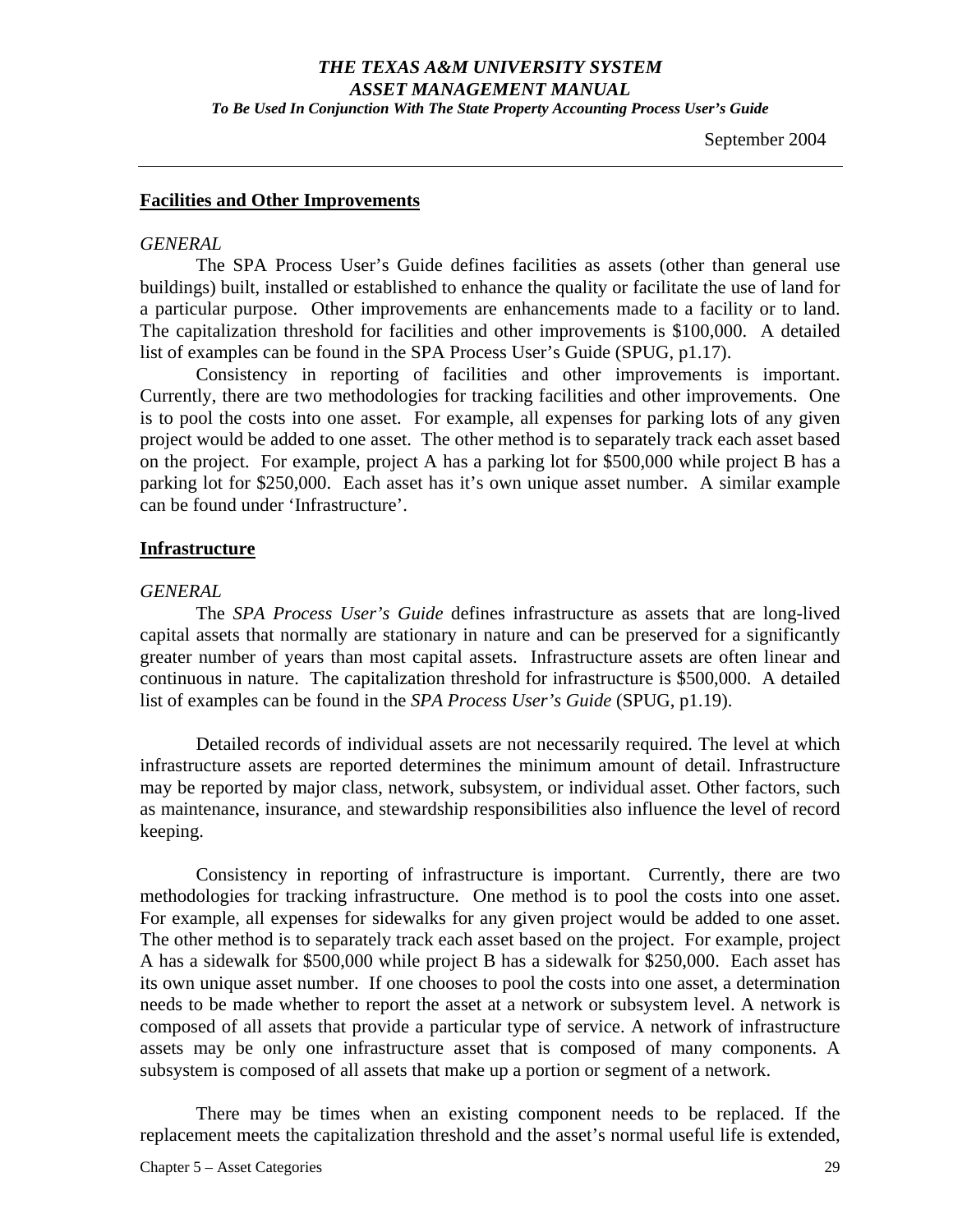*To Be Used In Conjunction With The State Property Accounting Process User's Guide* 

September 2004

the asset value should be adjusted by removing the cost and accumulated depreciation of the component that is being replaced and adding the cost of the new component. The estimated useful life of the asset should also be re-evaluated at this time to determine if it needs to be adjusted. Proper documentation should be maintained in your internal records for audit purposes. The Texas Higher Education System Generic Building Componentization Guidelines offer examples of how to determine appropriate amounts. These guidelines can be found at [http://fmx.cpa.state.tx.us/fmx/spa/resource/bldg\\_compon\\_guide.php.](http://fmx.cpa.state.tx.us/fmx/spa/resource/bldg_compon_guide.php)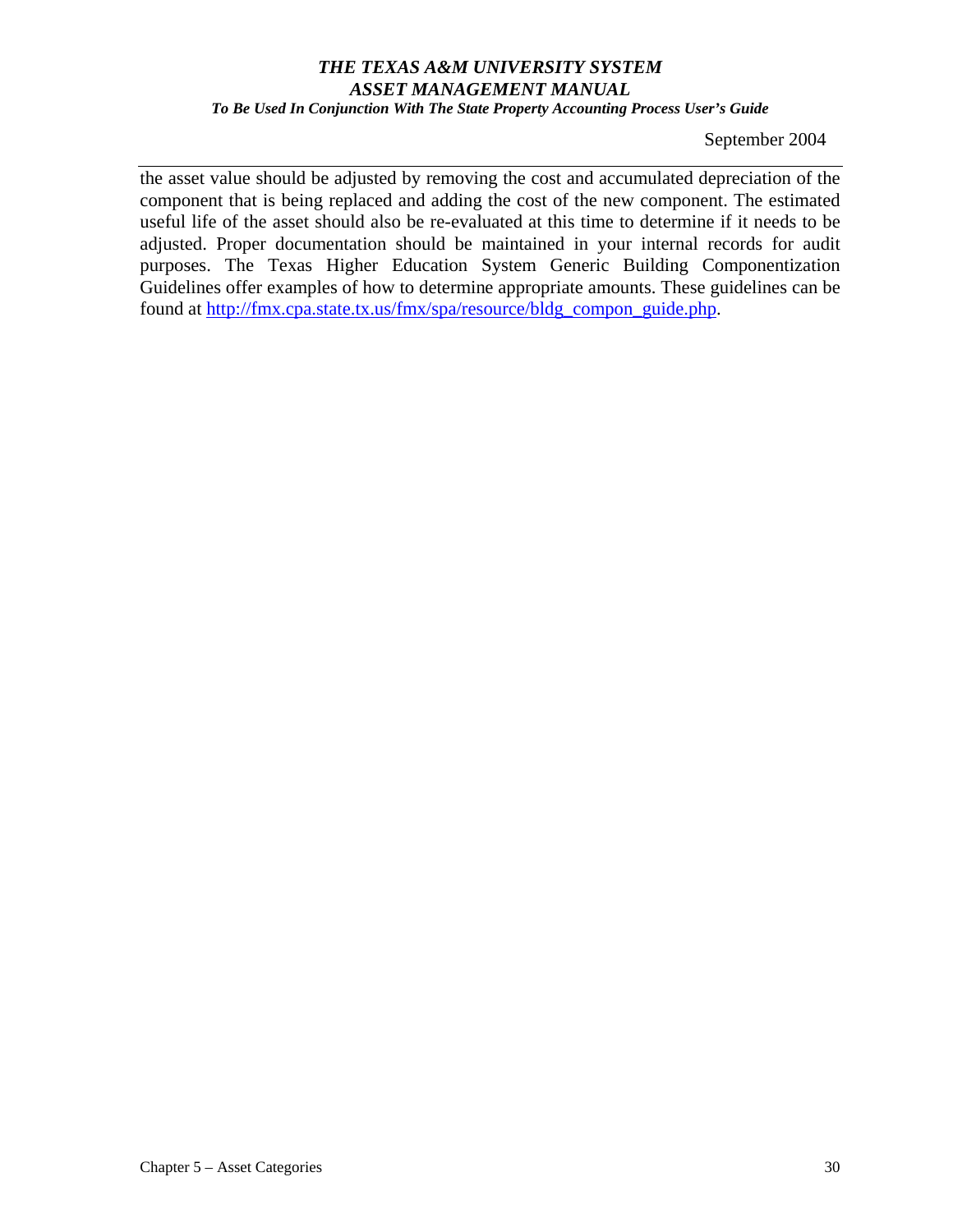*To Be Used In Conjunction With The State Property Accounting Process User's Guide* 

# **PERSONAL PROPERTY (EQUIPMENT)**

#### **General**

 The *SPA Process User's Guide* defines personal property as fixed or movable tangible assets to be used for operations, the benefits of which extend beyond one year from date of acquisition and rendered into service. Costs of extended warranties and/or maintenance agreements which can be separately identified from the cost of the equipment should not be capitalized. Personal property paid for jointly by the State and other governmental entities should be capitalized by the entity responsible for future maintenance (SPUG, p.1.20).

## **Trade-Ins**

When a piece of equipment is traded in or exchanged for a similar asset, a trade-in worksheet should be completed and kept as documentation for how to record the transaction on your books. The System Office of Budgets and Accounting has developed an Excel worksheet [\(http://www.tamus.edu/offices/budgets-acct/acct/fixed/TradeIn.html\)](http://www.tamus.edu/offices/budgets-acct/acct/fixed/TradeIn.html) to assist Members in determining the amount of gain or loss associated with a trade in. 'Similar asset' is defined as an asset that falls within the same fixed asset category. Example, a computer and a monitor are both types of equipment and would be in the same AFR category; whereas, a computer and land would not be similar assets because they are in different AFR categories.

## **Computer Software**

 Per the *SPA Process User's Guide*, state agencies will capitalize the purchase of computer software whose unit value cost is \$5,000 or greater and has an estimated useful life of more than one year. Capitalization of computer software also includes software license fees if the total dollar amount of the fee divided by the number of units served (terminals) meets the criteria to capitalize the purchase (SPUG, p.1.21).

## **Vehicles, Boats, and Airplanes**

Another category of personal property is vehicles, boats, and airplanes. These items are separately identified on the state's annual financial report (AFR), but are still considered types of personal property.

System Policy 21.01.08 designates the director of the TAMU Department of Parking, Traffic and Transportation Services as the TAMUS Fleet Manager. Each Member will appoint a site coordinator to administer the State Vehicle Fleet Management Plan at the Member level.

 Texas Transportation Code Section 502.2015 states that in order to have exempt license plates the name of the agency that has custody of the vehicle must be printed on each side of the vehicle, in letters that are at least two inches high or in an emblem that is at least 100 square inches in size. The letters or emblem must be of a color sufficiently different from the body of the vehicle to be clearly legible from a distance of 100 feet. Exceptions to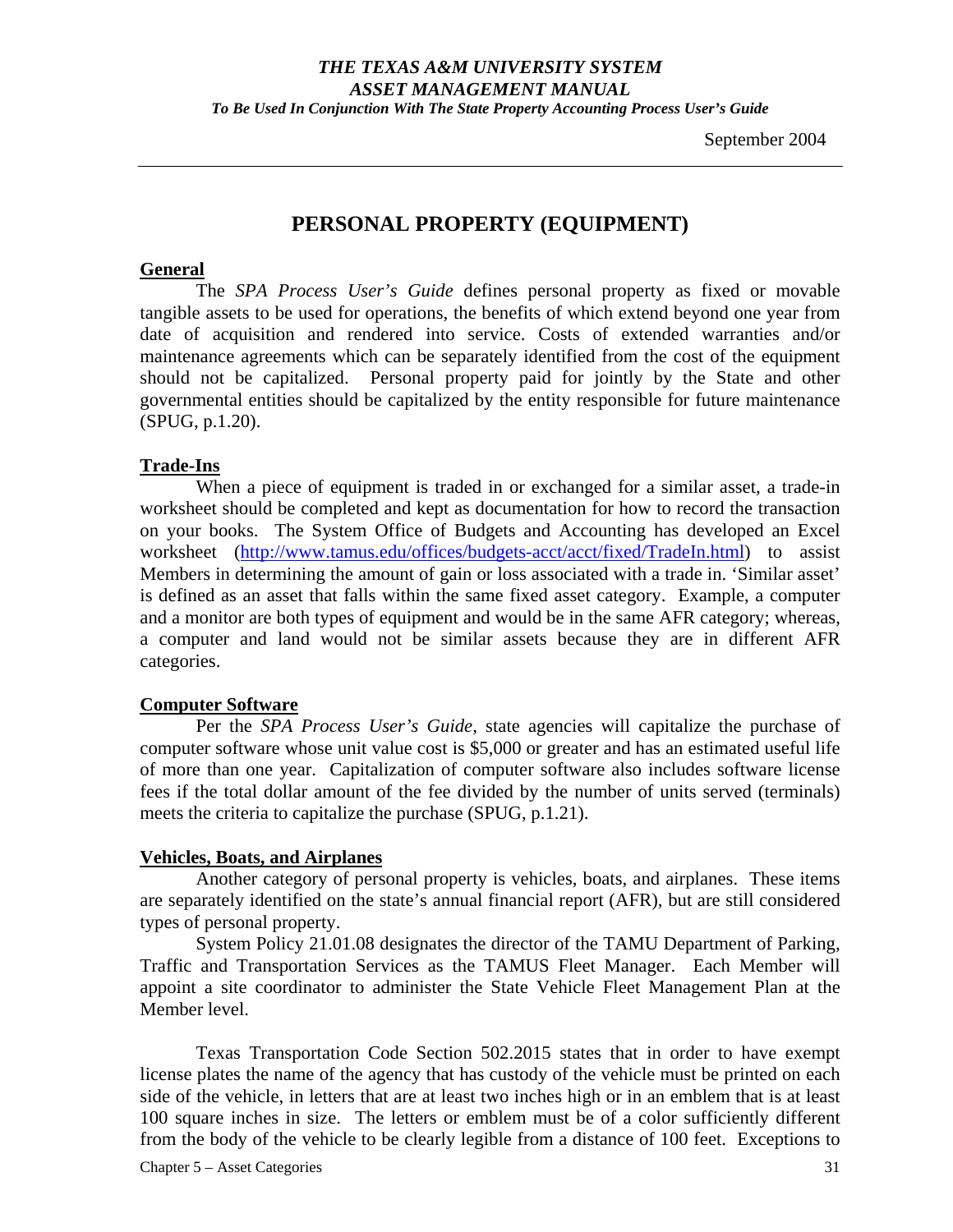*To Be Used In Conjunction With The State Property Accounting Process User's Guide* 

September 2004

the emblem/lettering requirement are generally granted for law enforcement vehicles, in accordance with Texas Transportation Code, Section 502.

 The vehicle identification number (VIN) and license plate number should be recorded in the fixed assets system. For most Members, VIN number can be considered a serial number.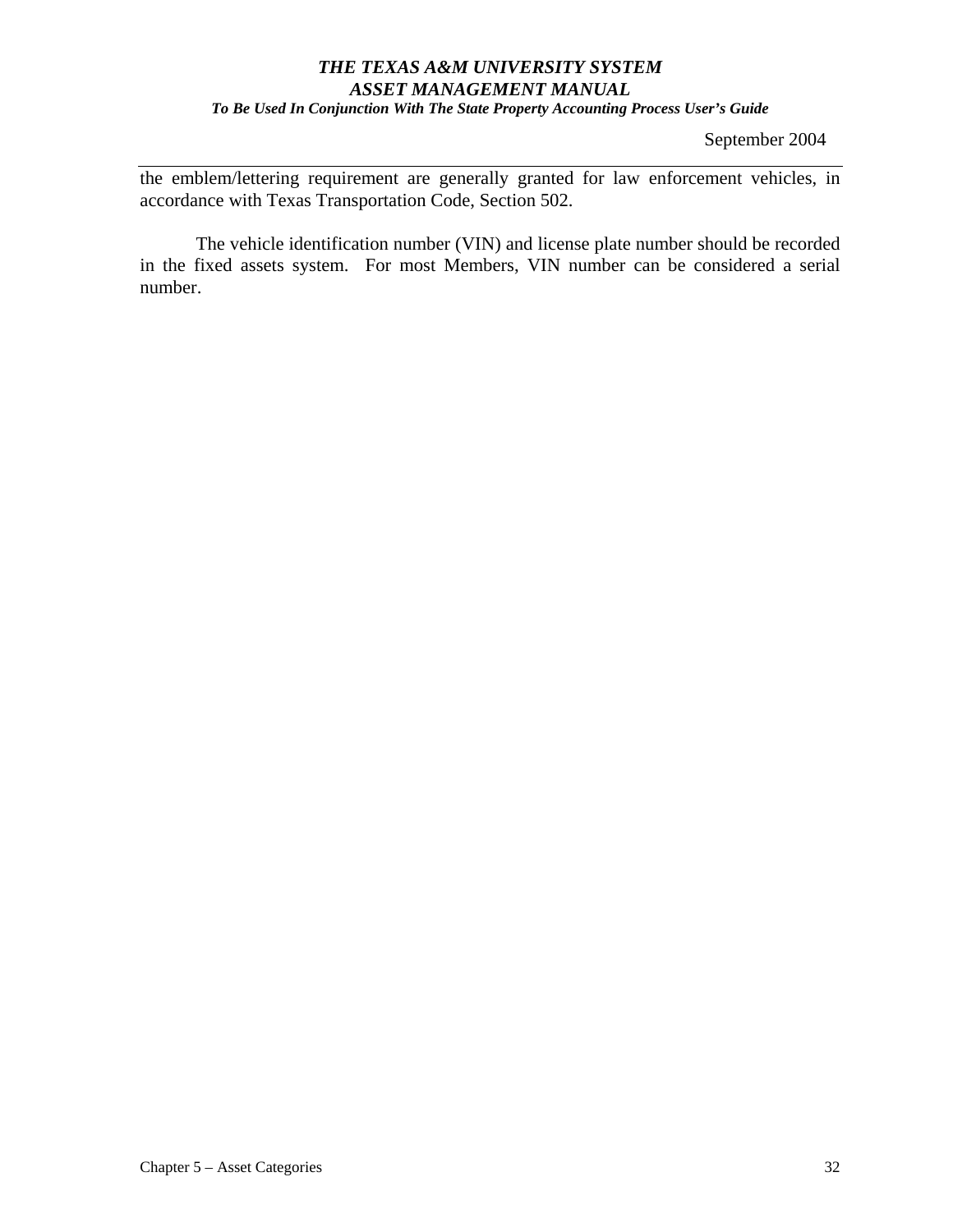*To Be Used In Conjunction With The State Property Accounting Process User's Guide* 

September 2004

## **Other Capital Assets**

#### **Assets Held in Trust**

#### *GENERAL*

Assets Held in Trust are capital assets held by an agency on behalf of a non-state entity (such as art collections owned by families, estates or other individuals or entities) or under the temporary control of the agency (such as federally-owned equipment).

Special care should be exercised in tracking and using such assets. OMB Circular A-110, "Uniform Administrative Requirements for Grants and Agreements with Institutions of Higher Education, Hospitals, and Other Non-Profit Organizations," includes several sections on property standards. Each federal agency has specific requirements for recipients concerning the use and disposition of property acquired in whole or in part under federally sponsored projects. Please refer to Sections \_.30 through \_.37 of the circular for more information online at [http://www.whitehouse.gov/omb/circulars/a110/a110.html.](http://www.whitehouse.gov/omb/circulars/a110/a110.html)

#### *RECORDING REQUIREMENTS*

A capital asset held in trust that is used in operations should be capitalized in the appropriate asset category (such as Equipment) if it meets the capitalization threshold, depreciated if applicable, and accounted for in SPA. All capital assets held in trust should be tracked because they must be excluded from the Facilities and Administrative cost rate calculation.

#### *REPORTING REQUIREMENTS*

**Only those assets NOT used in your operations are to be reported as Assets Held in Trust.** These assets are not accounted for in SPA and there is no threshold amount – all items must be reported on your AFR. Currently, TTI is the only System Member who has assets to be reported as Assets Held in Trust per the State Comptroller's instructions.

The chart located in Appendix A explains the treatment of common scenarios with Assets Held in Trust.

#### **Library Acquisitions**

#### *GENERAL*

The threshold for catalogued library acquisitions is \$0 – *all acquisitions are to be capitalized*. Library acquisitions include library books, films, recordings, serials, and software.

#### *ACQUISITION PROCEDURE*

The recommended procedure for recording library acquisitions is to accumulate purchases for each fiscal year into a single asset in fixed asset accounting. Library purchases should be recorded using object code 8510 - Library Books & Reference Materials. The timing of the addition to capital is at the entity's discretion. This could be a monthly addition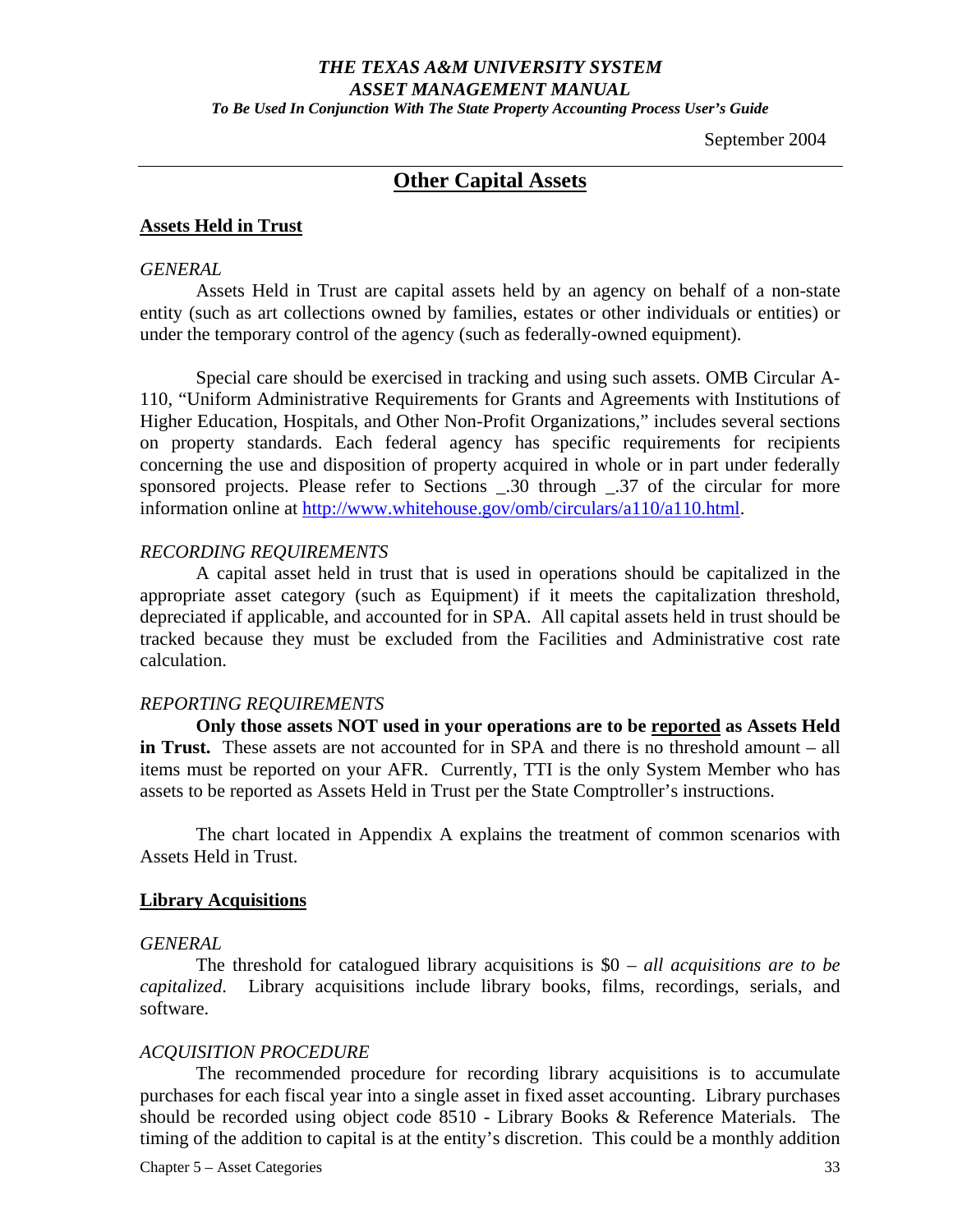#### *To Be Used In Conjunction With The State Property Accounting Process User's Guide*

#### September 2004

to library acquisitions or a one-time addition at fiscal year end. Total purchased acquisitions should tie to the total purchases coded 8510 in the accounting system for the fiscal year.

#### *DISPOSAL OF ASSETS*

When acquisitions are removed from libraries, an entry to reduce the book value needs to be made. The adjustment to book value for disposal of assets is recorded prior to fiscal year end. If the value of the items removed and disposed is known, an entry will need to be made to reduce the asset value by the specific amount. When the value for individual volumes is unknown, the recommended procedure is to:

- Calculate the current year acquisition cost per volume (total dollar amount of current year acquisitions/number of volumes purchased = cost per volume).
- Using the calculated cost per volume x the number of volumes disposed  $=$  reduction in asset value.
- As the assets are removed, if the year of purchase is known the adjustment should be made to the correct year. If the year of purchase is unknown, the adjustment should be made to oldest library asset.

#### *DEPRECIATION*

The Texas State Comptroller's *SPA Process User's Guide* specifically disallows the depreciation of library assets (SPUG, p.1.23).

## **Museum Collections/Historical Treasures**

#### *GENERAL*

Museums collections and/or historical treasures should be recorded in the fixed assets records. If the assets are for display or viewing only, the assets are non-depreciable. Museum collections and/or historical treasures that are used in operations may need to be depreciated.

 For example, if there is a building that is a historical treasure and is used as office space, the structure itself would continue as a historical structure and would not be depreciated. Any modifications made to the structure to convert it to office facilities could be depreciated as part of the cost of operations if it meets the capitalization threshold for a given fiscal year.

 Donated museum items are to be recorded at the estimated fair market value at the gift date. In many cases, the donor may have had an independent appraisal done for income tax purposes. If available and the appraisal appears reasonable, the Member may want to consider using the independent appraisal provided by the donor to value the item. An alternative would be to work with experts within the System to share expertise in appraising gifts. Gifts must be reported in accordance with System Policy 21.05 and Regulation 21.05.01 *Gifts, Donations, Grants and Endowments*.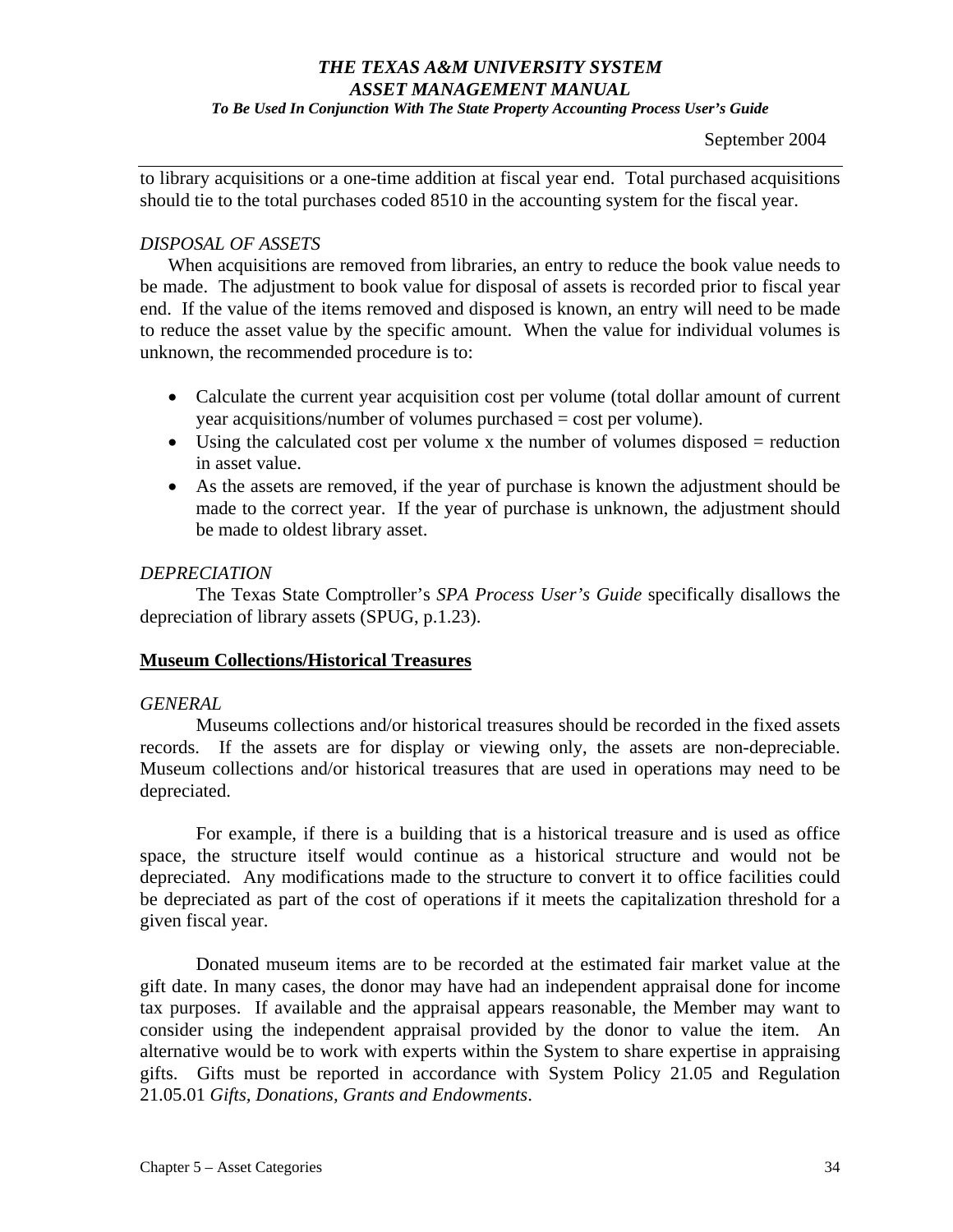*To Be Used In Conjunction With The State Property Accounting Process User's Guide* 

September 2004

#### **Patents and Copyrights**

#### *GENERAL*

Patents and copyrights are considered intangible assets by the *SPA Process User's Guide*. These assets are not reported in SPA. (SPUG, p.1.26) Governmental funds do not report intangible assets; however, the Research Foundation is a private, nonprofit corporation and is required to report patents and copyrights.

#### **Livestock**

#### *GENERAL*

Livestock in the possession of a System Member should be accounted for in accordance with state property accounting laws and the *SPA Process User's Guide*. Livestock includes cattle, horses, mules, swine, sheep, goats, poultry, rabbits and other animals. Gifts must be reported in accordance with System Policy 21.05 and System Regulation 21.05.01 *Gifts, Donations, Grants, and Endowments*.

The CEO of each System Member is responsible for the custody, care, maintenance, and safekeeping of livestock possessed by the Member. These responsibilities may be delegated by the CEO to the Property Administrator, Property Manager, and/or to Accountable Property Officers. Transfers of control and accountability must be made in accordance with the provisions of state property accounting laws, rules and policies.

The CEO of each System Member possessing livestock will publish such rules as are deemed necessary to ensure effective livestock management including procurement, production, utilization in research and other programs, treatment and care, and marketing of surpluses.

#### *INVENTORY RECORDS*

The following livestock inventory systems will be maintained:

- 1. A perpetual inventory system will be maintained for permanent breeder stock and for animals held for short-term purposes by those departments in possession of dairy and beef cattle, swine, horses, mules, sheep, and goats. A physical inventory will be taken annually or more often if necessary and the results reconciled to the financial control accounts. The existence and location of livestock loaned out or otherwise removed from a department will be confirmed annually.
- 2. Programmed changes in poultry breeder stock quantities (flock size) will be recorded in a perpetual inventory system including departmental records and financial control accounts during the year. Production records will be maintained for each lot of feeder birds showing the quantity started and finished and the mortality rate of each lot. A physical count of poultry breeder stock will be made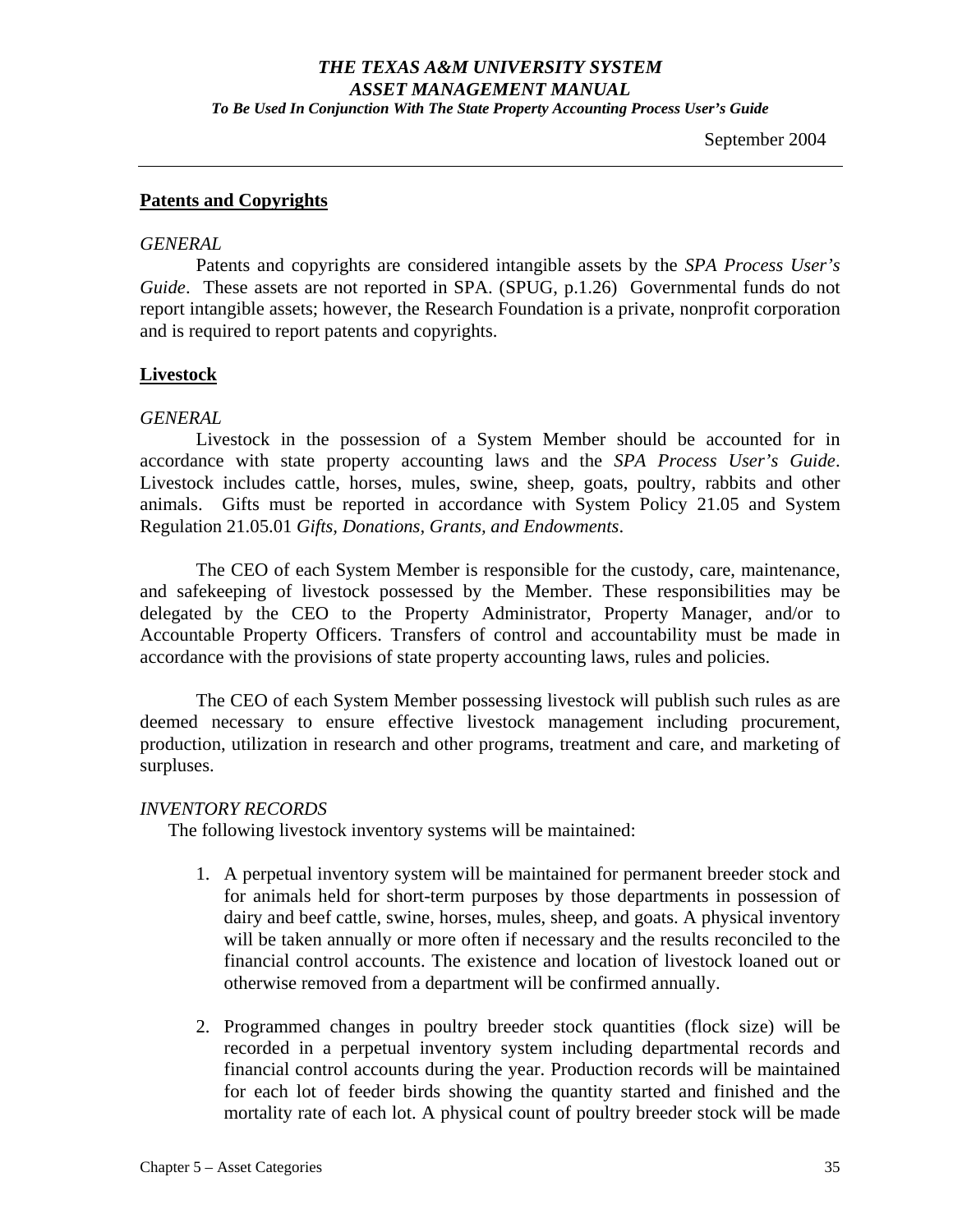*To Be Used In Conjunction With The State Property Accounting Process User's Guide* 

September 2004

annually or more often if necessary and reconciled to the financial control accounts.

3. A perpetual inventory system which will account for the live animals, carcasses, and meat products will be maintained for livestock acquired for slaughter and processing.

Each component is responsible for maintenance of departmental inventory and individual livestock records which may provide any information desired for departmental use, but must include:

- identification number or description;
- breed and gender;
- date and method of acquisition;
- date and method of disposal; and
- production record for breeder stock.

Any number or descriptive system which permits the individual identification of cattle, horses, mules, and breeder stock swine, and either the individual or group identification of sheep, goats, nonbreeder stock swine, and poultry may be used. Each System Member is responsible for determining the method of marking (branding, tagging, etc.) livestock in its possession.

## *VALUE OF INDIVIDUAL ANIMALS*

The inventory value of a purchased animal is the actual cost of the individual animal. The unit cost of animals produced or acquired by other means is provided at <http://www.tamus.edu/offices/budgets-acct/documents/livestockvaluationtable.pdf>. If a component assigns a different unit cost, the component shall document that assigned cost and the methodology used to determine that cost for audit purposes.

## *VALUATION OF LIVESTOCK TO BE CAPITALIZED*

- 1. All livestock purchased or received by gift valued at \$5,000 or more per animal and having a useful life of more than one year will be capitalized.
- 2. Livestock produced by departments will be capitalized at the point that an individual animal is valued at \$5,000 or more and it is determined that its useful life is more than one year.
- 3. An individual animal in which a part ownership interest is acquired will be capitalized if the ownership interest of the animal is valued at \$5,000 or more and the animal has a useful life of more than one year.
- 4. Livestock acquired by any other means will be capitalized individually if the animal is valued at \$5,000 or more and it is determined that its useful life is more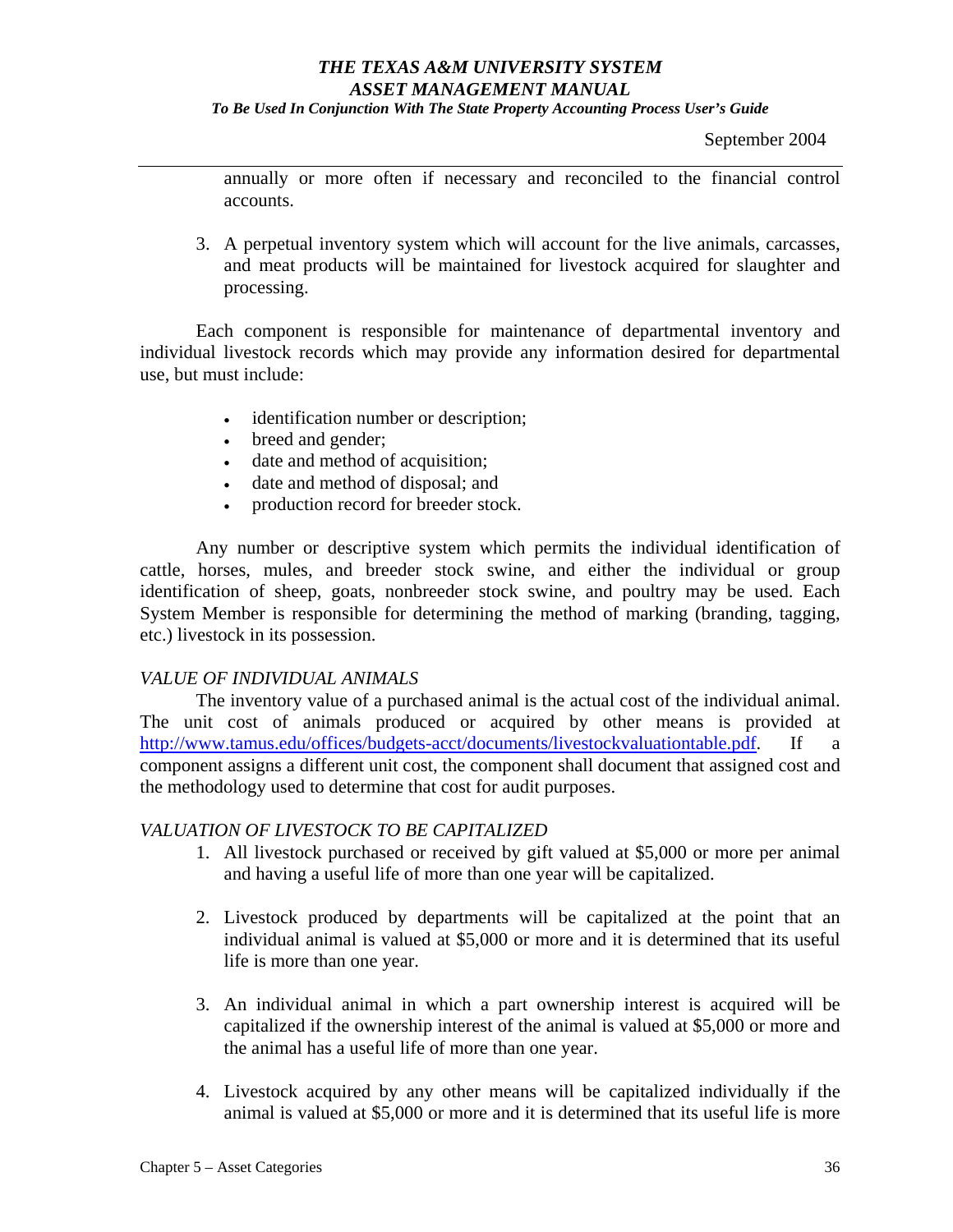*To Be Used In Conjunction With The State Property Accounting Process User's Guide* 

September 2004

than one year. Livestock will not be recorded as a single asset per herd, flock, etc.

## *VALUATION OF LIVESTOCK NOT TO BE CAPITALIZED*

- 1. Livestock acquired by a department for classroom, laboratory or research purposes that will eventually be slaughtered will not be capitalized. Expenditures for such purchases will be classified as "stock for resale."
- 2. Poultry included in short-term feeding programs will not be capitalized.

## *VALUATION OF LIVESTOCK TO BE CONTROLLED*

Controlled livestock is defined as livestock that does not meet the capitalization threshold of \$5,000 and must be tracked due to their nature if the Member deems necessary.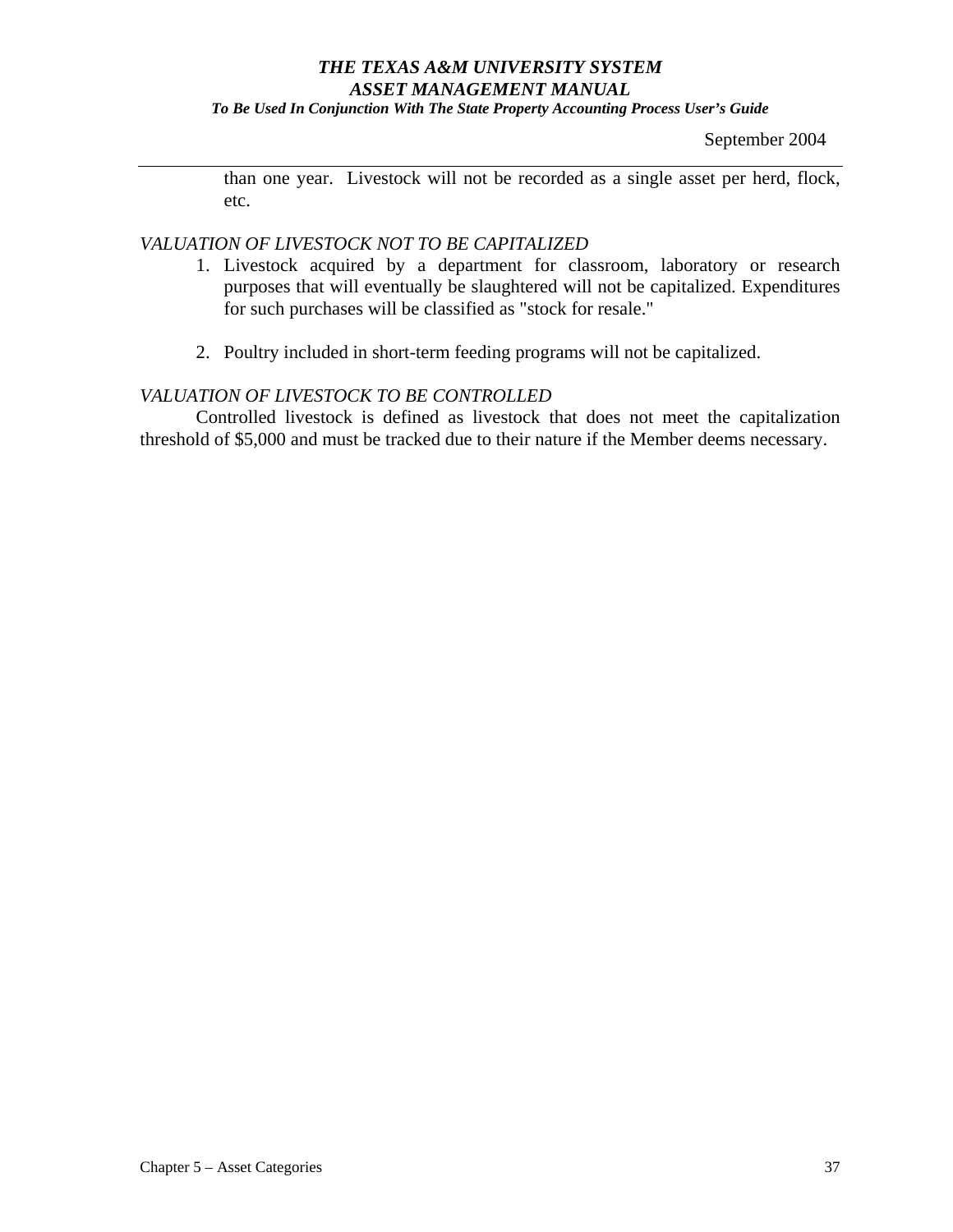## *THE TEXAS A&M UNIVERSITY SYSTEM ASSET MANAGEMENT MANUAL To Be Used In Conjunction With The State Property Accounting Process User's Guide*

September 2004

# **CHAPTER 6 OTHER VALUABLE INFORMATION**

#### **Fixed Assets and Facilities and Administrative Cost Rates**

 The accuracy of fixed asset records for both personal and real property is essential to the calculation of the most favorable Facilities and Administrative Cost rate (formerly referred to as Indirect Cost Rate) possible for each A&M System Member. The U. S. Department of Health and Human Services reviews/audits the rate calculation and sets the rate to be applied to future sponsored grants and contracts awarded to the Member. Their review/audit includes steps to ensure that only valid inventory items are included and that the items are allocated to the function (administration, research, instruction, or other) to which the items apply. Disposed or demolished items should be promptly removed from inventory records. Newly acquired assets, including recently completed and occupied buildings, should be added to inventory as soon as possible. Asset locations should be recorded in the accounting system and updated as frequently as necessary to reflect changes. It is important that the exact building and room number be displayed in the accounting system because this information is compared to the space information during the long-form calculation and subsequent negotiation.

#### **Maintenance & Repair vs. Replacements vs. Additions/Betterments/Improvements**

Once an asset is placed in service, an entity may incur costs that may be categorized as (a) repairs and maintenance of existing components, (b) replacement of existing components, or (c) acquisition of additional components. The nature of the expense will determine whether or not it should be capitalized.

Maintenance is the act of keeping assets in a usable condition, including preventative maintenance, normal repairs, replacement of parts and structural components and other activities needed to preserve the asset so that it continues to provide acceptable services and achieves its expected life. Maintenance excludes activities aimed at expanding the capacity of an asset or otherwise upgrading it to serve needs different from, or significantly greater than, those originally intended. The costs of normal, recurring, or periodic repairs and maintenance activities that are incurred after an asset is placed in service should be charged to expense.

Planned major maintenance activities, also referred to as overhauls or refurbishments, are other than routine activities that an entity considers necessary to perform on a recurring basis to maintain the asset in operating condition. Costs incurred often include labor costs for repair and maintenance activities such as cleaning, servicing, replacement, or repair, as well as costs of replacement components, minor parts, and interactive agents (such as certain fluids or elements). The individual costs incurred in such planned major maintenance activities should be evaluated to determine if they represent (a) the acquisition of additional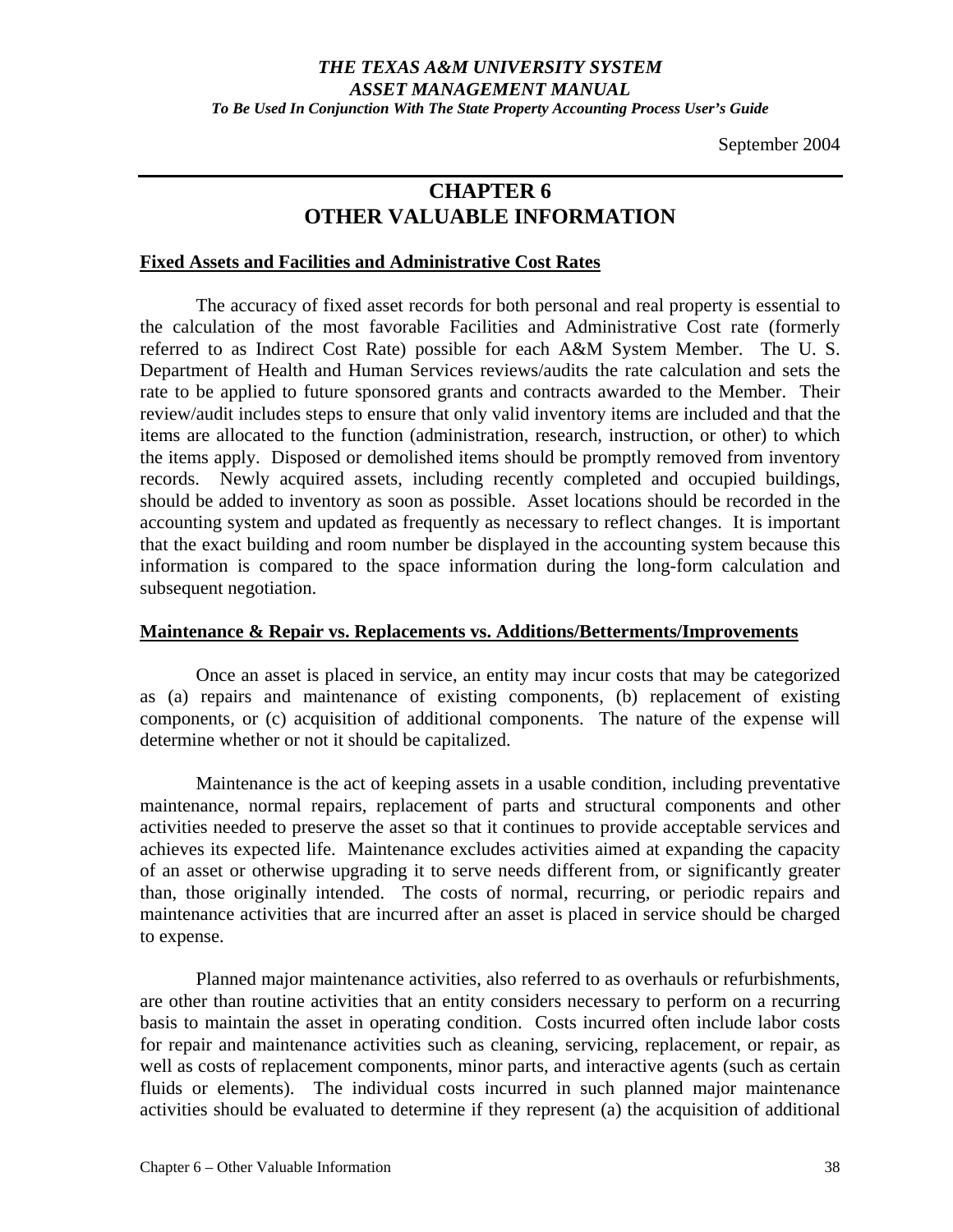*To Be Used In Conjunction With The State Property Accounting Process User's Guide* 

September 2004

components or (b) the replacement of existing components. All other costs incurred in a planned major maintenance activity should be charged to expense as incurred.

 When a replacement of an existing component occurs which meets the capitalization threshold and the asset's normal useful life is extended as a result of the replacement, the asset value should be adjusted by removing the cost and accumulated depreciation of the component that is being replaced and adding the cost of the new component. The estimated useful life of the asset should also be re-evaluated at this time to determine if it needs to be adjusted. When removing part of the replaced asset an appropriate amount should be determined in order to offset some of the costs of the replacement. For example, if you are removing an old roof in order to add a new roof, part of the cost of the old roof should be taken into consideration. The Texas Higher Education System Generic Building Componentization Guidelines, which can be found on the State Property Accounting website at [https://fmx.cpa.state.tx.us/fmx/spa/resource/bldg\\_compon\\_guide.php](https://fmx.cpa.state.tx.us/fmx/spa/resource/bldg_compon_guide.php), has examples of how to determine appropriate amounts.

Additions and improvements are those capital outlays that increase the capacity or efficiency of an asset. A change in capacity increases the level of service provided by an asset. A change in efficiency maintains the same service level, but at a reduced cost. The acquisition of additional components should be evaluated to determine if the costs of the additional components meet the capitalization threshold. If they do, then they will be added as capitalized components of the asset.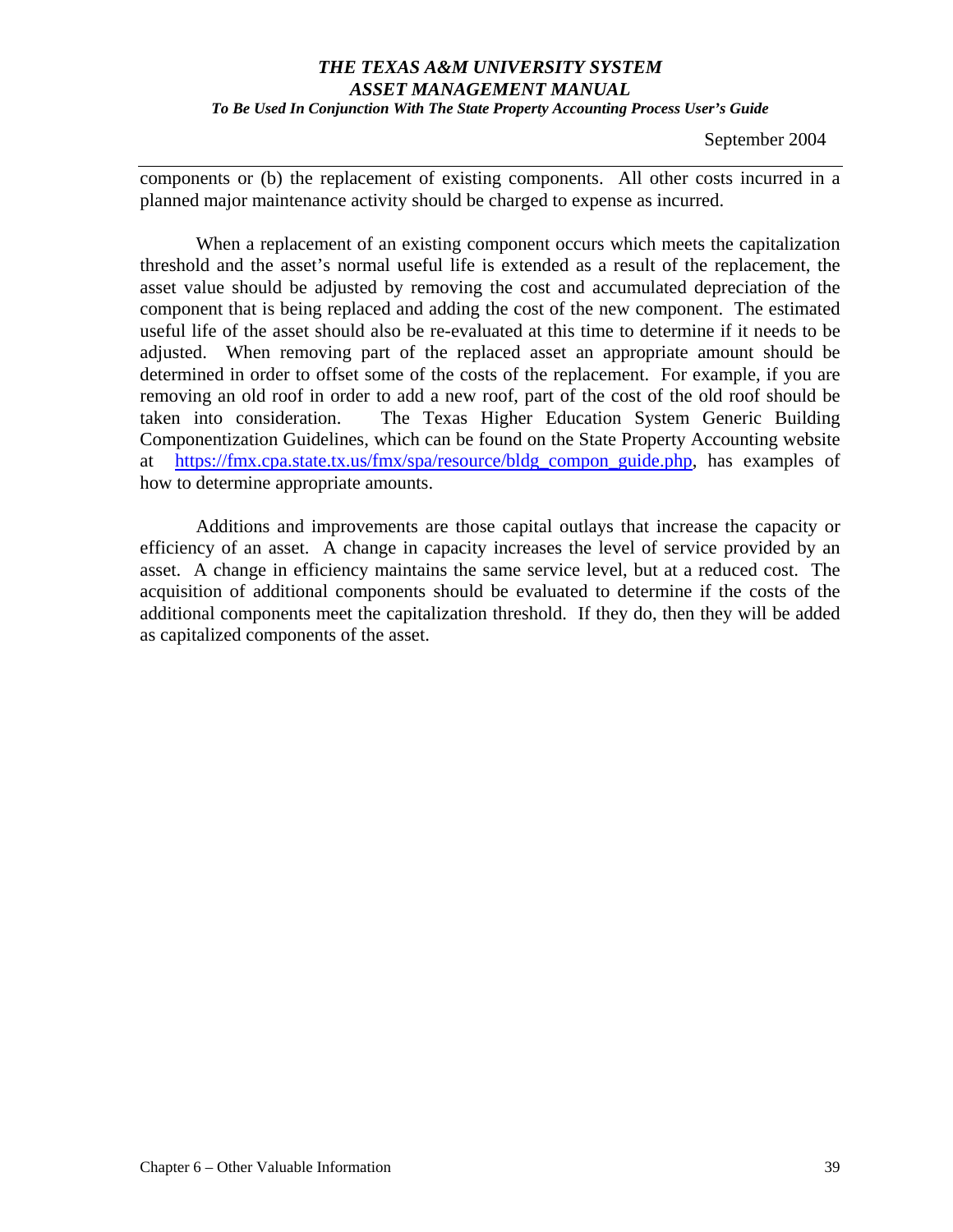*To Be Used In Conjunction With The State Property Accounting Process User's Guide* 

September 2004

# **CHAPTER 7 FREQUENTLY ASKED QUESTIONS**

#### **CIP reclass issues**

#### QUESTION # 1

We have received the transfer from SO for the final C-30 on the apartments. We have some questions on how to process the entries. The increased amount for the building is less than \$100,000.00. Will we still be able to increase the amount of the building? There was some trouble in getting things increased in SPA last year that did not meet the threshold amount and we were not sure about this entry.

#### ANSWER

It is my understanding that if it does not meet the threshold amount then it needs to be expensed.

## QUESTION # 2

It is our understanding that each item in Facilities and Other Improvements and Infrastructure is considered a separate item and not a part of the whole amount for each. If so, the only part for them to be added is the Parking Lots and Driveways and they do not tie to the building as a component.

## ANSWER

You are correct that parking lots would not tie to the building as a component because it is a different GL.

I would suggest you look at how your agency has handled F&OI costs in the past. Do you lump all 'like items' into one big pot (so all natural gas line expenses would be added to one asset regardless of which project)? Or do you look at each project individually? Your decision on how to handle these costs must be based on how your agency handles this...consistency is the key. If your agency looks at each project individually, then yes, I agree, most of your F&OI line items would end up being expensed. If your agency combines like items into one asset (such as all natural gas lines in a given year would be added to a single natural gas line asset), then you would have to ask - would the total meet the threshold at the end of the year? If yes, then capitalize; if no, then you would still have to expense.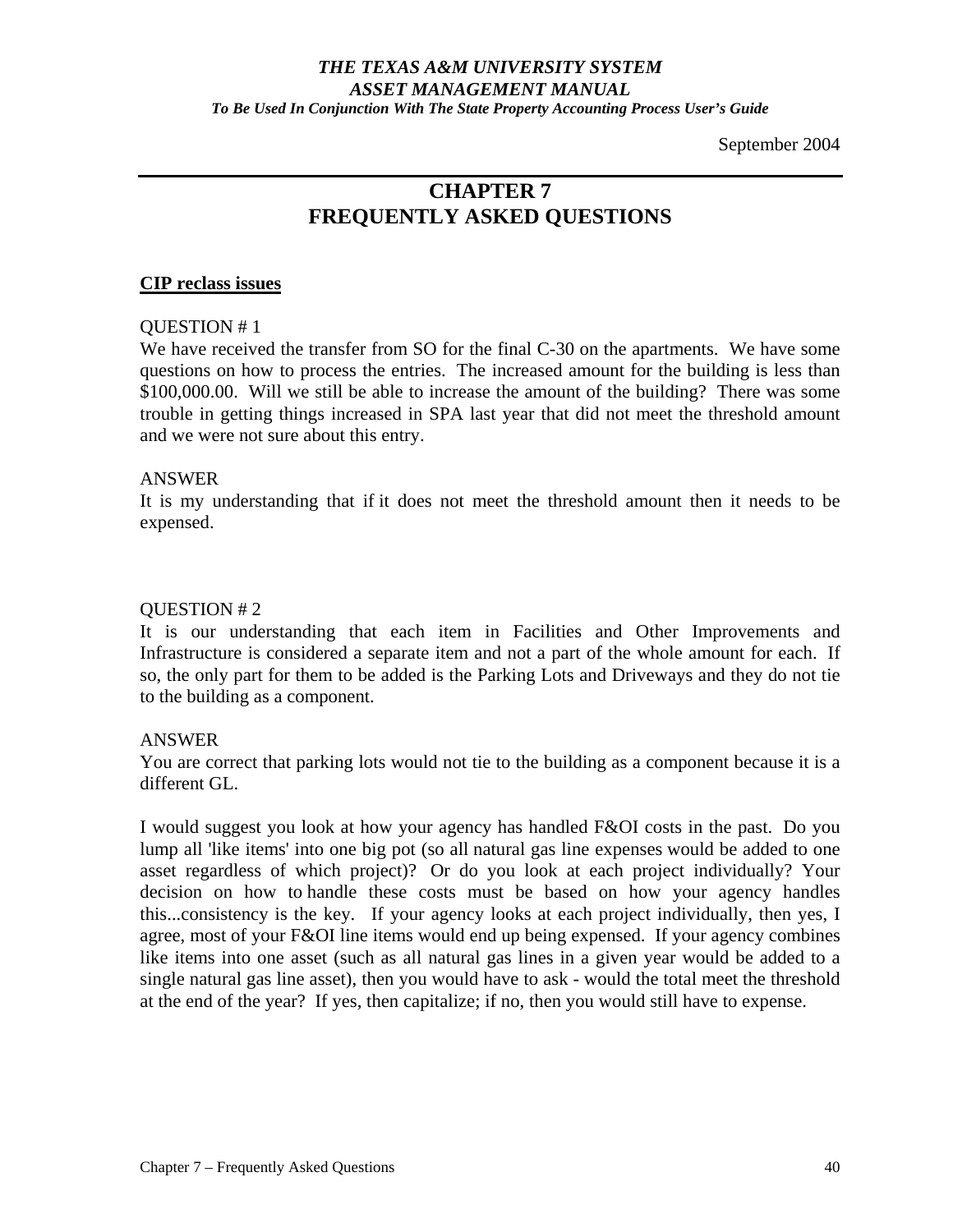*To Be Used In Conjunction With The State Property Accounting Process User's Guide* 

#### QUESTION # 3

We also have another project that is closing with a \$196,000.00 improvement to an old building. Do we have to break out each part of the improvement or do we just add the improvement amount to the building?

## ANSWER

I don't feel that a generic addition to improvement would be valid. I would suggest you attempt to break out the costs...which might mean some of the costs will now have to be expensed. It is my understanding that you can have one asset with different class codes in it as long as it is within the same GL/AFR category. So if this improvement consisted of \$75,000 for roof, \$75,000 for plumbing and \$46,000 for elect & lighting system it could all be added under one asset with 3 separate class codes and because all of the costs would be added in the same fiscal year it would meet the threshold amount and depreciate. The only other comment would be - to decide how you are going to handle these types of situations and be consistent.

## **Trade-In Issues**

## QUESTION # 1

We are trading in two like items for a similar item. The two like items (vans) are capital and are not fully depreciated. We plan to trade them in for a new car. How do we get the tradein worksheet to work correctly?

## ANSWER

Since you are trading in like items (all are in AFR category of vehicles), we do not see a problem with this transaction. In order to get the trade-in worksheet ([http://www.tamus.edu/offices/budgets-acct/acct/fixed/TradeIn.html\)](http://www.tamus.edu/offices/budgets-acct/acct/fixed/TradeIn.html) to work correctly, we would recommend combining the total cost and total depreciation of the two items so that you can then fill in the trade-in worksheet to determine how to book the trade-in. The only thing that will not be easy to determine is how to prorate any trade-in amount that might be calculated (where you might have to reduce the assets on 515 with a D-TR). The first thought is to do it based on the cost of each of your assets; however, each of the vans could have a different remaining useful life. If you have to reduce the old assets you will have to determine how to prorate the dollar amount and keep good documentation justifying how you chose the amounts.

## QUESTION # 2

We purchased a vehicle from another TAMUS Member for \$6,000. The original price of the car was \$19,800 and already has \$19,200 in accumulated depreciation. We are also going to have to repair the car with an additional \$2,900 work of worth to get the car to run. Should we book this car as \$6,000 or \$19,800? And what do we do with the \$2,900 worth of repairs?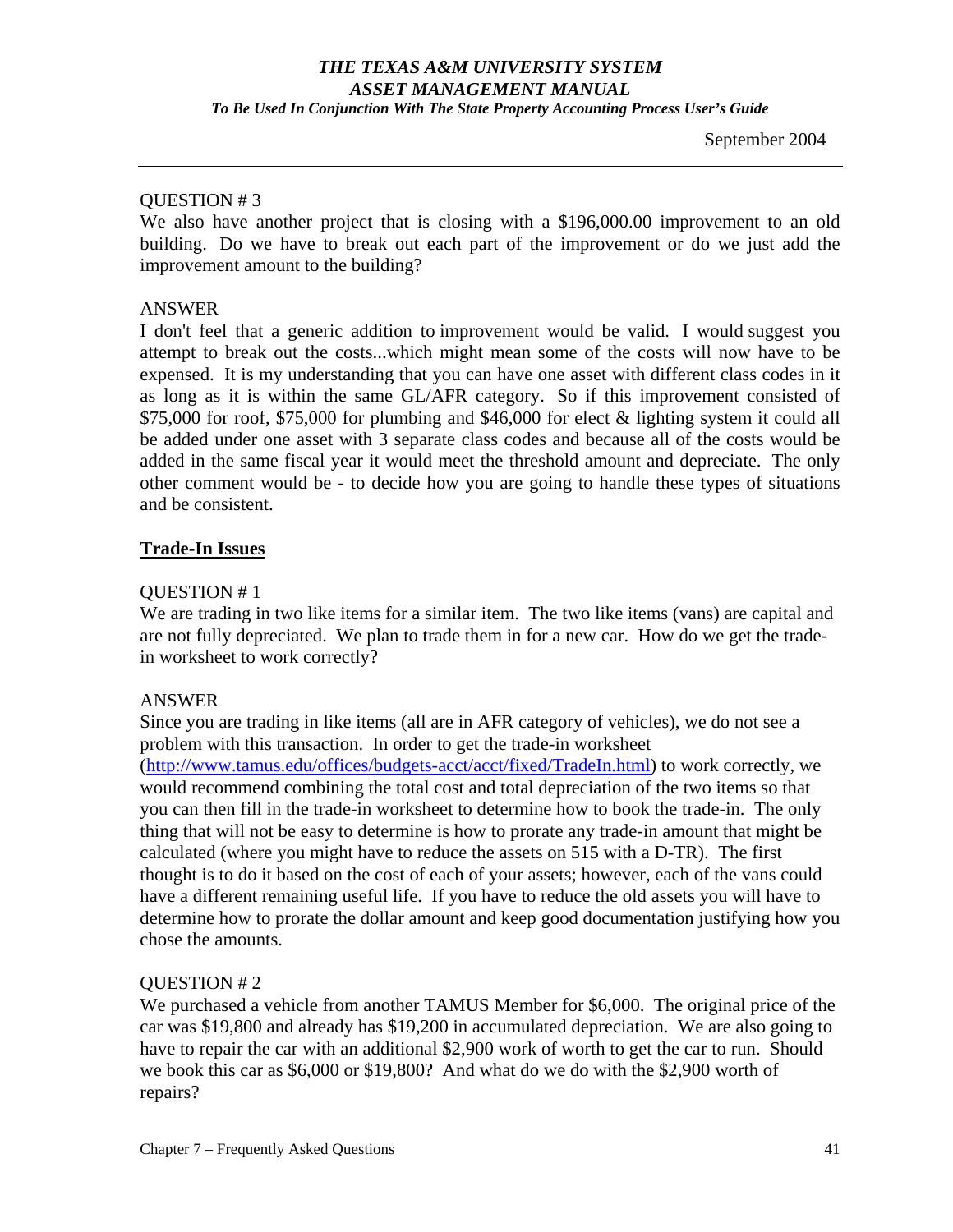*To Be Used In Conjunction With The State Property Accounting Process User's Guide* 

## ANSWER

The following steps are suggested:

- 1. You should accept a transfer from the TAMUS Member for the original cost of \$19,800.
- 2. Add to your asset the \$6,000 that was paid to the Member. It is suggested to add this \$6,000 as a separate component so that you could identify the dollars easier. You probably should consider adjusting the useful life of the item and document why it would be less than the normal 5 years.
- 3. Add the \$2,900 cost to put the asset into service if the dollars were paid in the same fiscal year as the \$6,000. If paid in a different fiscal year and the expenses were less than \$5,000 then would need to record as an expense.

## **Building Issues**

## QUESTION # 1

Are all the parts of the building componentized as one asset or are they separated and componentized by type? The example and the two possible solutions are as follows:

| Project 1-ABCD        |                 |
|-----------------------|-----------------|
| <b>Building Shell</b> | \$25,000,000.00 |
| Landscaping           | \$100,000.00    |
| Infrastructure        | \$500,000.00    |

Total project cost \$25,600,000.00

A) Building 1-ABCD Asset # 0400000001

| Asset # 0400000001 Comp # 01 Building Shell \$25,000,000.00 G/L 811005 |  |            |
|------------------------------------------------------------------------|--|------------|
| Asset # 0400000001 Comp # 02 Landscaping \$100,000.00                  |  | G/L 821417 |
| Asset # 0400000001 Comp # 03 Infrastructure \$500,000.00               |  | G/L 825001 |

## *OR*

| B) Asset # 0400000001 Comp # 01 Building Shell \$25,000,000.00 | G/L 811005 |
|----------------------------------------------------------------|------------|
| Asset # 0400000002 Comp # 01 Landscaping $$100,000.00$         | G/L 821417 |
| Asset # 0400000003 Comp # 01 Infrastructure \$500,000.00       | G/L 825001 |

## ANSWER

It is our recommendation that solution B should be followed. It is easiest if all of the components are in the same AFR category. So all building class codes could be under one asset but not a building class code, infrastructure code, and F&OI code.

If you want to tie the related assets together, you can use the related asset field on FAMIS FFX screen 506.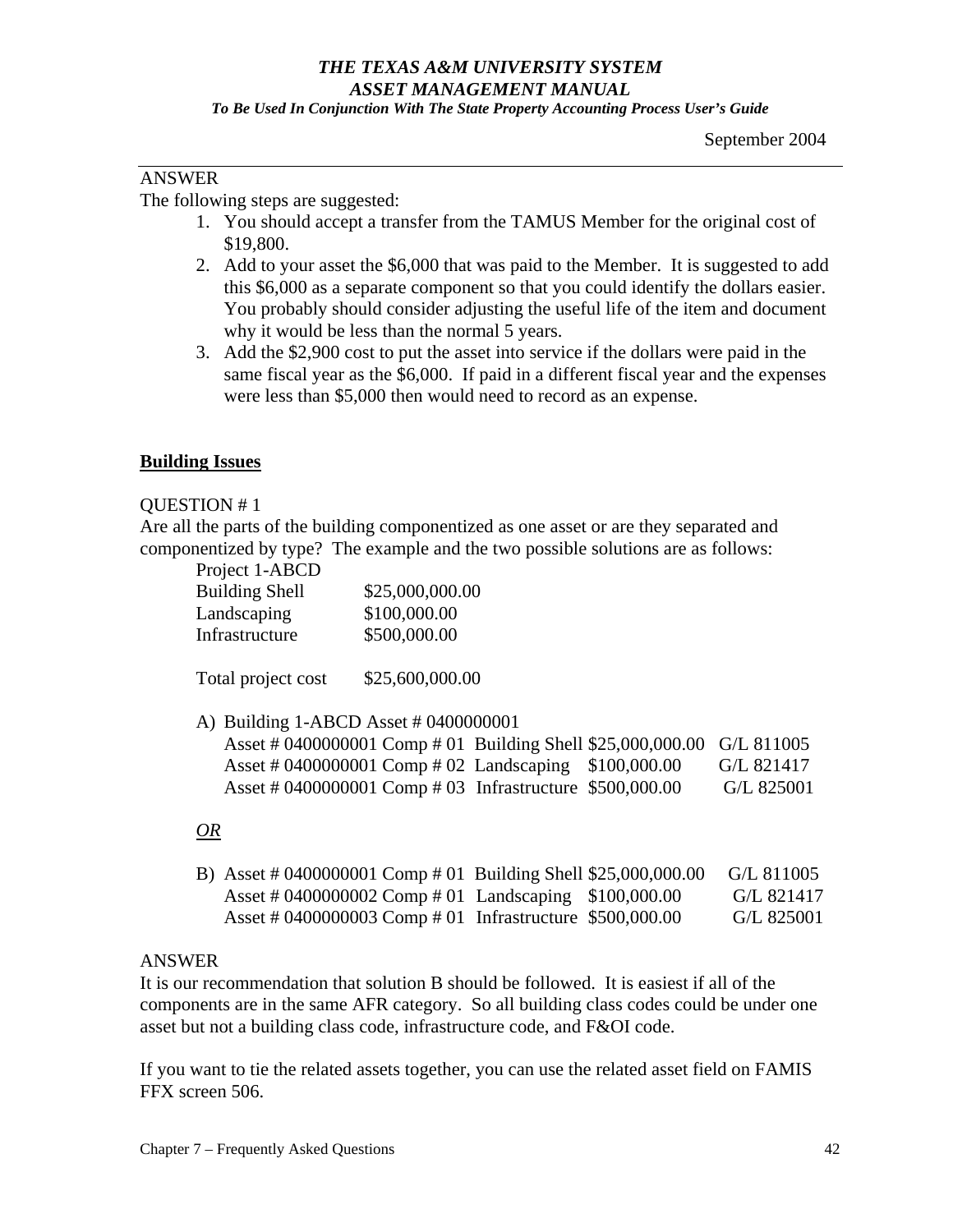*To Be Used In Conjunction With The State Property Accounting Process User's Guide* 

September 2004

# **GLOSSARY**

| <b>Accountable Property Officer</b> | Individual responsible for the physical possession and<br>control of all personal property entrusted to the<br>departments' activities. The Accountable Property<br>Officer (APO) is typically the Department Head.                                                                                                                                                                                               |
|-------------------------------------|-------------------------------------------------------------------------------------------------------------------------------------------------------------------------------------------------------------------------------------------------------------------------------------------------------------------------------------------------------------------------------------------------------------------|
| <b>Agency Head</b>                  | Chief Executive Officer of each TAMUS Member.<br>Each Agency Head is responsible for the control of and<br>accountability for all personal property possessed by<br>the Member.                                                                                                                                                                                                                                   |
| <b>Alternate APO</b>                | Designated by the Accountable Property Officer, the<br>Alternate Accountable Property Officer performs the<br>daily functions of property management for the<br>department.                                                                                                                                                                                                                                       |
| <b>Assets Held in Trust</b>         | Assets held by a TAMUS Member on behalf of a non-<br>state entity (such as art collections owned by families,<br>estates, and other individuals or entities) and which are<br>under the temporary control of the Member                                                                                                                                                                                           |
| <b>Capital Asset</b>                | Real or personal property having a value equal to or<br>greater than the capitalization threshold for the<br>particular asset classification and having an estimated<br>useful life of greater than one year.                                                                                                                                                                                                     |
| <b>Controlled Asset</b>             | Personal property that does not meet the capitalization<br>threshold but that must be inventoried and tracked due<br>to the nature of the item.                                                                                                                                                                                                                                                                   |
| Equipment                           | Any possession owned by or entrusted to a Member of<br>the A&M System having sufficient value to warrant<br>inclusion in fixed asset financial reports or, due to the<br>nature of the asset, is required to have management<br>controls placed on it. Equipment does not include<br>consumable items nor does it include real property. It<br>can be a capital asset, controlled asset, or inventoried<br>asset. |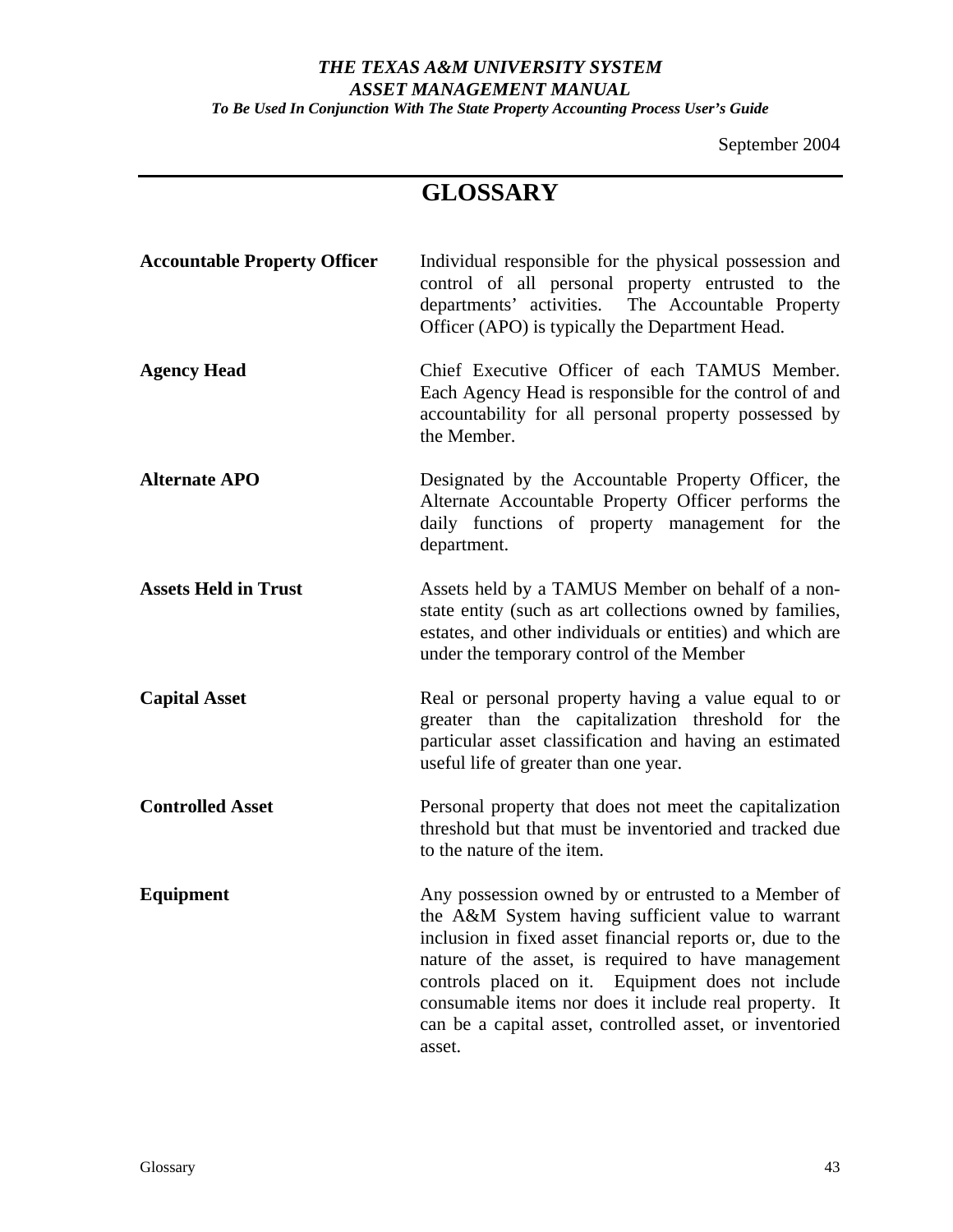*To Be Used In Conjunction With The State Property Accounting Process User's Guide* 

September 2004

| <b>Fabricated/Constructed Eqpt</b> | An item whose individual components may be valued at                                                                                                                                                                                                   |
|------------------------------------|--------------------------------------------------------------------------------------------------------------------------------------------------------------------------------------------------------------------------------------------------------|
|                                    | less than the capitalization limit; however, when they<br>are put together into the finished, tangible asset, the<br>cumulative cost should be capitalized.                                                                                            |
| Gift                               | Donated assets that are recorded at the estimated fair<br>market value at the gift date.                                                                                                                                                               |
| <b>Inventoried Items</b>           | Personal property valued at less than \$5,000 per unit<br>that is not required to be controlled by the State of<br>Texas, but is required to be inventoried by the Agency<br>Head.                                                                     |
| Loan                               | The<br>non-permanent reassignment of inventoried<br>personal property that may be assigned or loaned to<br>another department or individual for the official benefit<br>of The Texas A&M University System only – it can be<br>temporary or long-term. |
| <b>Member/TAMUS Member</b>         | Any component institution or agency of The Texas<br>A&M University System.                                                                                                                                                                             |
| <b>Missing</b>                     | Equipment whose disappearance cannot be explained.                                                                                                                                                                                                     |
| <b>Personal Property</b>           | See Equipment.                                                                                                                                                                                                                                         |
| <b>Pilferable Item</b>             | An equipment item that is highly susceptible to theft,<br>loss or damage due to monetary value, intrinsic value,<br>convertibility to unauthorized use, attractiveness or<br>relatively small size.                                                    |
| <b>Property Manager</b>            | Individual responsible for the overall management of<br>the Member's personal property, including the<br>maintenance and control of the central inventory<br>records.                                                                                  |
| <b>Real Property</b>               | Land, buildings, facilities, improvements to land or<br>buildings, and infrastructure.                                                                                                                                                                 |
| <b>Reasonable Care</b>             | The minimum steps required to maintain the asset in an<br>acceptable manner, ensure the security of an asset,<br>ensure that an asset can be located at any time<br>requested, and ensure that the person responsible for an<br>asset is known.        |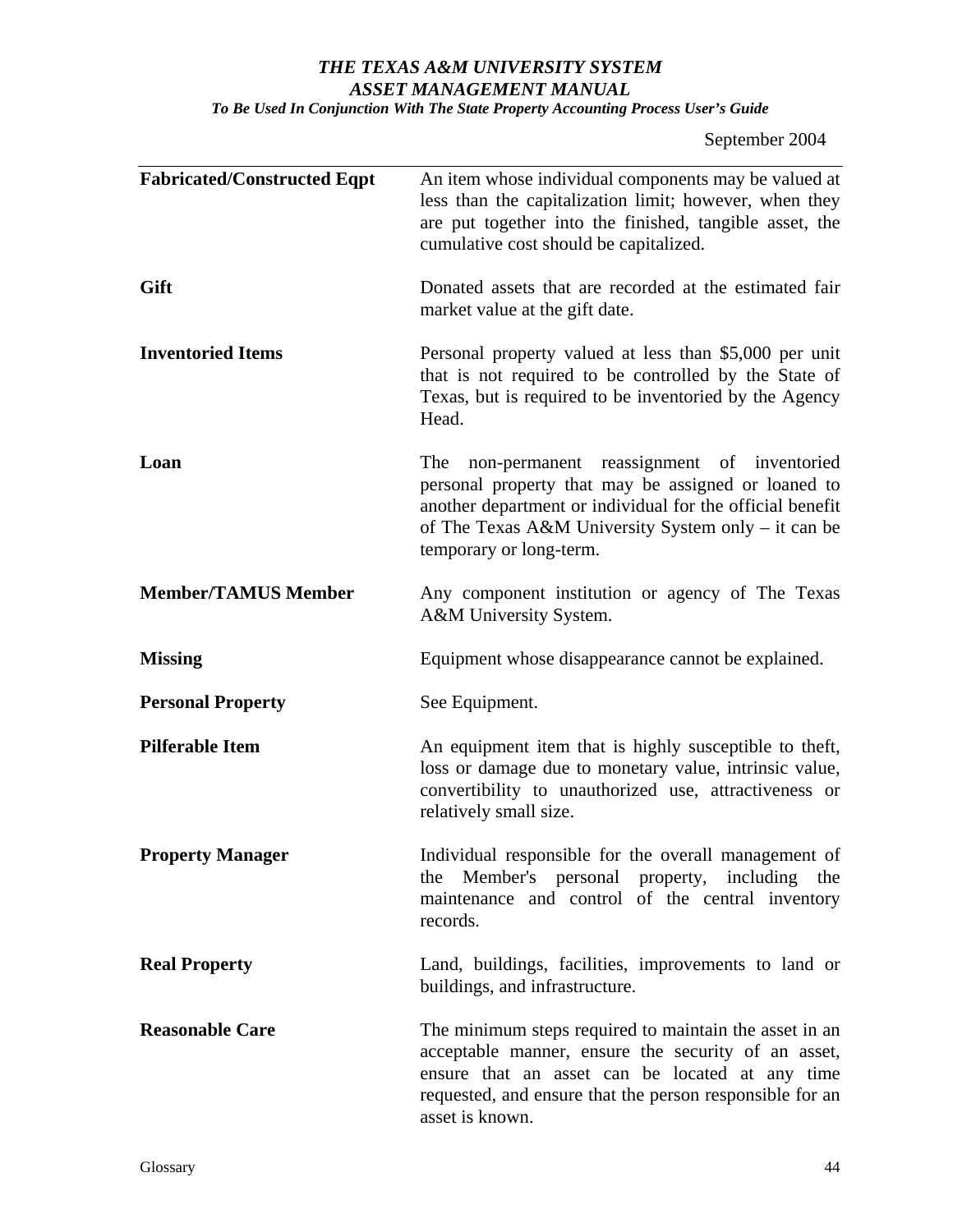*To Be Used In Conjunction With The State Property Accounting Process User's Guide* 

# September 2004

| <b>Salvage</b>                      | Any equipment that through use, time, or accident is so<br>depleted, worn out, damaged, consumed, or outdated<br>that it is obsolete and/or can no longer serve the<br>purpose for which it was originally intended.                                                  |
|-------------------------------------|-----------------------------------------------------------------------------------------------------------------------------------------------------------------------------------------------------------------------------------------------------------------------|
| <b>Sensitive Item</b>               | An equipment item that is potentially harmful or<br>hazardous or is of high monetary value and easily<br>converted to unauthorized use or disposal.                                                                                                                   |
| <b>Stolen</b>                       | Any equipment missing by theft, whether by forced<br>removal, burglary, theft by employees, or other<br>criminal acts.                                                                                                                                                |
| <b>Surplus</b>                      | Any equipment which is in excess of the needs of a<br>TAMUS Member and which is not required for its<br>foreseeable need. Surplus property may be new or used<br>but must have additional useful life.                                                                |
| <b>Surplus Inventory Supervisor</b> | Individual responsible for the management and disposal<br>of excess equipment.                                                                                                                                                                                        |
| <b>Surplus Procurement Officer</b>  | The official representative of the TAMUS Member in<br>matters pertaining to the acquisition of surplus<br>property.                                                                                                                                                   |
| <b>Trade-in</b>                     | Surplus or salvage property, which in the best interest<br>of the State, is exchanged for new property of the same<br>general type.                                                                                                                                   |
| <b>Trust Property</b>               | Assets held by a TAMUS Member on behalf of a non-<br>state entity (such as art collections owned by families,<br>estates, and other individuals or entities) and which are<br>under the temporary control of the Member. This is the<br>same as Assets Held in Trust. |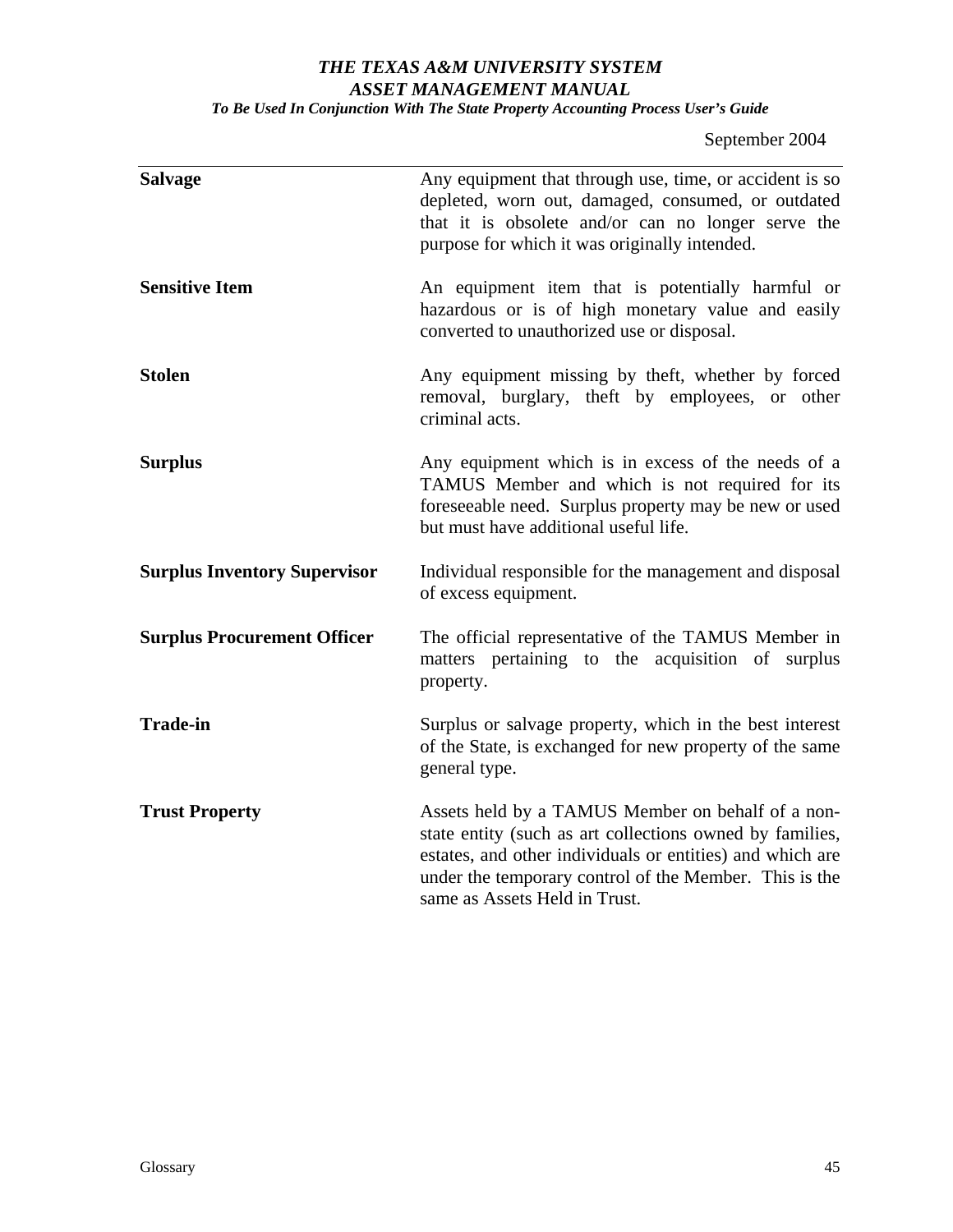*To Be Used In Conjunction With The State Property Accounting Process User's Guide* 

September 2004

# **APPENDIX A**

#### **ASSETS HELD IN TRUST Recording Classifications**

| <b>Scenario</b>                                                                                                                          | <b>Description</b>                                                                                                                                                                                                                                                                                                                                                                                                                                                                                                                                                                                                                                           | Recording<br><b>Classification</b>                                                                         | <b>Depreciate</b> | <b>Applicable</b><br><b>GASB</b><br><b>Standard</b>                             | <b>Comments</b>                                                                                     |
|------------------------------------------------------------------------------------------------------------------------------------------|--------------------------------------------------------------------------------------------------------------------------------------------------------------------------------------------------------------------------------------------------------------------------------------------------------------------------------------------------------------------------------------------------------------------------------------------------------------------------------------------------------------------------------------------------------------------------------------------------------------------------------------------------------------|------------------------------------------------------------------------------------------------------------|-------------------|---------------------------------------------------------------------------------|-----------------------------------------------------------------------------------------------------|
| <b>Equipment or Historical</b><br>Treasures "loaned" to<br>the State                                                                     | Capital Assets held by the state on behalf of a non-state<br>entity and NOT used in agencies' operations.<br>For example:<br>Art collections owned by families, estates, etc.<br>Assets<br>owned by the federal government loaned to the state for<br>display                                                                                                                                                                                                                                                                                                                                                                                                | Record these assets as Assets Held in<br>Trust regardless of amount and who holds<br>title                 | No                | Comptroller<br>Policy                                                           | Currently, TTI is only member that has assets in<br>this classification.<br>Acquisition Method = HT |
|                                                                                                                                          | If used in operations                                                                                                                                                                                                                                                                                                                                                                                                                                                                                                                                                                                                                                        | Record as appropriate asset                                                                                | Yes               | O <sub>26</sub> of GASB<br>Implementation<br>Guide-Vol. II                      | Acquisition Method = $AJ$                                                                           |
| <b>Assets Donated -</b><br>Recipient's intent is to<br>keep the asset                                                                    | GASB 33 - A voluntary nonexchange transaction entered<br>into willingly by two or more parties. A voluntary<br>contribution of resources between state agencies is NOT<br>a donation.                                                                                                                                                                                                                                                                                                                                                                                                                                                                        | Record as appropriate asset if it meets the<br>capitalization threshold or is required to<br>be controlled | <b>Yes</b>        | GASB <sub>33</sub>                                                              | Acquisition Method = $GF$                                                                           |
| Assets Donated -<br>Recipient's intent is to<br>sell the asset                                                                           | GASB 33 - A voluntary nonexchange transaction entered<br>into willingly by two or more parties. A voluntary<br>contribution of resources between state agencies is NOT<br>a donation.                                                                                                                                                                                                                                                                                                                                                                                                                                                                        | Record as appropriate asset if intent it to<br>use before selling                                          | N <sub>o</sub>    | GASB 34<br><b>GFOA Bluebook</b>                                                 | Tax reporting issue - Refer to Tax Manual<br>Acquisition Method = $GF$                              |
| Capital Assets<br>Purchased with<br>sponsored funds -<br>Sponsor retains a<br>'residual interest" in the<br>asset                        | Equipment purchased by the state with federal funds<br>where the federal government retains a residual interest<br>in the equipment. The state uses the equipment in its<br>operations (activities) and makes the decisions regarding<br>when and how the asset will be used and managed.                                                                                                                                                                                                                                                                                                                                                                    | The historical cost of the asset should be<br>recorded as appropriate asset                                | Yes               | O <sub>26</sub> of GASB<br>Implementation<br>Guide-Vol. II                      | Acquisition Method = $PO$                                                                           |
| Capital Assets<br>Purchased with<br>sponsored funds -<br>Sponsor retains or is<br>silent on the "ownership<br>and/or title" to the asset | Equipment purchased by the state with federal funds<br>where the federal government retains a residual interest<br>in the equipment per the grant/award. The state uses the<br>equipment in its operations (activities) and makes the<br>decisions regarding when and how the asset will be used<br>and managed. Per the grant/award, equipment must be<br>returned to the federal government at the completion of<br>the grant/research. As a matter of practice, even if the<br>contract doesn't state explicitly that the asset belongs to<br>the agency, the asset is usually retained by the agency.<br>Thus, it should be capitalized and depreciated. | The historical cost of the asset should be<br>recorded as appropriate asset                                | Yes               | Professional<br>judgement and<br>Q26 of GASB<br>Implementation<br>Guide-Vol. II | Acquisition Method = $PO$                                                                           |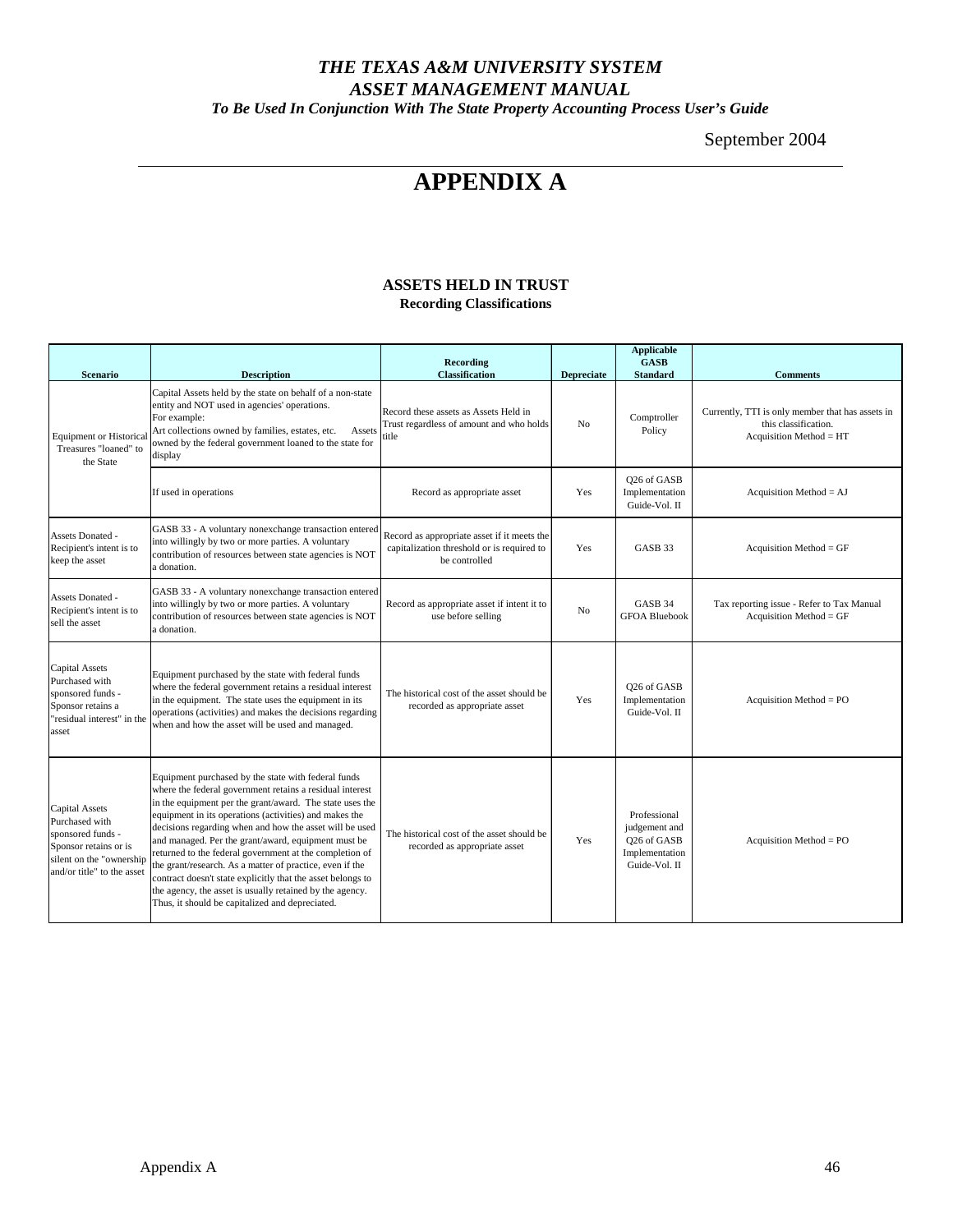*To Be Used In Conjunction With The State Property Accounting Process User's Guide* 

# **Appendix B: FFX Class Codes vs. FRS Expense Codes**

|                          |            |             | <b>FAMIS</b> |             |                                            |              |
|--------------------------|------------|-------------|--------------|-------------|--------------------------------------------|--------------|
|                          | <b>SPA</b> |             | Obj          | <b>SPA</b>  |                                            |              |
| <b>FAMIS class Class</b> |            | <b>COBJ</b> | Code         | <b>CTRL</b> | Definition in FAMIS                        | $*$ GL $*$   |
| 577501 106               |            | 7374        | 5775         | <b>SPA</b>  | HANDGUNS \$0-4999.99                       | <b>EQUIP</b> |
| 577502 107               |            | 7374        | 5775         | <b>SPA</b>  | RIFLES \$0-4999.99                         | <b>EQUIP</b> |
| 577701 121               |            | 7374        | 5777         |             | FAX MACHINES \$500-4999.99                 | <b>EQUIP</b> |
| 578001 129               |            | 7374        | 5780         | <b>SPA</b>  | STEREO SYSTEMS \$500-4999.99               | <b>EQUIP</b> |
| 578101 130               |            | 7374        | 5781         | <b>SPA</b>  | CAMERAS/Video Cameras \$500-4999.99        | <b>EQUIP</b> |
| 578201 131               |            | 7374        | 5782         | <b>SPA</b>  | TV/VCR/DVD/Camcorder \$500-4999.99         | <b>EQUIP</b> |
| 578301 132               |            | 7374        | 5783         |             | PROJECTORS - Overhead/Slide \$500-4999.99  | <b>EQUIP</b> |
| 578501 179               |            | 7374        | 5785         |             | CASH REGISTERS \$0-4999.99                 | <b>EQUIP</b> |
| 578701 204               |            | 7378        | 5787         | <b>SPA</b>  | Microcomputer-Desk Not Apple \$500-4999.99 | <b>EQUIP</b> |
| 578703 214               |            | 7378        | 5787         | <b>SPA</b>  | Microcomputer-Desk Apple \$500-4999.99     | <b>EQUIP</b> |
| 578704 284               |            | 7378        | 5787         | <b>SPA</b>  | CPU-Hand/Port/Lap-Not Apple \$500-4999.99  | <b>EQUIP</b> |
| 578705 294               |            | 7378        | 5787         | <b>SPA</b>  | CPU-Hand/Port/Laptop Apple \$500-4999.99   | <b>EQUIP</b> |
| 578706 203               |            | 7378        | 5787         |             | Servers/Minicomputers \$500-4999.99        | <b>EQUIP</b> |
| 578707 219               |            | 7378        | 5787         |             | Palms/PDAs/Oth Handheld \$500 - 4999.99    | <b>EQUIP</b> |
| 578708 218               |            | 7378        | 5787         | <b>SPA</b>  | Data Projectors                            | <b>EQUIP</b> |
| 578801 208               |            | 7378        | 5788         | <b>SPA</b>  | Printer-Not Portable \$500-4999.99         | <b>EQUIP</b> |
| 578802 288               |            | 7378        | 5788         |             | Printer-Portable \$500-4999.99             | <b>EQUIP</b> |
| 579102 525               |            | 7374        | 5792         |             | MICROSCOPEs & accessories \$500-4999.99    | <b>EQUIP</b> |
| 579105 504               |            | 7374        | 5792         |             | Balances \$500-4999.99                     | <b>EQUIP</b> |
| 579106 521               |            | 7374        | 5792         |             | Incubators & accessories \$500-4999.99     | <b>EQUIP</b> |
| 579109 507               |            | 7374        | 5792         |             | CENTRIFUGES \$500-4999.99                  | <b>EQUIP</b> |
| 579111 528               |            | 7374        | 5792         |             | OSCILLOSCOPES \$500-4999.99                | <b>EQUIP</b> |
| 579201 182               |            | 7374        | 5792         |             | Weather Equipment \$500-4999.99            | <b>EQUIP</b> |
| 579202 532               |            | 7374        | 5792         |             | REFRIG, lab \$500-4999.99                  | <b>EQUIP</b> |
| 579203 517               |            | 7374        | 5792         |             | Freezers, lab \$500-4999.99                | <b>EQUIP</b> |
| 579204 164               |            | 7374        | 5792         |             | SCALES \$500-4999.99                       | <b>EQUIP</b> |
| 579205 529               |            | 7374        | 5792         |             | Oven/Ranges, lab \$500-4999.99             | <b>EQUIP</b> |
| 579206 546               |            | 7374        | 5792         |             | OTHER Med & SCI Misc Eq \$500-4999.99      | <b>EQUIP</b> |
| 579207 542               |            | 7374        | 5792         |             | Table-Dissect/Operating, etc \$500-4999.99 | <b>EQUIP</b> |
| 579208 520               |            | 7374        | 5792         |             | Ice Machines, lab \$500-4999.99            | <b>EQUIP</b> |
| 579209 546               |            | 7374        | 5792         |             | Glassware - Med & Sci \$500-4999.99        | <b>EQUIP</b> |
| 579301 030               |            | 7340        | 5793         |             | Buildings - AGY CNTRL \$0 - 99,999.99      | <b>BLDG</b>  |
| 579401 003               |            | 7340        | 5794         |             | Fac & OI - AGY CNTRL \$0 - 99,999.99       | FAC&OI       |
| 579501 055               |            | 7340        | 5795         |             | Infrastruc - AGY CNTRL \$0 - 499,999.99    | <b>INFRA</b> |
| 579601 209               |            | 7378        | 5796         |             | COMPUTER - MONITORS \$0-499.99             | <b>EQUIP</b> |
| 579701 209               |            | 7378        | 5797         |             | COMPUTER - MONITORS \$500-4999.99          | <b>EQUIP</b> |
| 579702 213               |            | 7378        | 5797         |             | COMPUTER - OTHER \$500-4999.99             | <b>EQUIP</b> |
| 579705 241               |            | 7378        | 9797         |             | Scanner-Image \$500-4999.99                | <b>EQUIP</b> |
| 579706 242               |            | 7378        | 5797         |             | Scanner-Barcode (Reader) \$500-4999.99     | <b>EQUIP</b> |
| 579903 195               |            | 7374        | 5799         |             | Silver Service - Agency Controlled         | <b>EQUIP</b> |
| 579906 546               |            | 7374        | 5799         |             | TRAFFIC COUNTERS \$500-4999.99             | <b>EQUIP</b> |
| 579910 175               |            | 7374        | 5799         |             | Tractors \$500-4999.99                     | <b>EQUIP</b> |
| 579911 711               |            | 7374        | 5799         |             | Grader/Loader-Self Propelled \$500-4999.99 | VEH          |
| 579912 712               |            | 7374        | 5799         |             | Trailers \$500-4999.99                     | <b>EQUIP</b> |
| 579913 702               |            | 7374        | 5799         |             | Trucks-Heavy 26001 lbs + \$500-4999.99     | VEH          |
| 579914 709               |            | 7374        | 5799         |             | Trucks-Light under 8600 lbs \$500-4999.99  | VEH          |
| 579915 720               |            | 7374        | 5799         |             | All Terrain/Golf Carts/Other \$500-4999.99 | <b>EQUIP</b> |
| 579916 714               |            | 7374        | 5799         |             | Trucks-Light/Med \$500-4999.99             | VEH          |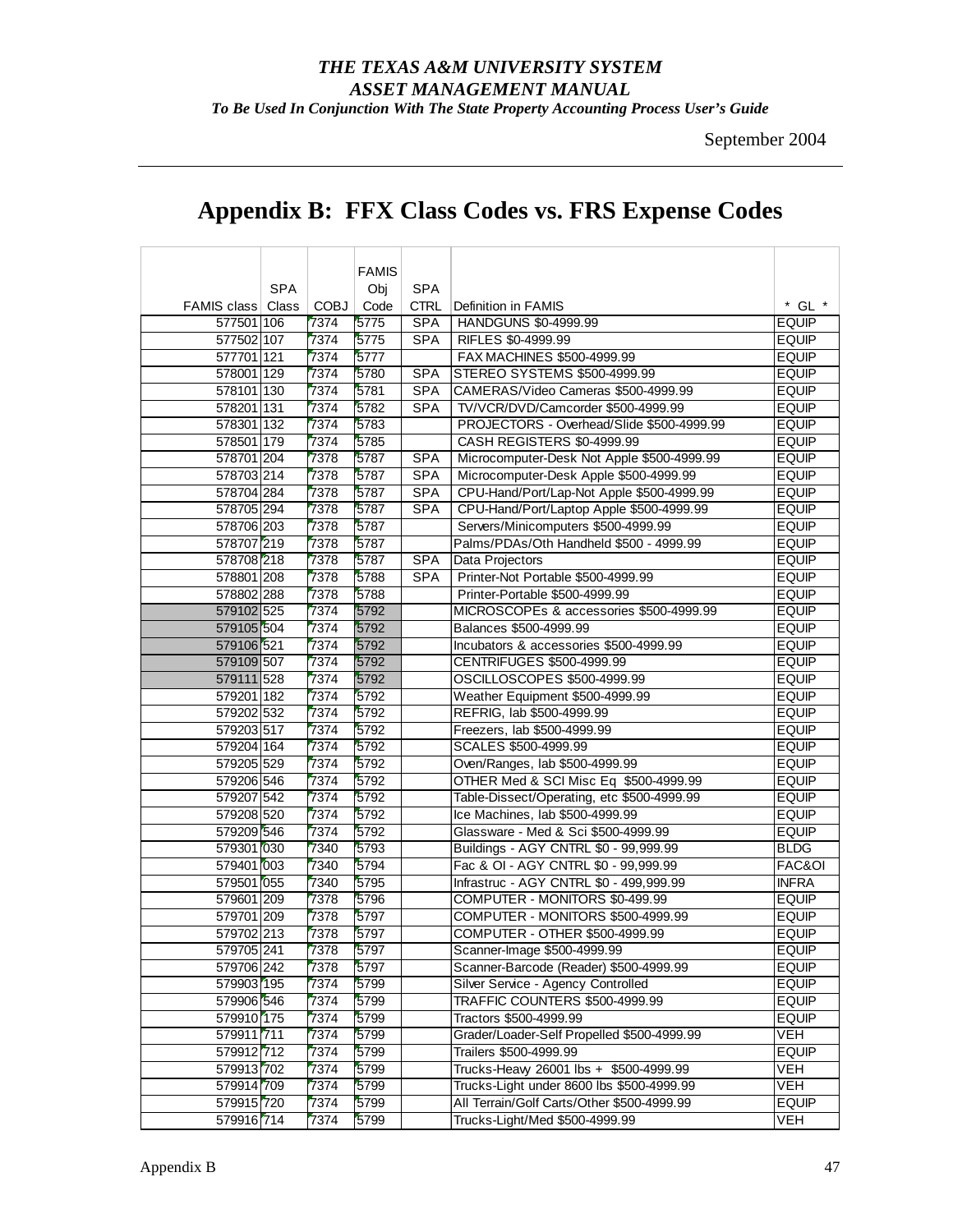|                          |            |      | <b>FAMIS</b> |             |                                            |               |
|--------------------------|------------|------|--------------|-------------|--------------------------------------------|---------------|
|                          | <b>SPA</b> |      | Obj          | <b>SPA</b>  |                                            |               |
| <b>FAMIS class Class</b> |            | COBJ | Code         | <b>CTRL</b> | Definition in FAMIS                        | $*$ GL $*$    |
| 579917 715               |            | 7374 | 5799         |             | Trucks-Mediums 15K-26K GVW \$500-4999.99   | <b>VEH</b>    |
| 579918 708               |            | 7374 | 5799         |             | Vans-Full Size \$500-4999.99               | <b>VEH</b>    |
| 579919 704               |            | 7374 | 5799         |             | Motorcycles \$500-4999.99                  | VEH           |
| 579920 707               |            | 7374 | 5799         |             | Sports Utility Vehicles \$500-4999.99      | <b>VEH</b>    |
| 579921 175               |            | 7374 | 5799         |             | Motor Driven Farm/Shop Eqpt \$500-4999.99  | <b>EQUIP</b>  |
| 579922 144               |            | 7374 | 5799         |             | Forklift \$500-4999.99                     | <b>EQUIP</b>  |
| 579923 721               |            | 7374 | 5799         |             | Boats - 20ft or greater                    | <b>VEH</b>    |
| 579924 722               |            | 7374 | 5799         |             | Boats - shorter than 20ft                  | <b>VEH</b>    |
| 579925 730               |            | 7374 | 5799         |             | Boats - Other/Canoe/Rowboat                | <b>VEH</b>    |
| 579930 855               |            | 7374 | 5799         |             | Livestock - Poultry \$0-4999.99            | <b>LIVEST</b> |
| 579931 853               |            | 7374 | 5799         |             | Livestock - Sheep \$0-4999.99              | <b>LIVEST</b> |
| 579932 855               |            | 7374 | 5799         |             | Livestock - Burros/Donkeys < \$5000        | <b>LIVEST</b> |
| 579933 852               |            | 7374 | 5799         |             | Livestock - Dairy Cattle < \$5000          | <b>LIVEST</b> |
| 579934 852               |            | 7374 | 5799         |             | Livestock - Beef Cattle < \$5000           | <b>LIVEST</b> |
| 579935 851               |            | 7374 | 5799         |             | Livestock - Horse < \$5000                 | <b>LIVEST</b> |
| 579936 855               |            | 7374 | 5799         |             | Livestock - Mules < \$5000                 | <b>LIVEST</b> |
| 579937 855               |            | 7374 | 5799         |             | Livestock - Goats < \$5000                 | <b>LIVEST</b> |
| 579938 854               |            | 7374 | 5799         |             | Livestock - Swine < \$5000                 | <b>LIVEST</b> |
| 579939 855               |            | 7374 | 5799         |             | Livestock - Bison < \$5000                 | <b>LIVEST</b> |
| 579940 855               |            | 7374 | 5799         |             | Livestock - Deer < \$5000                  | <b>LIVEST</b> |
| 579941 855               |            | 7374 | 5799         |             | Livestock - Dogs < \$5000                  | <b>LIVEST</b> |
| 579950 200               |            | 7374 | 5799         |             | FED (TAEX) CNTLD ASSETS \$500-4999.99      | <b>EQUIP</b>  |
| 579960 001               |            | 7374 | 5799         |             | Land-Held for Investment Only              | LAND          |
| 579999 200               |            | 7374 | 5799         |             | Missing-Threshold change-Hold 2 yrs (temp) | <b>EQUIP</b>  |
| 801001 001               |            | 7345 | 8010         |             | <b>LAND</b> and Land Improvements          | <b>LAND</b>   |
| 801002 002               |            | 7345 | 8010         |             | Land: Right of Way                         | <b>LAND</b>   |
| 801003 001               |            | 7346 | 8015         |             | Wells                                      | LAND          |
| 801004 001               |            | 7346 | 8015         |             | Pumps/Motors                               | <b>LAND</b>   |
| 801005 001               |            | 7346 | 8015         |             | Windmills                                  | LAND          |
| 811001 030               |            | 7342 | 8110         |             | Non-Componentized Bldgs/Bldg Imp           | <b>BLDG</b>   |
| 811002 031               |            | 7342 | 8110         |             | <b>BLDG EXT - Office</b>                   | <b>BLDG</b>   |
| 811003 031               |            | 7342 | 8110         |             | <b>BLDG EXT - Residence</b>                | <b>BLDG</b>   |
| 811004 031               |            | 7342 | 8110         |             | <b>BLDG EXT - Research</b>                 | <b>BLDG</b>   |
| 811005 031               |            | 7342 | 8110         |             | <b>BLDG EXT - Education</b>                | <b>BLDG</b>   |
| 811006 031               |            | 7342 | 8110         |             | <b>BLDG EXT - Farm</b>                     | <b>BLDG</b>   |
| 811007 031               |            | 7342 | 8110         |             | <b>BLDG EXT - Storage/Warehouse</b>        | <b>BLDG</b>   |
| 811008 031               |            | 7342 | 8110         |             | <b>BLDG EXT - Garage/Hangar</b>            | <b>BLDG</b>   |
| 8110091031               |            | 7342 | 8110         |             | BLDG EXT - Hospital                        | <b>BLDG</b>   |
| 811010 031               |            | 7342 | 8110         |             | <b>BLDG EXT - Museum</b>                   | <b>BLDG</b>   |
| 811011 031               |            | 7342 | 8110         |             | <b>BLDG EXT - Building Shell</b>           | <b>BLDG</b>   |
| 811012 031               |            | 7342 | 8110         |             | <b>BLDG EXT - Clinics</b>                  | <b>BLDG</b>   |
| 811013 046               |            | 7342 | 8110         |             | <b>BLDG INT-Sprinkler System</b>           | <b>BLDG</b>   |
| 811014 049               |            | 7342 | 8110         |             | <b>BLDG INT - Interior Finish</b>          | <b>BLDG</b>   |
| 811015 050               |            | 7342 | 8110         |             | <b>BLDG INT - Plumbing System</b>          | <b>BLDG</b>   |
| 811016 052               |            | 7342 | 8110         |             | <b>BLDG INT-Security</b>                   | <b>BLDG</b>   |
| 811017 053               |            | 7342 | 8110         |             | BLDG INT - Network/Telephone Cabling       | <b>BLDG</b>   |
| 811018 054               |            | 7342 | 8110         |             | <b>BLDG INT-Fire Protection System</b>     | <b>BLDG</b>   |
| 811020 051               |            | 7342 | 8110         |             | <b>BLDG INT - HVAC</b>                     | <b>BLDG</b>   |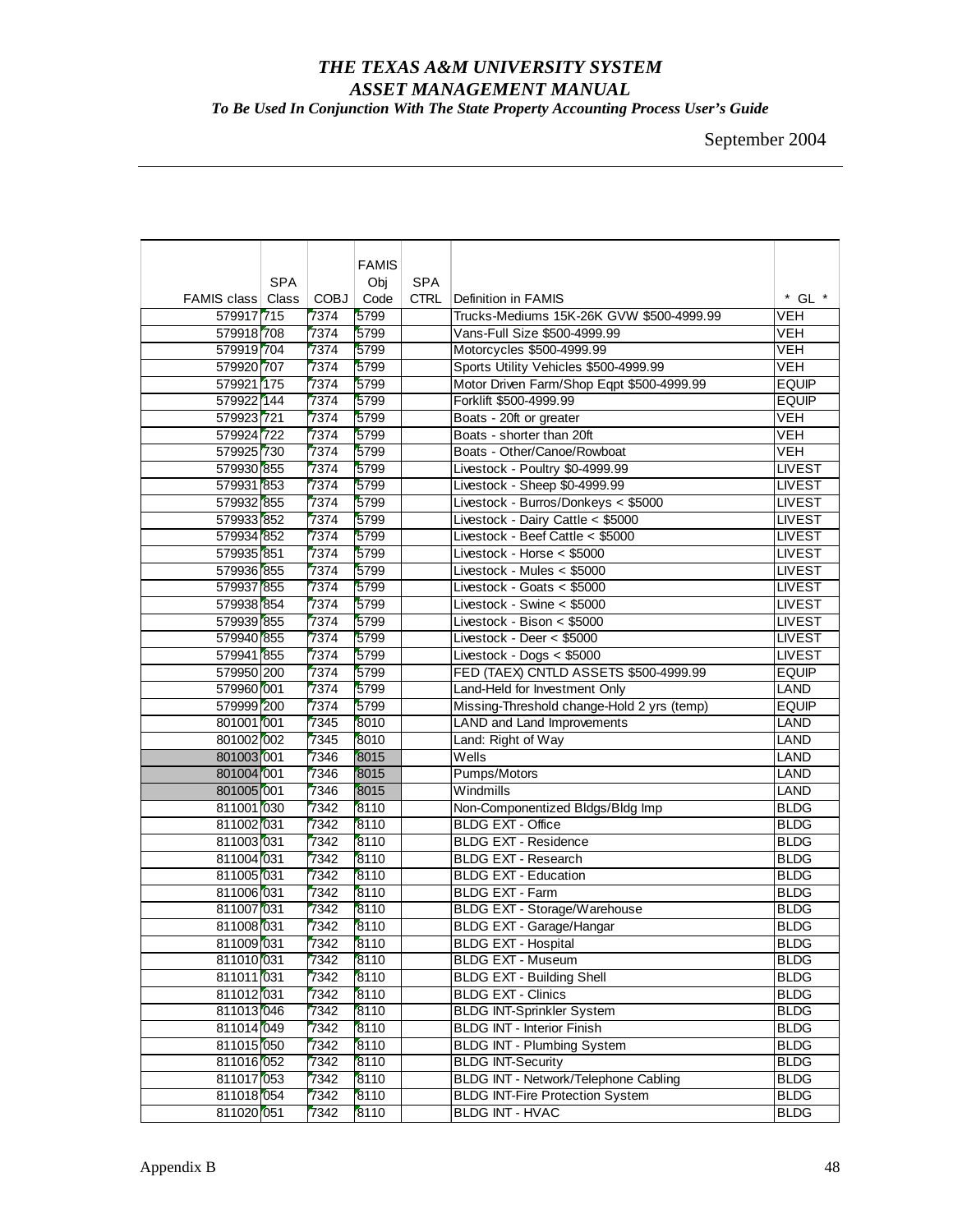|                   |            |              | <b>FAMIS</b> |             |                                                                                |                       |
|-------------------|------------|--------------|--------------|-------------|--------------------------------------------------------------------------------|-----------------------|
|                   | <b>SPA</b> |              | Obj          | <b>SPA</b>  |                                                                                |                       |
| FAMIS class Class |            | <b>COBJ</b>  | Code         | <b>CTRL</b> | Definition in FAMIS                                                            | $*$ GL $*$            |
| 811021 047        |            | 7342         | 8110         |             | <b>BLDG INT - Elect &amp; Lighting Service</b>                                 | <b>BLDG</b>           |
| 811022 043        |            | 7342         | 8110         |             | <b>BLDG INT - Elevators</b>                                                    | <b>BLDG</b>           |
| 811023 048        |            | 7342         | 8110         |             | <b>BLDG INT - Roof</b>                                                         | <b>BLDG</b>           |
| 811024 044        |            | 7342         | 8110         |             | <b>BLDG INT - Floor Covering</b>                                               | <b>BLDG</b>           |
| 811025 045        |            | 7342         | 8110         |             | <b>BLDG INT - Fixed Eqpt/Furniture</b>                                         | <b>BLDG</b>           |
| 811026 031        |            | 7342<br>7342 | 8110<br>8110 |             | <b>BLDG INT - Chilling Station/Boiler</b>                                      | <b>BLDG</b>           |
| 811030 032        |            |              |              |             | <b>BLDG</b> - Misc Construction Features<br><b>F&amp;OI Paths &amp; Trails</b> | <b>BLDG</b><br>FAC&OI |
| 821016 010        |            | 7336         | 8210         |             |                                                                                |                       |
| 821018 006        |            | 7336         | 8210         |             | F&OI - Driveways/Parklt                                                        | FAC&OI                |
| 821117 011        |            | 7336         | 8214         |             | <b>F&amp;OI - SEPTIC SYSTEMS</b>                                               | FAC&OI                |
| 821213 004        |            | 7336         | 8212         |             | F&OI - FENCing & Gates                                                         | FAC&OI                |
| 821302 009        |            | 7336         | 8213         |             | <b>F&amp;OI GoIf Course Facilities</b>                                         | FAC&OI                |
| 821303 012        |            | 7336         | 8213         |             | <b>F&amp;OI Stadiums</b>                                                       | FAC&OI                |
| 821304 013        |            | 7336         | 8213         |             | F&OI Swimming Pools, Tennis Courts                                             | FAC&OI                |
| 821305 008        |            | 7336         | 8213         |             | F&OI - Athletic Fields & Rec Areas                                             | FAC&OI                |
| 821414 007        |            | 7336         | 8214         |             | F&OI - Outside Sprinkler System                                                | FAC&OI                |
| 821415 014        |            | 7336         | 8214         |             | <b>F&amp;OI Fountains</b>                                                      | FAC&OI                |
| 821416 015        |            | 7336         | 8214         |             | F&OI Plazas & Pavillions                                                       | FAC&OI                |
| 821417 005        |            | 7336         | 8214         |             | F&OI - LANDSCAPING                                                             | FAC&OI                |
| 821418 016        |            | 7336         | 8214         |             | <b>F&amp;OI Retaining Walls</b>                                                | FAC&OI                |
| 821421 003        |            | 7336         | 8214         |             | <b>F&amp;OI - FIRE SCHOOL</b>                                                  | FAC&OI                |
| 821425 003        |            | 7336         | 8214         |             | F&OI - GENERAL                                                                 | FAC&OI                |
| 825001 055        |            | 7356         | 8250         |             | Infrastructure & Infr Improvements                                             | <b>INFRA</b>          |
| 825002 056        |            | 7356         | 8250         |             | Infra-Hwy System & Rest Areas                                                  | <b>INFRA</b>          |
| 825003 057        |            | 7356         | 8250         |             | Infra-Road/Street (Curbs, gutters)                                             | <b>INFRA</b>          |
| 825004 058        |            | 7356         | 8250         |             | Infra-Bridge-Concrete Girder (Pan)                                             | <b>INFRA</b>          |
| 825005 059        |            | 7356         | 8250         |             | Infra-Bridge-Concrete Slab                                                     | <b>INFRA</b>          |
| 825006 060        |            | 7356         | 8250         |             | Infra-Bridge-Culvert                                                           | <b>INFRA</b>          |
| 825007 061        |            | 7356         | 8250         |             | Infra-Bridge-Prestressed Girder(Box)                                           | <b>INFRA</b>          |
| 825008 062        |            | 7356         | 8250         |             | Infra-Bridge-Prestressed Girder                                                | <b>INFRA</b>          |
| 825009 063        |            | 7356         | 8250         |             | Infra-Bridge-Steel Girder                                                      | <b>INFRA</b>          |
| 825010 064        |            | 7356         | 8250         |             | Infra-Bridge-Steel Truss-Cat. One                                              | <b>INFRA</b>          |
| 825011 065        |            | 7356         | 8250         |             | Infra-Bridge-Steel Truss-Cat. Two                                              | <b>INFRA</b>          |
| 825012 066        |            | 7356         | 8250         |             | Infra-Bridge-Timber Stringer                                                   | <b>INFRA</b>          |
| 825013 067        |            | 7356         | 8250         |             | Infra-Sewer (Sanitary, Storm)                                                  | <b>INFRA</b>          |
| 825014 068        |            | 7356         | 8250         |             | Infra-Railroad                                                                 | <b>INFRA</b>          |
| 825015 069        |            | 7356         | 8250         |             | Infra-Canal                                                                    | <b>INFRA</b>          |
| 825016 070        |            | 7356         | 8250         |             | Infra-Waterway                                                                 | <b>INFRA</b>          |
| 825017 071        |            | 7356         | 8250         |             | Infra-Drainage Facility                                                        | <b>INFRA</b>          |
| 825018 072        |            | 7356         | 8250         |             | Infra-Wharf or dock                                                            | <b>INFRA</b>          |
| 825019 073        |            | 7520         | 8257         |             | Infra-Radio or TV Transmit Tower                                               | <b>INFRA</b>          |
| 825020 074        |            | 7356         | 8250         |             | Infra-Dam                                                                      | <b>INFRA</b>          |
| 825021 075        |            | 7356         | 8250         |             | Infra-Electric (lines & distribution)                                          | <b>INFRA</b>          |
| 825022 076        |            | 7356         | 8250         |             | Infra-Gas (main & lines)                                                       | <b>INFRA</b>          |
| 825023 077        |            | 7356         | 8250         |             | Infra-Water Lines                                                              | <b>INFRA</b>          |
| 825024 078        |            | 7520         | 8257         |             | Infra-Fiber Optic (Info Tech)                                                  | <b>INFRA</b>          |
| 825025 079        |            | 7520         | 8257         |             | Infra-Telephone Distribution Sys                                               | <b>INFRA</b>          |
| 825026 080        |            | 7356         | 8250         |             | Infra-Tunnels (Utility)                                                        | <b>INFRA</b>          |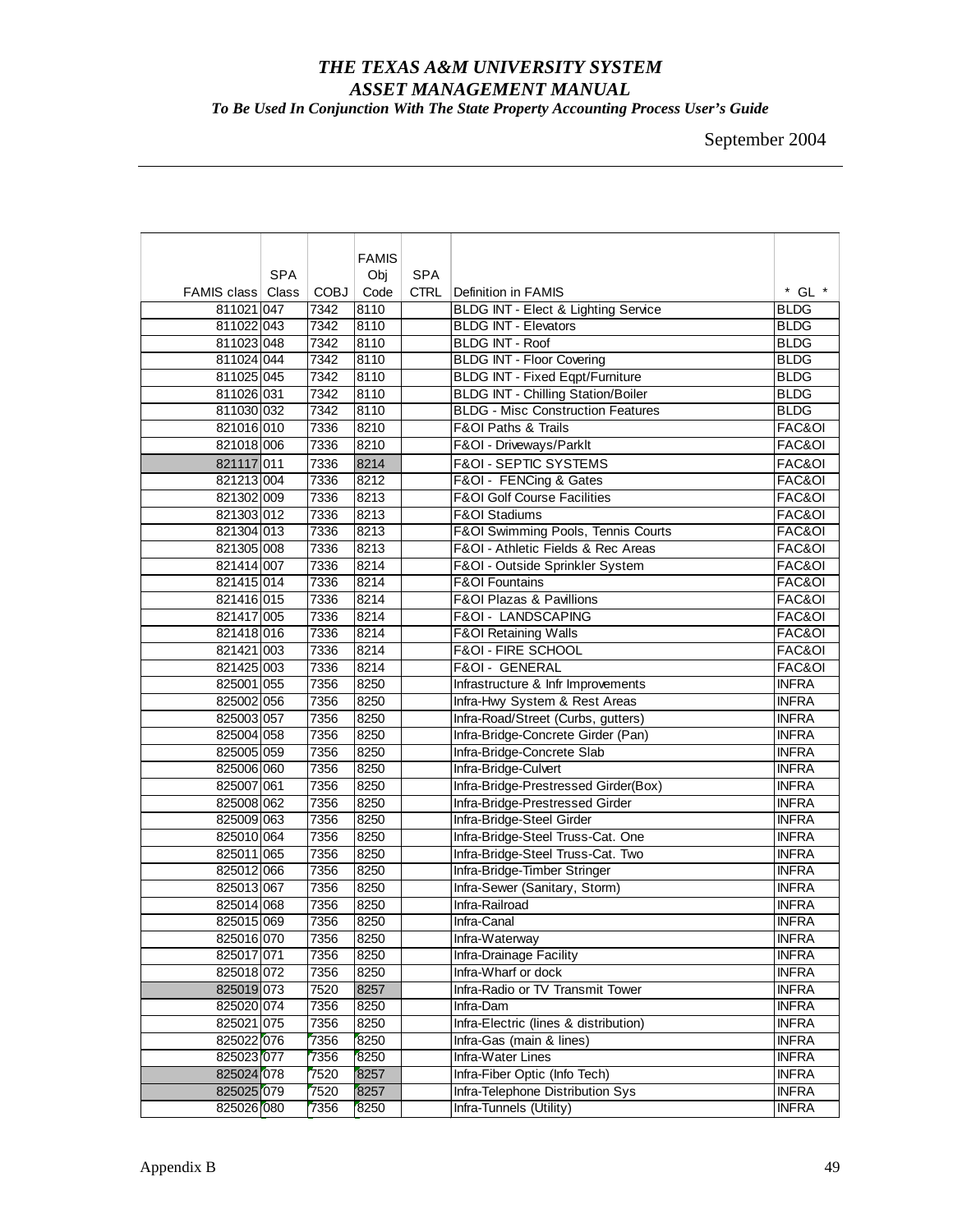|                   |            |              | <b>FAMIS</b> |             |                                                            |                              |
|-------------------|------------|--------------|--------------|-------------|------------------------------------------------------------|------------------------------|
|                   | <b>SPA</b> |              | Obj          | <b>SPA</b>  |                                                            |                              |
| FAMIS class Class |            | <b>COBJ</b>  | Code         | <b>CTRL</b> | Definition in FAMIS                                        | $*$ GL $*$                   |
| 825027 081        |            | 7356         | 8250         |             | Infra-Tunnels (Other)                                      | <b>INFRA</b>                 |
| 825028 082        |            | 7356         | 8250         |             | Infra-Lighting Sys(Traffic, Outdoor, Str)                  | <b>INFRA</b>                 |
| 825029 083        |            | 7356         | 8250         |             | Infra-Signage                                              | <b>INFRA</b>                 |
| 825030 084        |            | 7356         | 8250         |             | Infra-Airport runway/strip/taxiary/apron<br>Infra-Trestles | <b>INFRA</b>                 |
| 825031 085        |            | 7356         | 8250         |             |                                                            | <b>INFRA</b><br><b>INFRA</b> |
| 825032 086        |            | 7356         | 8250         |             | Infra-Sea Walls/Bulkhds/Piers/Brdwalks                     |                              |
| 825033 087        |            | 7356         | 8250         |             | Infra-Fire Hydrants                                        | <b>INFRA</b><br><b>INFRA</b> |
| 825034 088        |            | 7356<br>7356 | 8250         |             | Infra-Agricultural Irrigation Sys                          |                              |
| 825035 089        |            |              | 8250         |             | Infra-Sidewalks                                            | <b>INFRA</b>                 |
| 831001 091        |            | 7344         | 8310         |             | <b>LEASEHOLD IMPROVEMENTS</b>                              | <b>LHIMPR</b>                |
| 835001            |            |              |              |             | LEASE PURCH - FURNISHINGS & EQUIPMENT                      | <b>LSPURC</b>                |
| 835101            |            |              |              |             | LEASE PURCH - FARM EQUIPMENT                               | <b>LSPURC</b>                |
| 837501            |            |              |              |             | LEASE PURCH - BUILDINGS                                    | <b>LSPURC</b>                |
| 841001 716        |            | 7371         | 8410         |             | Mini-Vans                                                  | <b>VEH</b>                   |
| 841002 701        |            | 7371         | 8410         |             | Passenger Cars                                             | <b>VEH</b>                   |
| 841003 708        |            | 7371         | 8410         |             | Vans-Full Size, Cargo, & Passenger                         | <b>VEH</b>                   |
| 841502 702        |            | 7372         | 8415         |             | Trucks- Heavy 26001 lbs GVW and over                       | <b>VEH</b>                   |
| 841503 709        |            | 7371         | 8410         |             | Trucks-Light under 8600 lbs GVW                            | <b>VEH</b>                   |
| 841504 714        |            | 7371         | 8410         |             | Trucks-Light/Medium 8601-14999 lbs GVW                     | VEH                          |
| 841505 715        |            | 7371         | 8410         |             | Trucks-Medium 15000-26000 lbs GVW                          | VEH                          |
| 841506 712        |            | 7373         | 8425         |             | <b>Trailers</b>                                            | <b>EQUIP</b>                 |
| 841507 704        |            | 7372         | 8415         |             | Motorcycles                                                | <b>VEH</b>                   |
| 841508 720        |            | 7373         | 8425         |             | All Terrain/Golf Carts/Other vehicle                       | <b>EQUIP</b>                 |
| 841509 705        |            | 7371         | 8410         |             | Vehicle COMPONENTS / LIFE 5 YRS                            | VEH                          |
| 841510 706        |            | 7371         | 8410         |             | Vehicle COMPONENTS / LIFE 10 YRS                           | <b>VEH</b>                   |
| 841511 707        |            | 7371         | 8410         |             | <b>Sports Utility Vehicles</b>                             | VEH                          |
| 841512 703        |            | 7371         | 8410         |             | Buses- 1-15 Passenger                                      | <b>VEH</b>                   |
| 841513 718        |            | 7372         | 8415         |             | Buses-16-28 Passenger                                      | <b>VEH</b>                   |
| 841514 719        |            | 7372         | 8415         |             | Buses-29 Passenger and over                                | <b>VEH</b>                   |
| 841515 710        |            | 7372         | 8415         |             | Mounted Equip w/Truck Chassis-Fuel, etc                    | VEH                          |
| 841516 711        |            | 7373         | 8425         |             | Self Propelled Roadway-Graders/Loaders                     | <b>EQUIP</b>                 |
| 841517 713        |            | 7373         | 8425         |             | <b>Towed Roadway Equipment</b>                             | <b>EQUIP</b>                 |
| 842001 150        |            | 7373         | 8420         |             | <b>CLASSROOM TEACHING AIDS &amp; Instruct Eq</b>           | <b>EQUIP</b>                 |
| 842002 150        |            | 7373         | 8420         |             | <b>Gym Equipment</b>                                       | <b>EQUIP</b>                 |
| 842101 105        |            | 7373         | 8421         |             | FURN-Bookcase/Credenza/Cabinets(ex.File)                   | <b>EQUIP</b>                 |
| 842102 103        |            | 7373         | 8421         |             | FURN - CHAIRS/STOOLS/settees                               | <b>EQUIP</b>                 |
| 842103 101        |            | 7373         | 8421         |             | <b>FURN - DESKS</b>                                        | <b>EQUIP</b>                 |
| 842105 179        |            | 7373         | 8421         |             | OFFICE MACHINES                                            | EQUIP                        |
| 842106 109        |            | 7373         | 8421         |             | TYPEWRITERS/WORD PROCESSORS                                | <b>EQUIP</b>                 |
| 842107 179        |            | 7373         | 8421         |             | <b>CASH REGISTERS</b>                                      | <b>EQUIP</b>                 |
| 842108 102        |            | 7373         | 8421         |             | <b>FURN - TABLES</b>                                       | <b>EQUIP</b>                 |
| 842109 108        |            | 7373         | 8421         |             | <b>CALCULATORS</b>                                         | <b>EQUIP</b>                 |
| 842110 120        |            | 7373         | 8421         |             | PHOTOCOPYING/ Duplicating                                  | <b>EQUIP</b>                 |
| 842115 110        |            | 7373         | 8421         |             | <b>OTHER Office FURNITURE &amp; Equipment</b>              | <b>EQUIP</b>                 |
| 842201 182        |            | 7373         | 8422         |             | <b>Weather Equipment</b>                                   | <b>EQUIP</b>                 |
| 842202 525        |            | 7373         | 8422         |             | MICROSCOPEs & accessories (Med/Sci/Lab)                    | <b>EQUIP</b>                 |
| 842203 532        |            | 7373         | 8422         |             | REFRIGerators, lab                                         | <b>EQUIP</b>                 |
| 842204 517        |            | 7373         | 8422         |             | Freezers, lab                                              | <b>EQUIP</b>                 |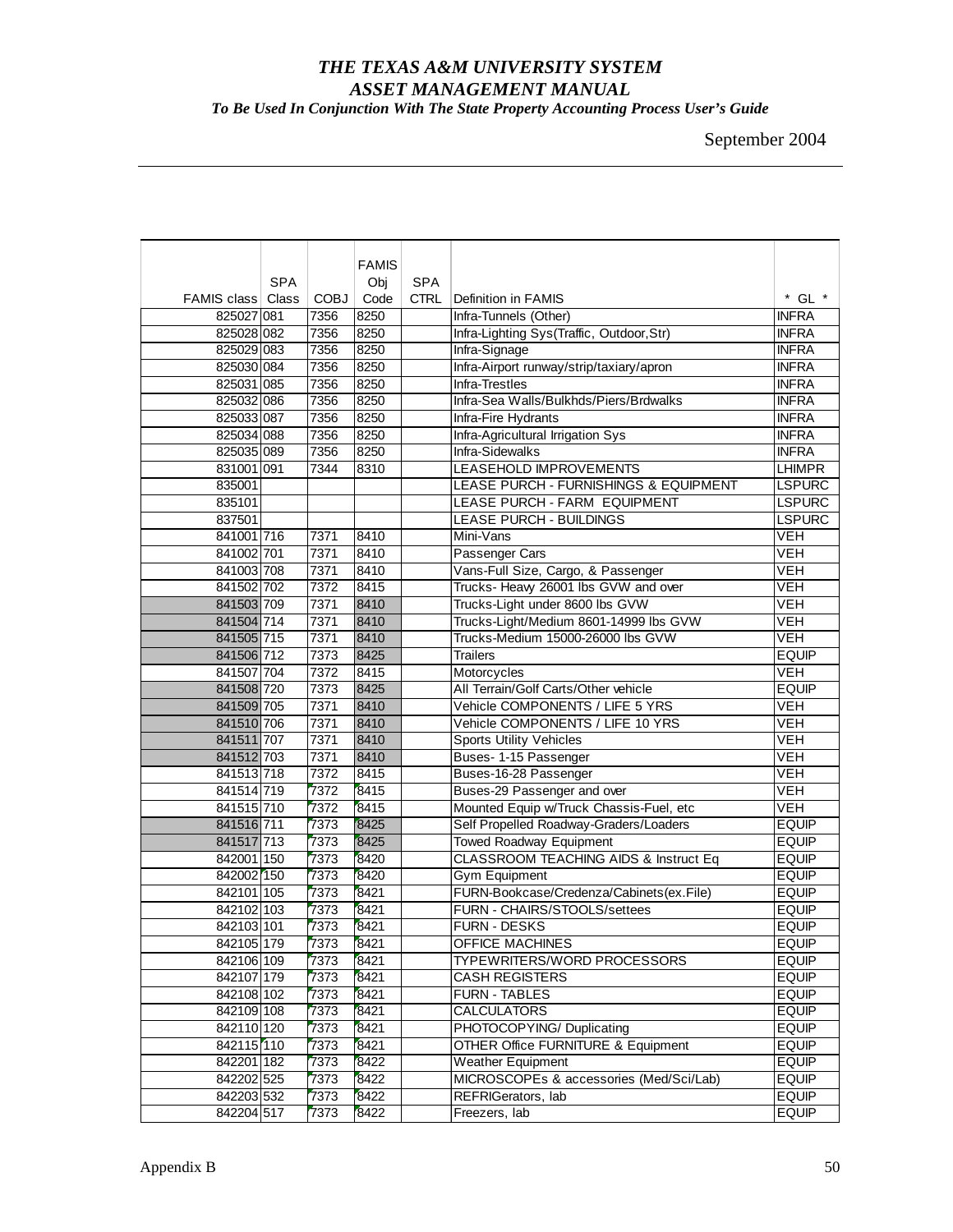|                          |            |             | <b>FAMIS</b> |             |                                        |              |
|--------------------------|------------|-------------|--------------|-------------|----------------------------------------|--------------|
|                          | <b>SPA</b> |             | Obj          | <b>SPA</b>  |                                        |              |
| <b>FAMIS class Class</b> |            | <b>COBJ</b> | Code         | <b>CTRL</b> | Definition in FAMIS                    | $*$ GL $*$   |
| 842205 164               |            | 7373        | 8422         |             | <b>SCALES</b>                          | <b>EQUIP</b> |
| 842206 504               |            | 7373        | 8422         |             | <b>Balances</b>                        | <b>EQUIP</b> |
| 842207 529               |            | 7373        | 8422         |             | Oven/Ranges, lab                       | <b>EQUIP</b> |
| 842208 521               |            | 7373        | 8422         |             | Incubators and accessories             | <b>EQUIP</b> |
| 842209 546               |            | 7373        | 8422         |             | SPEED MONITORS / DETECTORS             | <b>EQUIP</b> |
| 842210 546               |            | 7373        | 8422         |             | <b>TRAFFIC COUNTERS</b>                | <b>EQUIP</b> |
| 842211 528               |            | 7373        | 8422         |             | <b>OSCILLOSCOPES</b>                   | <b>EQUIP</b> |
| 842212 539               |            | 7373        | 8422         |             | <b>SPECTROPHOTOMETERS</b>              | <b>EQUIP</b> |
| 842213 507               |            | 7373        | 8422         |             | <b>CENTRIFUGES</b>                     | <b>EQUIP</b> |
| 842214 508               |            | 7373        | 8422         |             | <b>CHROMATOGRAPHS</b>                  | <b>EQUIP</b> |
| 842215 546               |            | 7373        | 8422         |             | OTHER MED/SCI/LAB EQ Misc              | <b>EQUIP</b> |
| 842216 546               |            | 7373        | 8422         |             | Dataloggers/Microloggers               | <b>EQUIP</b> |
| 842217 542               |            | 7373        | 8422         |             | Table-Lab/Dissecting/Operating/Balance | <b>EQUIP</b> |
| 842218 553               |            | 7373        | 8422         |             | Table-Exam                             | <b>EQUIP</b> |
| 842219 502               |            | 7373        | 8422         |             | Analyzer, all types (Med/Sci/Lab)      | <b>EQUIP</b> |
| 842220 546               |            | 7373        | 8422         |             | Glassware - Medical & Scientific       | <b>EQUIP</b> |
| 842234 503               |            | 7373        | 8422         |             | Autoclaves and sterilizers             | <b>EQUIP</b> |
| 842235 505               |            | 7373        | 8422         |             | Baths-Water and shakers                | <b>EQUIP</b> |
| 842236 506               |            | 7373        | 8422         |             | Animal Cages and accessories           | <b>EQUIP</b> |
| 842237 509               |            | 7373        | 8422         |             | Cryostat                               | <b>EQUIP</b> |
| 842238 510               |            | 7373        | 8422         |             | <b>Counter Laboratory Assembly</b>     | <b>EQUIP</b> |
| 842239 511               |            | 7373        | 8422         |             | Densitometer                           | <b>EQUIP</b> |
| 842240 512               |            | 7373        | 8422         |             | <b>Electronic Module</b>               | <b>EQUIP</b> |
| 842241 513               |            | 7373        | 8422         |             | Electrophoresis Apparatus              | <b>EQUIP</b> |
| 842242 514               |            | 7373        | 8422         |             | Evaporators                            | <b>EQUIP</b> |
| 842243 515               |            | 7373        | 8422         |             | <b>Fraction Collector</b>              | <b>EQUIP</b> |
| 842244 516               |            | 7373        | 8422         |             | Freeze dryers & accessories            | <b>EQUIP</b> |
| 842245 518               |            | 7373        | 8422         |             | Homogenizer                            | <b>EQUIP</b> |
| 842246 519               |            | 7373        | 8422         |             | Hood, all types (Med/Sci/Lab)          | <b>EQUIP</b> |
| 842247 520               |            | 7373        | 8422         |             | Ice Machines (Med/Sci/Lab)             | <b>EQUIP</b> |
| 842248 522               |            | 7373        | 8422         |             | Isolator                               | <b>EQUIP</b> |
| 842249 523               |            | 7373        | 8422         |             | Micromanipulator                       | <b>EQUIP</b> |
| 842250 524               |            | 7373        | 8422         |             | Meters/gauges/indicators (Med/Sci/Lab) | <b>EQUIP</b> |
| 842251 526               |            | 7373        | 8422         |             | Micro tomes/diamond knives (MSL)       | <b>EQUIP</b> |
| 842252 527               |            | 7373        | 8422         |             | <b>Optical Equipment</b>               | <b>EQUIP</b> |
| 842253 530               |            | 7373        | 8422         |             | Pumps (Med/Sci/Lab)                    | <b>EQUIP</b> |
| 842254 531               |            | 7373        | 8422         |             | Recording Systems (Med/Sci/Lab)        | <b>EQUIP</b> |
| 842255 533               |            | 7373        | 8422         |             | Rotors & Heads                         | <b>EQUIP</b> |
| 842256 534               |            | 7373        | 8422         |             | Scan Systems                           | <b>EQUIP</b> |
| 842257 535               |            | 7373        | 8422         |             | <b>Scintillation Systems</b>           | <b>EQUIP</b> |
| 842258 536               |            | 7373        | 8422         |             | <b>Ultrasound Equip</b>                | <b>EQUIP</b> |
| 842259 537               |            | 7373        | 8422         |             | Spectrofluorometer                     | <b>EQUIP</b> |
| 842260 538               |            | 7373        | 8422         |             | Spectrometer                           | <b>EQUIP</b> |
| 842261 540               |            | 7373        | 8422         |             | Stereotaxic Instrument & Accessories   | <b>EQUIP</b> |
| 842262 541               |            | 7373        | 8422         |             | Stimulator                             | <b>EQUIP</b> |
| 842263 543               |            | 7373        | 8422         |             | Tanks/Containers/Chambers - All (MSL)  | <b>EQUIP</b> |
| 842264 544               |            | 7373        | 8422         |             | Water Purification (Med/Sci/Lab)       | <b>EQUIP</b> |
| 842265 545               |            | 7373        | 8422         |             | X-ray                                  | <b>EQUIP</b> |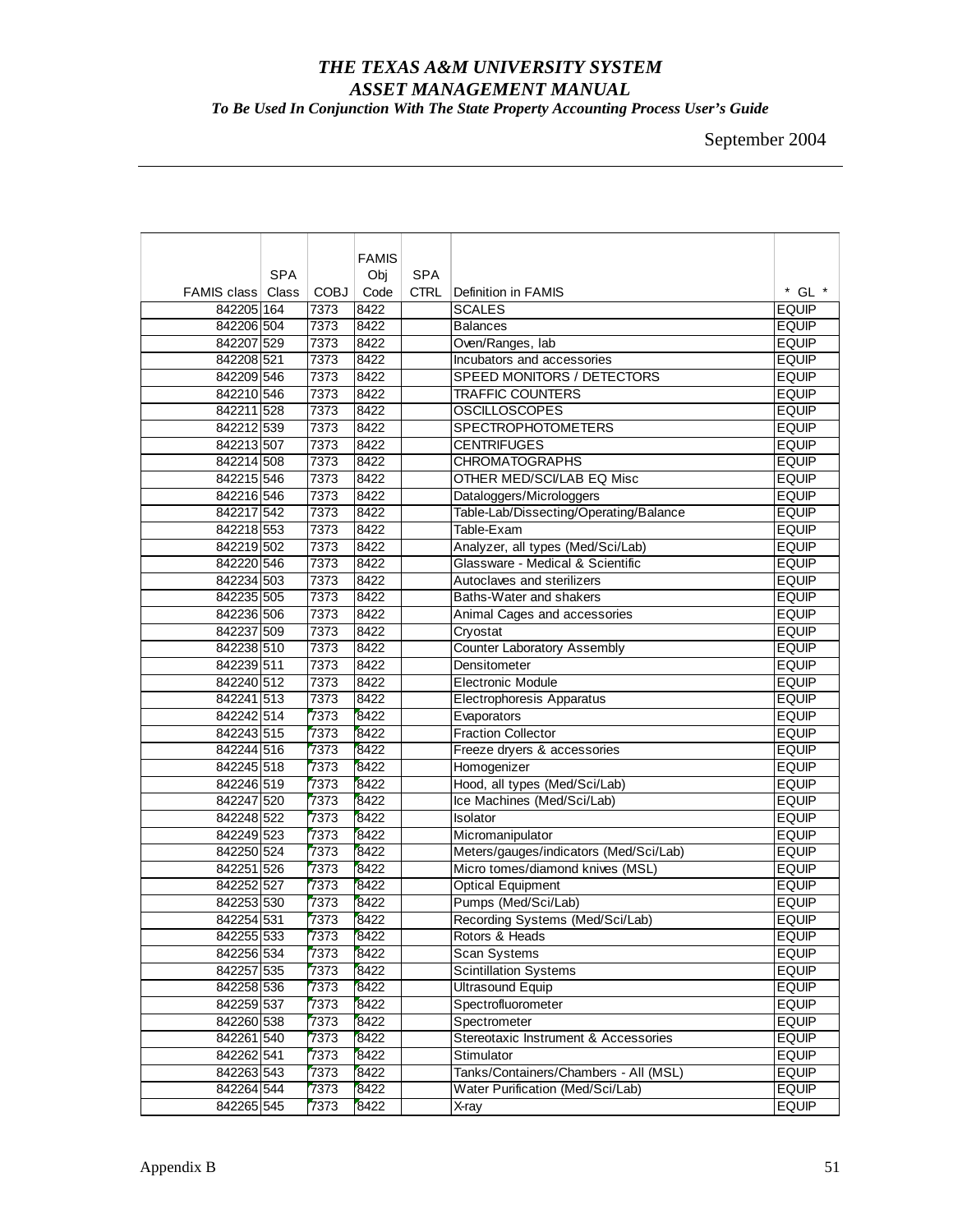|                   |            |      | <b>FAMIS</b> |             |                                              |               |
|-------------------|------------|------|--------------|-------------|----------------------------------------------|---------------|
|                   | <b>SPA</b> |      | Obj          | <b>SPA</b>  |                                              |               |
| FAMIS class Class |            | COBJ | Code         | <b>CTRL</b> | Definition in FAMIS                          | $*$ GL $*$    |
| 842266 547        |            | 7373 | 8422         |             | Patient Monitoring System                    | <b>EQUIP</b>  |
| 842267 548        |            | 7373 | 8422         |             | Breathing Apparatus, Respirator              | <b>EQUIP</b>  |
| 842268 549        |            | 7373 | 8422         |             | Defibrillator                                | <b>EQUIP</b>  |
| 842269 550        |            | 7373 | 8422         |             | <b>EKG/ECG/EEG Apparatus</b>                 | <b>EQUIP</b>  |
| 842270 551        |            | 7373 | 8422         |             | Dialysis Equip                               | <b>EQUIP</b>  |
| 842271 552        |            | 7373 | 8422         |             | <b>Clinical Diagnostic Instruments</b>       | <b>EQUIP</b>  |
| 842272 554        |            | 7373 | 8422         |             | <b>Dental Equip</b>                          | <b>EQUIP</b>  |
| 842273 555        |            | 7373 | 8422         |             | Wheelchair                                   | <b>EQUIP</b>  |
| 842274 556        |            | 7373 | 8422         |             | <b>Misc Surgical Instrument</b>              | <b>EQUIP</b>  |
| 842275 557        |            | 7373 | 8422         |             | Patient Care, Misc.                          | <b>EQUIP</b>  |
| 842276 546        |            | 7373 | 8422         |             | Shakers-orbital/platform/bench               | <b>EQUIP</b>  |
| 842277 546        |            | 7373 | 8422         |             | <b>Thermal Cyclers</b>                       | <b>EQUIP</b>  |
| 842278 558        |            | 7373 | 8422         |             | Robotics                                     | <b>EQUIP</b>  |
| 842279 559        |            | 7373 | 8422         |             | <b>DNA Sequencer &amp; Accessories</b>       | <b>EQUIP</b>  |
| 842301 801        |            | 7369 | 8423         |             | Art/Historical Treasures - Depreciable       | <b>MUSEUM</b> |
| 842302 802        |            | 7369 | 8423         |             | Art/Hist Treasures/Artifacts-Not Depr.       | <b>MUSEUM</b> |
| 842401 197        |            | 7373 | 8424         |             | BLDG MAINT/SAFETY/SECURITY/FIRST AID EQ      | <b>EQUIP</b>  |
| 842402 501        |            | 7361 | 8427         |             | Amplifiers, All types                        | <b>EQUIP</b>  |
| 842403 200        |            | 7361 | 8427         |             | <b>WATER COOLERS (drinking fountains)</b>    | <b>EQUIP</b>  |
| 842405 134        |            | 7361 | 8427         |             | ATHLETIC/RECREATIONAL EQUIP                  | <b>EQUIP</b>  |
| 842407 195        |            | 7361 | 8427         |             | KITCHEN APPLIANCES                           | <b>EQUIP</b>  |
| 842408 145        |            | 7361 | 8427         |             | <b>MAIL SERVICE EQUIP</b>                    | <b>EQUIP</b>  |
| 842409 190        |            | 7373 | 8424         |             | <b>PRINTING Machines &amp; Binding Equip</b> | <b>EQUIP</b>  |
| 842410 106        |            | 7373 | 8424         |             | <b>HANDGUNS</b>                              | <b>EQUIP</b>  |
| 842411 107        |            | 7373 | 8424         |             | <b>RIFLES</b>                                | <b>EQUIP</b>  |
| 842412 104        |            | 7361 | 8427         |             | FURN-Personal, Bed/Dresser/Rocker            | <b>EQUIP</b>  |
| 842413 129        |            | 7361 | 8427         |             | <b>STEREO SYSTEMS</b>                        | <b>EQUIP</b>  |
| 842414 130        |            | 7361 | 8427         |             | CAMERAS/Video Cameras/Digital                | <b>EQUIP</b>  |
| 842415 200        |            | 7373 | 8424         |             | OTHER INSTI misc furn/machines               | <b>EQUIP</b>  |
| 842416 131        |            | 7361 | 8427         |             | TV/VCR/DVD/Camcorders                        | <b>EQUIP</b>  |
| 842417 132        |            | 7361 | 8427         |             | OTHER SOUND SYSTEMS/Audio/Visual Eq          | <b>EQUIP</b>  |
| 842418 133        |            | 7361 | 8427         |             | MUSICAL INSTRUMENTS                          | <b>EQUIP</b>  |
| 842420 189        |            | 7361 | 8427         |             | COSMOTOLOGY EQUIP                            | <b>EQUIP</b>  |
| 842421 196        |            | 7361 | 8427         |             | <b>LAUNDRY EQUIP</b>                         | <b>EQUIP</b>  |
| 842422 132        |            | 7361 | 8427         |             | PROJECTORS, Overhead/Slide/Video             | <b>EQUIP</b>  |
| 842423 198        |            | 7361 | 8427         |             | Portable Buildings                           | <b>EQUIP</b>  |
| 842424 136        |            | 7361 | 8427         |             | <b>GPS</b> Equipment                         | <b>EQUIP</b>  |
| 842501 175        |            | 7373 | 8425         |             | LAND PREP/PLANTING/CULTIVAT EQ               | <b>EQUIP</b>  |
| 842502 175        |            | 7373 | 8425         |             | HARVESTING, PROCESSING EQ                    | <b>EQUIP</b>  |
| 842503 175        |            | 7373 | 8425         |             | <b>WAGONS (Agricultural)</b>                 | <b>EQUIP</b>  |
| 842504 180        |            | 7373 | 8425         |             | Machinery - Misc/Tools                       | <b>EQUIP</b>  |
| 842505 160        |            | 7373 | 8425         |             | Metal Working Machine, Other, Stationary     | <b>EQUIP</b>  |
| 842506 119        |            | 7373 | 8425         |             | VEHICLE MAINTENANCE EQUIP                    | <b>EQUIP</b>  |
| 842507 175        |            | 7373 | 8425         |             | <b>Tractors</b>                              | <b>EQUIP</b>  |
| 842508 175        |            | 7373 | 8425         |             | Other Agricultural Equipment                 | <b>EQUIP</b>  |
| 842509 155        |            | 7373 | 8425         |             | <b>Conveyer Systems</b>                      | <b>EQUIP</b>  |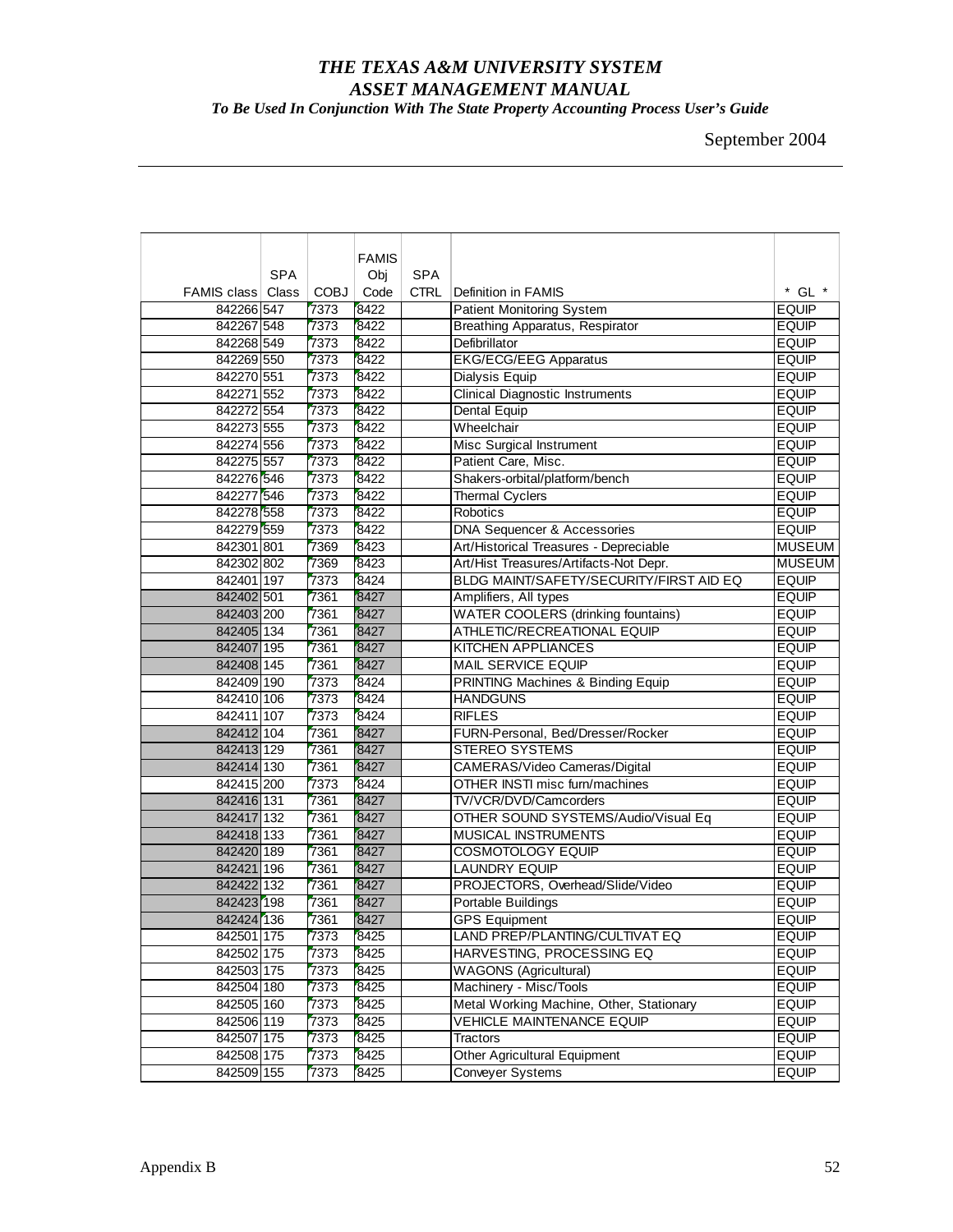|                          |            |              | <b>FAMIS</b> |             |                                                        |              |
|--------------------------|------------|--------------|--------------|-------------|--------------------------------------------------------|--------------|
|                          | <b>SPA</b> |              | Obj          | <b>SPA</b>  |                                                        |              |
| FAMIS class Class        |            | <b>COBJ</b>  | Code         | <b>CTRL</b> | Definition in FAMIS                                    | $*$ GL $*$   |
| 842510 156               |            | 7373         | 8425         |             | Drills, Stationary                                     | <b>EQUIP</b> |
| 842511 157               |            | 7373         | 8425         |             | <b>Gin Machinery</b>                                   | <b>EQUIP</b> |
| 842512 158               |            | 7373         | 8425         |             | Grinders, Stationary                                   | <b>EQUIP</b> |
| 842513 180               |            | 7373         | 8425         |             | Misc Industrial/Manufacturing Machine                  | <b>EQUIP</b> |
| 842514 159               |            | 7373         | 8425         |             | Lathes, Stationary                                     | <b>EQUIP</b> |
| 842515 161               |            | 7373         | 8425         |             | <b>Milling Machine</b>                                 | <b>EQUIP</b> |
| 842516 162               |            | 7373         | 8425         |             | Pallet Trucks/Lifts/Jacks/Hydraulic                    | <b>EQUIP</b> |
| 842517 163               |            | 7373<br>7373 | 8425         |             | Saws, Stationary                                       | <b>EQUIP</b> |
| 842518 165               |            |              | 8425         |             | Shapers/Joiners/Planers, Stationary                    | <b>EQUIP</b> |
| 842519 166               |            | 7373         | 8425         |             | Sharpeners, Stationary                                 | <b>EQUIP</b> |
| 842520 167               |            | 7373         | 8425         |             | <b>Shears</b>                                          | <b>EQUIP</b> |
| 842521 168               |            | 7373         | 8425         |             | <b>Textile Machines</b>                                | <b>EQUIP</b> |
| 842522 170               |            | 7373         | 8425         |             | Tools                                                  | <b>EQUIP</b> |
| 842523 169               |            | 7373         | 8425         |             | <b>Woodworking Machines</b>                            | <b>EQUIP</b> |
| 842524 144               |            | 7373         | 8425         |             | Forklift                                               | <b>EQUIP</b> |
| 842525 175               |            | 7373         | 8425         |             | Scales-Livestock/Machinery                             | <b>EQUIP</b> |
| 842601 721               |            | 7365         | 8455         |             | <b>BOATS (20 FT OR GREATER)</b>                        | <b>VEH</b>   |
| 842602 722               |            | 7365         | 8455         |             | BOATS (Shorter than 20 ft)                             | <b>VEH</b>   |
| 842603 730               |            | 7365         | 8455         |             | Boats-Other/Canoe/Rowboat                              | <b>VEH</b>   |
| 842604 723               |            | 7365         | 8455         |             | Boats-Accessories, Motors                              | <b>VEH</b>   |
| 842605 725               |            | 7373         | 8426         |             | Marine Equipment                                       | <b>VEH</b>   |
| 842606 724               |            | 7365         | 8455         |             | Ferries                                                | <b>VEH</b>   |
| 842801 527               |            | 7373         | 8428         |             | Lasers (Class 3B or 4) Hazardous                       | <b>EQUIP</b> |
| 843001 731               |            | 7375         | 8430         |             | AIRCRAFT - JET                                         | VEH          |
| 843003 732               |            | 7375         | 8430         |             | AIRCRAFT - PROPELLER (SINGLE ENGINE)                   | VEH          |
| 843004 733               |            | 7375         | 8430         |             | AIRCRAFT - PROPELLER (MULTIPLE ENGINE)                 | VEH          |
| 843005 734               |            | 7375         | 8430         |             | AIRCRAFT - HELICOPTERS                                 | <b>VEH</b>   |
| 843006 750               |            | 7375         | 8430         |             | AIRCRAFT - OTHER                                       | <b>VEH</b>   |
| 843501 203               |            | 7379         | 8435         |             | Servers/Minicomputers                                  | <b>EQUIP</b> |
| 843502 204               |            | 7379         | 8435         |             | Microcomputer-Desktop Not Apple                        | <b>EQUIP</b> |
| 843503 214               |            | 7379         | 8435         |             | Microcomputer-Desktop Apple                            | <b>EQUIP</b> |
| 843504 284               |            | 7379         | 8435         |             | CPU-Handheld/Portable/Lap-Not Apple                    | <b>EQUIP</b> |
| 843505 294               |            | 7379         | 8435         |             | CPU-Handheld/Portable/Laptop Apple                     | <b>EQUIP</b> |
| 843506 205               |            | 7379         | 8435         |             | Drives-Tape/Disk/Optical/Hard/Zip                      | <b>EQUIP</b> |
| 843507 209<br>843508 288 |            | 7379         | 8435         |             | <b>Computer Terminals/Monitors</b><br>Printer-Portable | <b>EQUIP</b> |
|                          |            | 7379<br>7379 | 8435<br>8435 |             |                                                        | <b>EQUIP</b> |
| 843509 208               |            |              |              |             | Printer-Not Portable                                   | <b>EQUIP</b> |
| 843510 213               |            | 7379         | 8435         |             | Other Computer Hardware                                | <b>EQUIP</b> |
| 843511 218               |            | 7379         | 8435         |             | Data Projectors                                        | <b>EQUIP</b> |
| 843512 210               |            | 7379         | 8435         |             | Controllers-Tape/Disk/Terminal                         | <b>EQUIP</b> |
| 843514 241               |            | 7379         | 8435         |             | Scanner-Image                                          | <b>EQUIP</b> |
| 843515 242               |            | 7379         | 8435         |             | Scanner-Barcode (Reader)                               | <b>EQUIP</b> |
| 843516 208               |            | 7379         | 8435         |             | Plotter                                                | <b>EQUIP</b> |
| 843517 245               |            | 7379         | 8435         |             | Power Supply-Battery/Generator                         | <b>EQUIP</b> |
| 843518 246               |            | 7379         | 8435         |             | Power Supply-Uninterruptible                           | <b>EQUIP</b> |
| 843520 250               |            | 7379         | 8435         |             | Modem & Related Devices                                | <b>EQUIP</b> |
| 843521 251<br>843522 252 |            | 7379<br>7379 | 8435         |             | Digital and Channel Service Units                      | <b>EQUIP</b> |
|                          |            |              | 8435         |             | Multiplexors                                           | <b>EQUIP</b> |
| 843523 202               |            | 7379         | 8435         |             | Mainframe Comp Equip/Channel Extenders                 | <b>EQUIP</b> |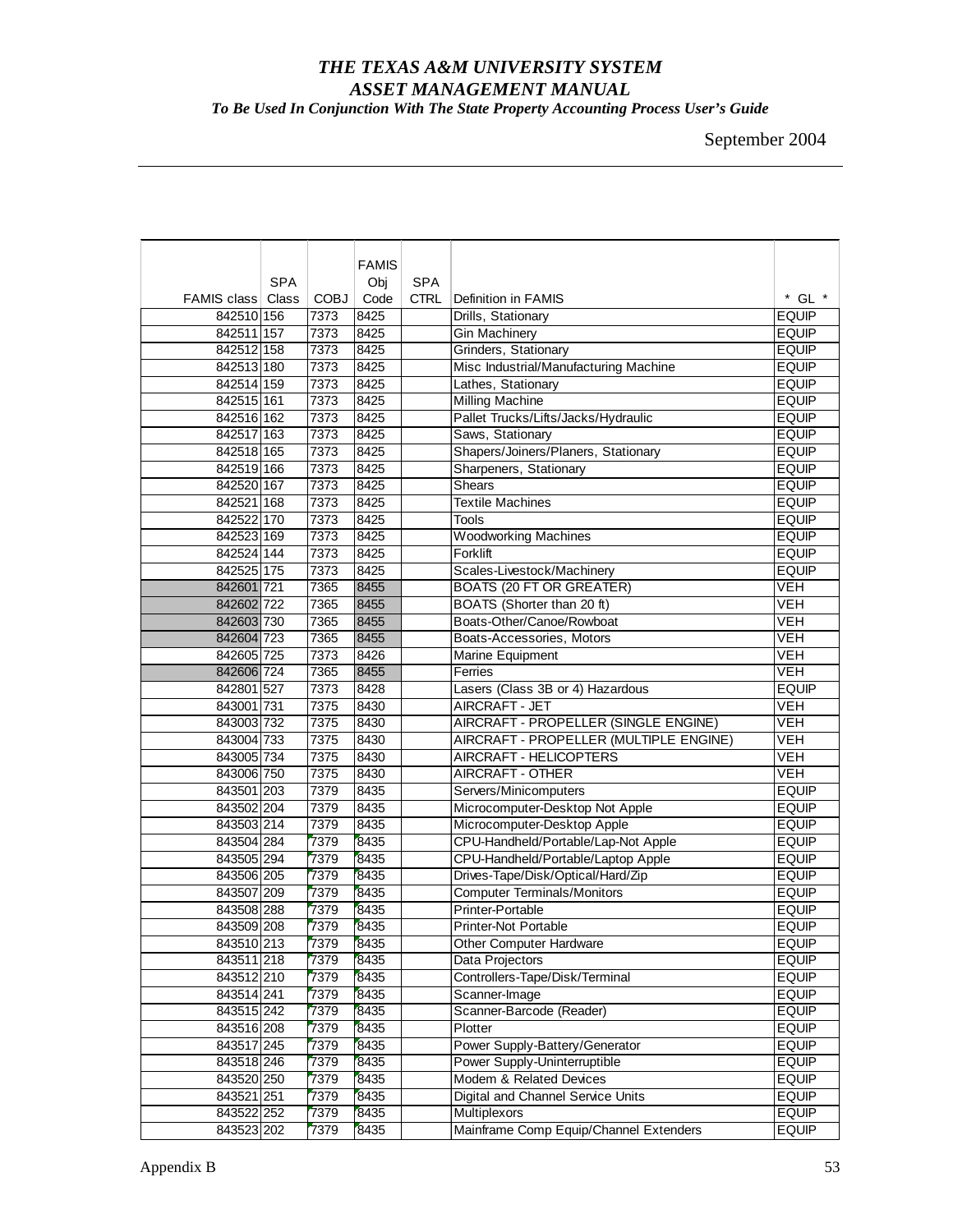|                          |            |                           | <b>FAMIS</b> |                |                                           |                          |
|--------------------------|------------|---------------------------|--------------|----------------|-------------------------------------------|--------------------------|
|                          | <b>SPA</b> |                           | Obj          | <b>SPA</b>     |                                           |                          |
| <b>FAMIS class Class</b> |            | <b>COBJ</b>               | Code         | <b>CTRL</b>    | Definition in FAMIS                       | $*$ GL $*$               |
| 843524 254               |            | 7512                      | 8445         | $\overline{?}$ | <b>Communication Controllers</b>          | <b>EQUIP</b>             |
| 843525 255               |            | 7379                      | 8435         |                | <b>Protocol Converters</b>                | <b>EQUIP</b>             |
| 843526 257               |            | 7512                      | 8445         | ??             | Data Communications Diagnostics Systems   | <b>EQUIP</b>             |
| 843527 258               |            | 7512                      | 8445         |                | <b>Other Communications Hardware</b>      | <b>EQUIP</b>             |
| 843528 201               |            | 7379                      | 8435         |                | Supercomputers                            | <b>EQUIP</b>             |
| 843530 215               |            | 7379                      | 8435         |                | <b>Docking Station</b>                    | <b>EQUIP</b>             |
| 843531 240               |            | 7373                      | 8424         |                | Security Sys(Not Builtin)-Camera/Monitor  | <b>EQUIP</b>             |
| 843532 259               |            | 7379                      | 8435         |                | Lan/Wan Switching-Hubs, Switches, Router  | <b>EQUIP</b>             |
| 843533 260               |            | 7379                      | 8435         |                | Computer Equip Racks, Shelving, Chassis   | <b>EQUIP</b>             |
| 844001 307               |            | 7387                      | 8440         |                | Software - Purchased                      | <b>EQUIP</b>             |
| 844002 308               |            | 7387                      | 8440         |                | Software-Internally Developed             | <b>EQUIP</b>             |
| 844003 310               |            | 7387                      | 8440         |                | Software-Customized (example: ISAS)       | <b>EQUIP</b>             |
| 844004 311               |            | 7387                      | 8440         |                | Software-Enterprise (negotiated by DIR)   | <b>EQUIP</b>             |
| 844501 675               |            | 7512                      | 8445         |                | PBX, KSU, Voicemail, Centrex, Phone Sys   | <b>EQUIP</b>             |
| 844502 678               |            | 7512                      | 8445         |                | Automatic Call Distributors/Systems       | <b>EQUIP</b>             |
| 844503 700               |            | 7512                      | 8445         |                | Phone Eqpt-Other, Cell, Mobile, Not Sys   | <b>EQUIP</b>             |
| 844504 256               |            | 7512                      | 8445         |                | <b>VSATS/SATELLITES EQ</b>                | <b>EQUIP</b>             |
| 844505 121               |            | 7512                      | 8445         |                | FAX MACHINES/telecopier EQ                | <b>EQUIP</b>             |
| 844508 135               |            | 7512                      | 8445         |                | Video Conferencing / TTVN EQ              | <b>EQUIP</b>             |
| 844509 200               |            | 7512                      | 8445         |                | <b>Teletypes</b>                          | <b>EQUIP</b>             |
| 844510 200               |            | 7512                      | 8445         |                | <b>Teletypewriters</b>                    | <b>EQUIP</b>             |
| 851001 752               |            | 7389                      | 8510         |                | LIBR BOOKS & REF MATERIALS-NOT DEPR       | <b>LIBR</b>              |
| 851201 752               |            | 7389                      | 8512         |                | <b>WORKS OF ART &amp; HIST, TREASURES</b> | <b>LIBR</b>              |
| 861000 855               |            | 7386                      | 8610         |                | LIVESTOCK - BURROS/ DONKEYS               | <b>LIVEST</b>            |
| 861001 852               |            | 7386                      | 8610         |                | LIVESTOCK - DAIRY CATTLE                  | <b>LIVEST</b>            |
| 861002 852               |            | 7386                      | 8610         |                | LIVESTOCK - BEEF CATTLE                   | <b>LIVEST</b>            |
| 861003 851               |            | 7386                      | 8610         |                | <b>LIVESTOCK - HORSES</b>                 | <b>LIVEST</b>            |
| 861004 855               |            | 7386                      | 8610         |                | <b>LIVESTOCK - MULES</b>                  | <b>LIVEST</b>            |
| 861005 855               |            | 7386                      | 8610         |                | LIVESTOCK - POULTRY                       | <b>LIVEST</b>            |
| 861006 853               |            | 7386                      | 8610         |                | <b>LIVESTOCK - SHEEP</b>                  | <b>LIVEST</b>            |
| 861007 855               |            | 7386                      | 8610         |                | <b>LIVESTOCK - GOATS</b>                  | <b>LIVEST</b>            |
| 861008 854               |            | 7386                      | 8610         |                | <b>LIVESTOCK - SWINE</b>                  | <b>LIVEST</b>            |
| 861009 855               |            | 7386                      | 8610         |                | LIVESTOCK - BISON                         | <b>LIVEST</b>            |
| 861010 855               |            | 7386                      | 8610         |                | LIVESTOCK - DEER                          | <b>LIVEST</b>            |
| 861011 855               |            | 7386                      | 8610         |                | LIVESTOCK - DOGS                          | <b>LIVEST</b>            |
| 871001 090               |            | $^\text{\textregistered}$ | 8730+        |                | CONSTRUCTION IN PROGRESS - EQUIPMENT      | CIP                      |
| 871002 090               |            | @                         | 8730+        |                | CONSTRUCTION IN PROGRESS - FURNISHINGS    | $\overline{\mathsf{CP}}$ |
| 871003 090               |            | 7341                      | 8710         |                | CONSTRUCTION IN PROGRESS - NEW            | <b>CIP</b>               |
| 871004 090               |            | 7341                      | 8710         |                | CONSTRUCTION IN PROGRESS - OTHER          | CIP                      |
| 871005 090               |            | 7341                      | 8710         |                | CONSTRUCTION IN PROGRESS - RENOVATION     | <b>CIP</b>               |
| 871101 090               |            | 7341                      | 8711         |                | CONSTR/REHAB IMPROVEMENTS-NOT BUILDINGS   | <b>CIP</b>               |
| 871201 090               |            | 7341                      | 8712         |                | <b>ADVERTISING SERVICES</b>               | <b>CIP</b>               |
| 871401 090               |            | 7341                      | 8714         |                | ARCHITECTURAL/ENGINEERING SERVICES        | <b>CIP</b>               |
| 872501 090               |            | 7341                      | 8725+        |                | <b>OTHER SERVICES</b>                     | <b>CIP</b>               |
| 872601 090               |            | 7341                      | 8726         |                | PROJECT MANAGEMENT/ADMINISTRATION         | CIP                      |
| 873301 090               |            | 7388                      | 8733         |                | CIP-FABRICATION OF EQUIPMENT              | CIP                      |